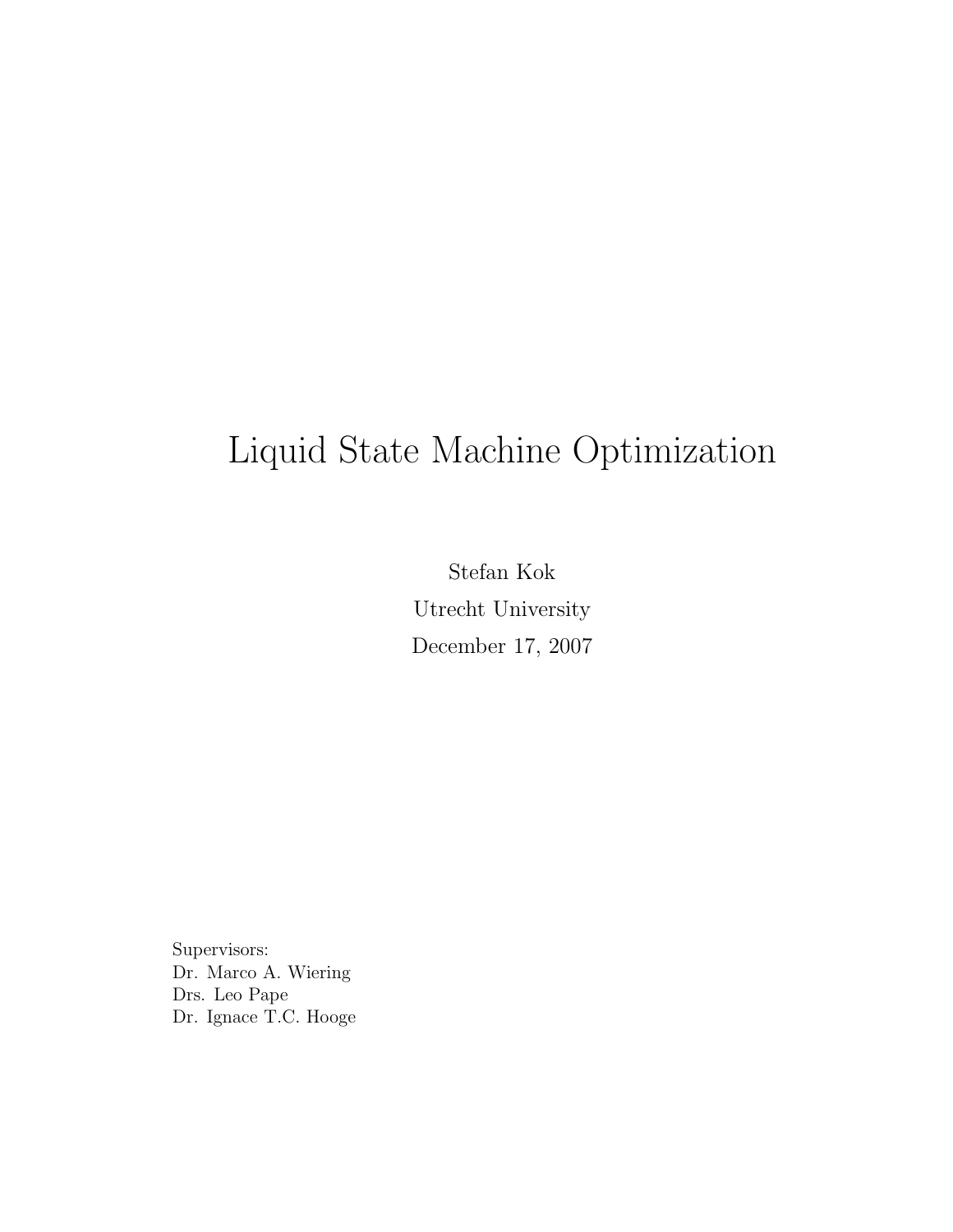#### Abstract

In this thesis several possibilities are investigated for improving the performance of Liquid State Machines. A Liquid State Machine is a relatively new system that is a Machine Learning system, which is capable of coping with temporal dependencies. Basic Recurrent Neural Networks often have problems with this. One reason for this is that it takes a long time to train the Recurrent Neural Network. Liquid State Machines train much faster by using a temporal reservoir to map temporal input into a static output pattern. These output patterns can be learned by a statistical learning method. In this thesis, two different subjects are addressed. The first subject is about reducing computation time on calculating the performance. Optimization algorithms for neural networks are often computationally heavy. This is because the performance of the system, here the Liquid State Machine, needs to be evaluated. The computation time can be decreased by using other methods to evaluate the performance. The other subject that is addressed here, is in the optimization of the temporal reservoir in the Liquid State Machine. Two different algorithms are used here, namely Reinforcement Learning and a Genetic Algorithm. The goal is to find out if the algorithms can improve the performance by improving the temporal reservoir and if so, if the performance is increased that much so that it is computationally beneficial to use. The experiments using a different performance measure showed that it will probably not help in improving the performance on classification of the Liquid State Machine. The other experiment using the two different algorithms showed that Reinforcement Learning can not find a better setting for the temporal reservoir to improve the performance given the settings of the experiments. But the Genetic Algorithm is able to improve the temporal reservoir and thus improve the performance, this was tested on two different datasets. The first dataset used was a movement classification task. The results showed an improvement, but comparing it to another system, namely Evolino, the Liquid State Machine is outperformed on both classification and computation time. The second dataset used is a music classification task. The results here where more in favor of the Liquid State Machine, although it is unclear if the parameter setting for Evolino is optimal.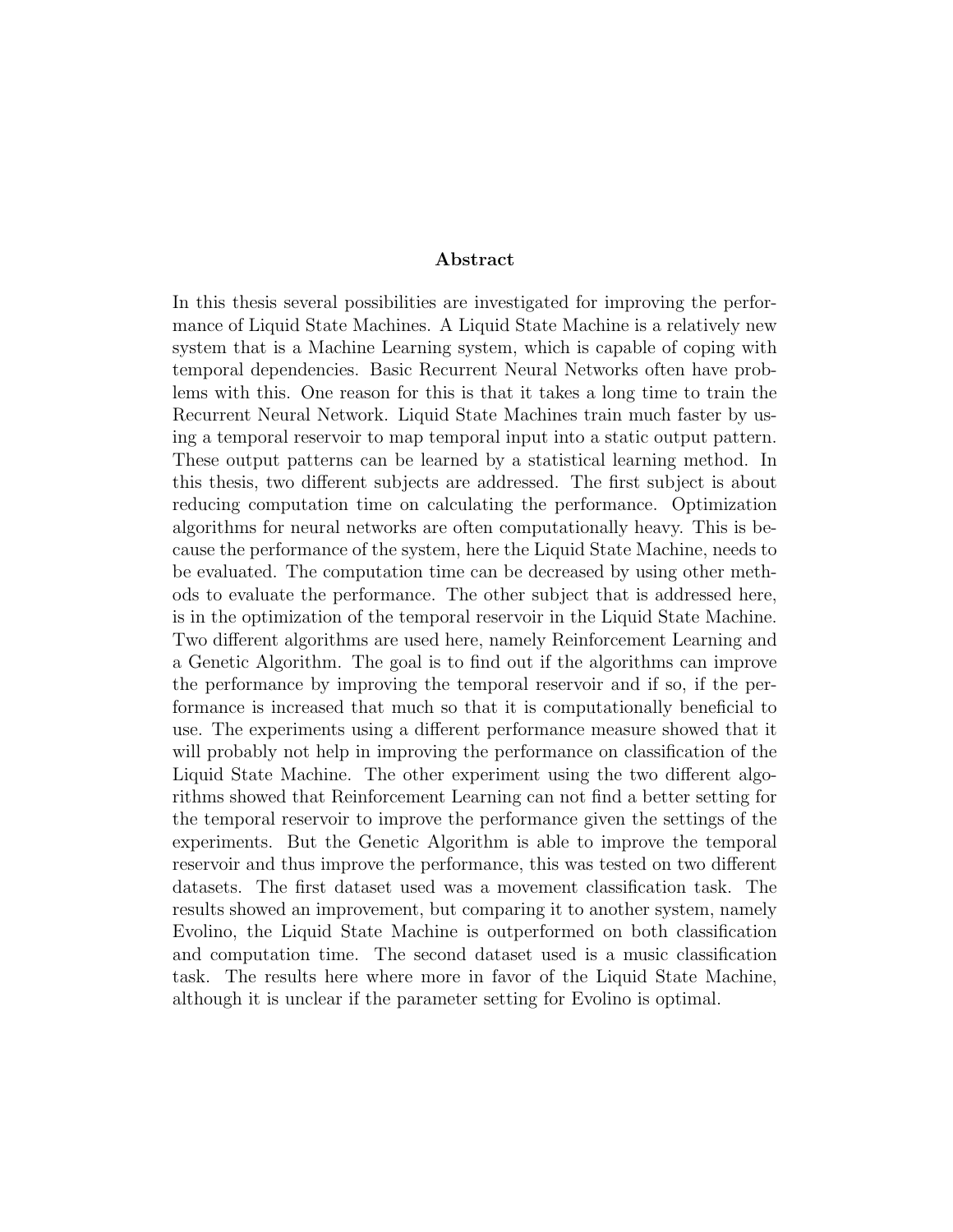# **Contents**

| $\mathbf{1}$   | Introduction<br>3               |                                                                                     |                |  |  |  |  |
|----------------|---------------------------------|-------------------------------------------------------------------------------------|----------------|--|--|--|--|
|                | 1.1                             | Introduction to Artificial Intelligence                                             | 3              |  |  |  |  |
|                | 1.2                             | Time Series and Time-dependencies                                                   | $\overline{4}$ |  |  |  |  |
|                | 1.3                             |                                                                                     | 6              |  |  |  |  |
|                | 1.4                             | Relevance to Artificial Intelligence                                                | $\overline{7}$ |  |  |  |  |
|                | 1.5                             |                                                                                     | $\overline{7}$ |  |  |  |  |
| $\overline{2}$ | <b>Reservoir Computing</b>      |                                                                                     |                |  |  |  |  |
|                | 2.1                             | Feed-Forward Neural Networks<br>10                                                  |                |  |  |  |  |
|                | 2.2                             | Time-series and Recurrent Neural Networks<br>13                                     |                |  |  |  |  |
|                | 2.3                             | 16                                                                                  |                |  |  |  |  |
|                | 2.4                             | 18                                                                                  |                |  |  |  |  |
|                |                                 | 18<br>2.4.1                                                                         |                |  |  |  |  |
|                |                                 | 2.4.2<br>19                                                                         |                |  |  |  |  |
| 3              | <b>Training Paradigms</b><br>23 |                                                                                     |                |  |  |  |  |
|                | 3.1                             | 24                                                                                  |                |  |  |  |  |
|                |                                 | 24<br>3.1.1                                                                         |                |  |  |  |  |
|                |                                 | Separation $\ldots \ldots \ldots \ldots \ldots \ldots \ldots \ldots$<br>24<br>3.1.2 |                |  |  |  |  |
|                | 3.2                             | 26                                                                                  |                |  |  |  |  |
|                |                                 | 3.2.1<br>26                                                                         |                |  |  |  |  |
|                |                                 | Using Reinforcement Learning for Optimizing Liquids .<br>28<br>3.2.2                |                |  |  |  |  |
|                | 3.3                             | 30                                                                                  |                |  |  |  |  |
|                |                                 | 3.3.1<br>30                                                                         |                |  |  |  |  |
|                |                                 | Using Genetic Algorithms for Optimizing Liquids<br>33<br>3.3.2                      |                |  |  |  |  |
|                | 3.4                             | 37                                                                                  |                |  |  |  |  |
|                |                                 | Introduction to Evolino<br>37<br>3.4.1                                              |                |  |  |  |  |
|                |                                 | 37<br>3.4.2                                                                         |                |  |  |  |  |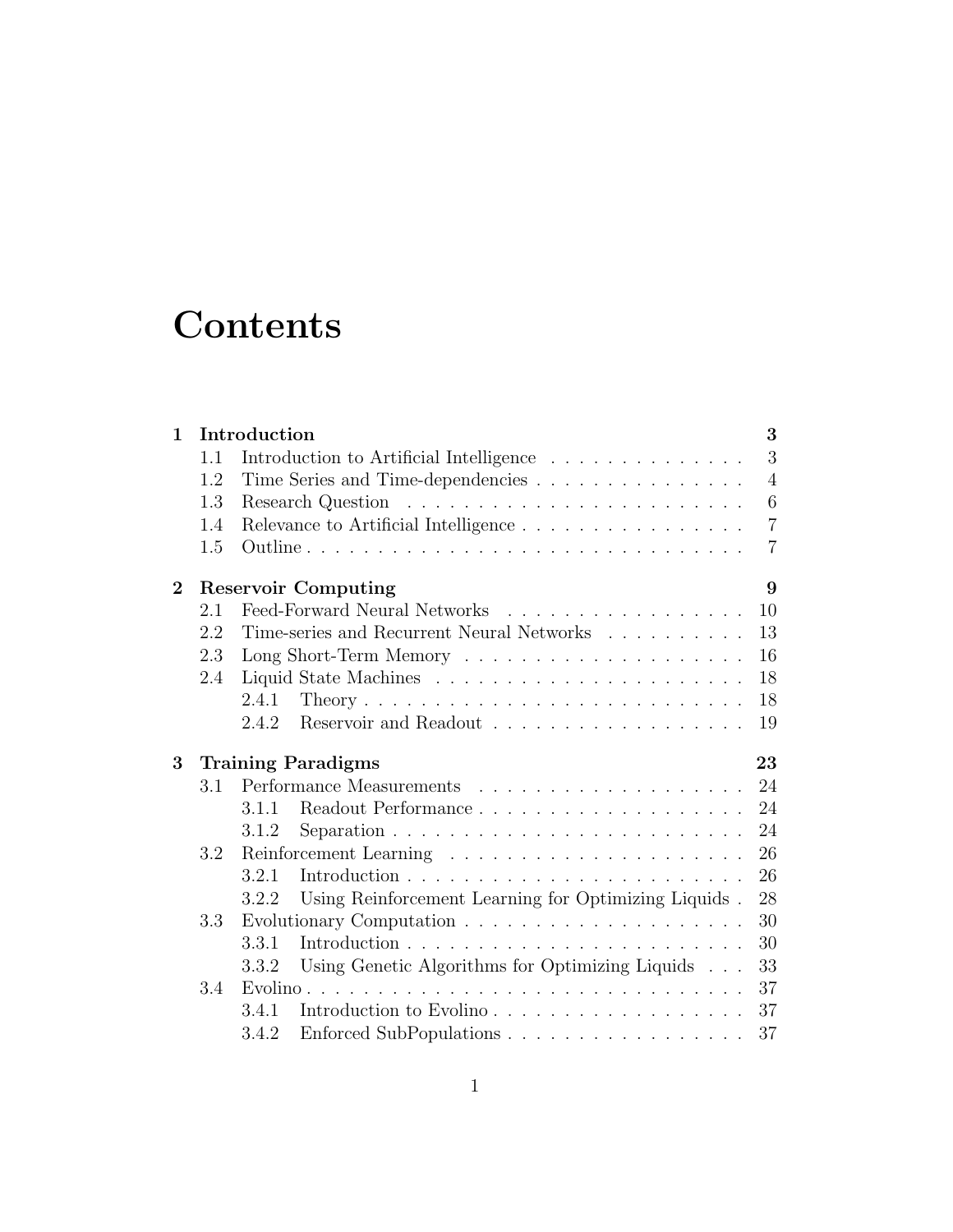|                            |                                      | 3.4.3 | Evolino Implemented $\ldots \ldots \ldots \ldots \ldots \ldots \ldots 39$ |    |  |  |
|----------------------------|--------------------------------------|-------|---------------------------------------------------------------------------|----|--|--|
| $\boldsymbol{\mathcal{A}}$ | 41<br>Data                           |       |                                                                           |    |  |  |
|                            | 4.1                                  |       |                                                                           | 41 |  |  |
|                            | 4.2                                  |       | Music Classification Task                                                 | 43 |  |  |
| $5\overline{)}$            | <b>Experiments and Results</b><br>46 |       |                                                                           |    |  |  |
|                            | 5.1                                  |       |                                                                           |    |  |  |
|                            |                                      | 5.1.1 |                                                                           | 47 |  |  |
|                            |                                      | 5.1.2 | Setup Liquid State Machine                                                | 49 |  |  |
|                            |                                      | 5.1.3 |                                                                           | 51 |  |  |
|                            | 5.2                                  |       |                                                                           | 52 |  |  |
|                            |                                      | 5.2.1 | Separation $\ldots \ldots \ldots \ldots \ldots \ldots \ldots \ldots$      | 52 |  |  |
|                            |                                      | 5.2.2 |                                                                           | 54 |  |  |
| 6                          | Conclusion                           |       |                                                                           |    |  |  |
|                            | 6.1                                  |       |                                                                           | 69 |  |  |
|                            | 6.2                                  |       |                                                                           | 73 |  |  |
|                            |                                      |       | A Solution for Calculating Initial Q-values                               | 75 |  |  |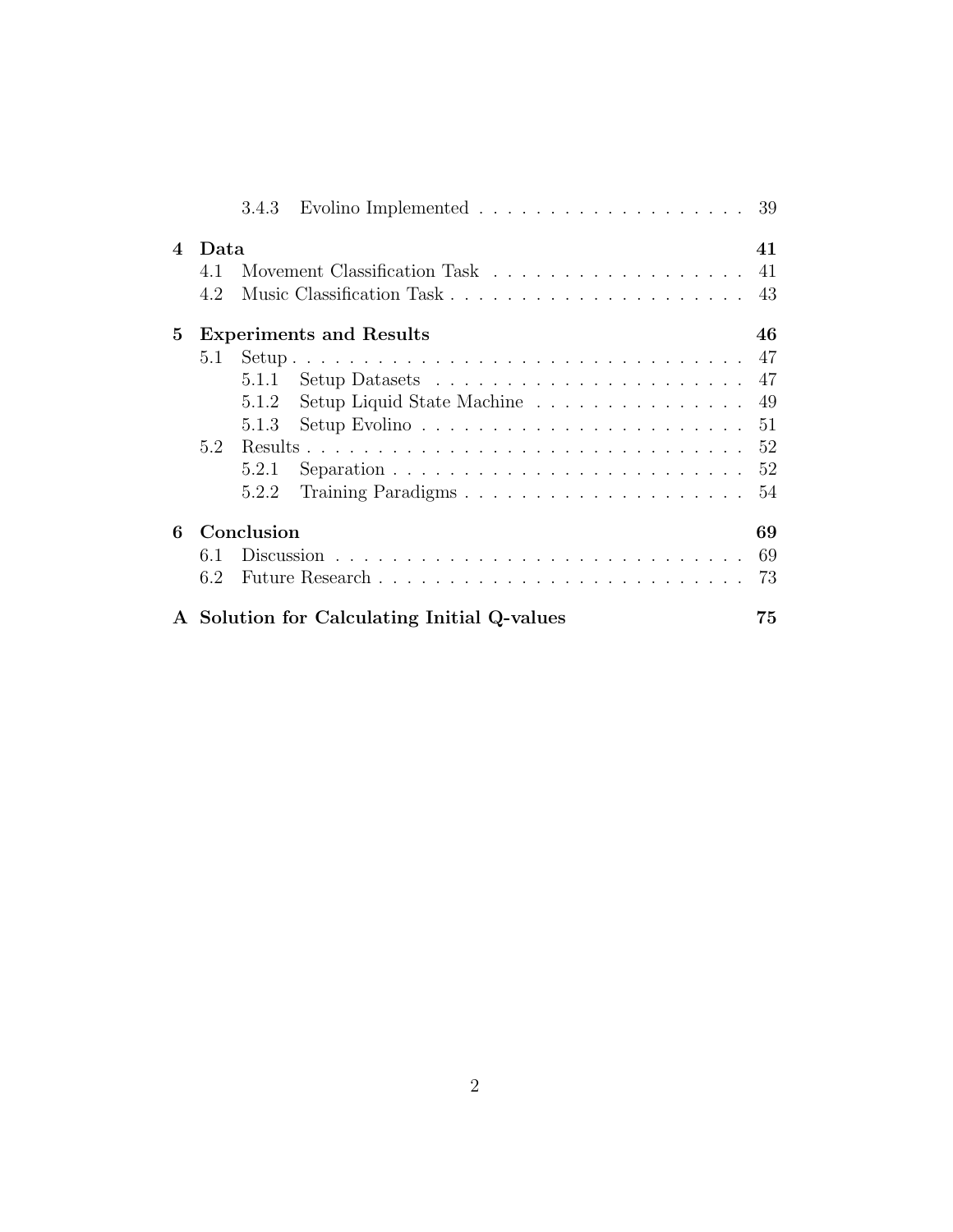# <span id="page-4-0"></span>Chapter 1

# Introduction

### <span id="page-4-1"></span>1.1 Introduction to Artificial Intelligence

Artificial Intelligence (AI) is a broad subject. One purpose for AI is related to explain phenomena. In brain studies for example, neurons can be simulated to explain certain types of brain patterns. But probably most of the research in AI is done on finding solutions to solve problems. This can be all sorts of problems like ordering some data or classifying objects. For most problems there is not one single method to tackle it. Often there are different approaches to solve problems in AI. For example some approaches use learning algorithms to find a solution, while others use a pre-programmed set of rules to solve the problem. The learning algorithms fall under a section in AI called Machine Learning [\[13\]](#page-80-0). A number of well known learning algorithms that fall under Machine Learning are Genetic Algorithms [\[4\]](#page-79-0), Reinforcement learning [\[25\]](#page-81-0) and Neural Networks [\[13\]](#page-80-0). These algorithms have an overlap in the problems they solve, but solve these in a different way. A problem with learning algorithms is that they are not always transparent. For example, an artificial neural network basically can be seen as a vector of values. This makes it difficult to explain why it behaves like it does and what these values actually mean. If the neural network does not learn like it should, it is difficult to find the problem.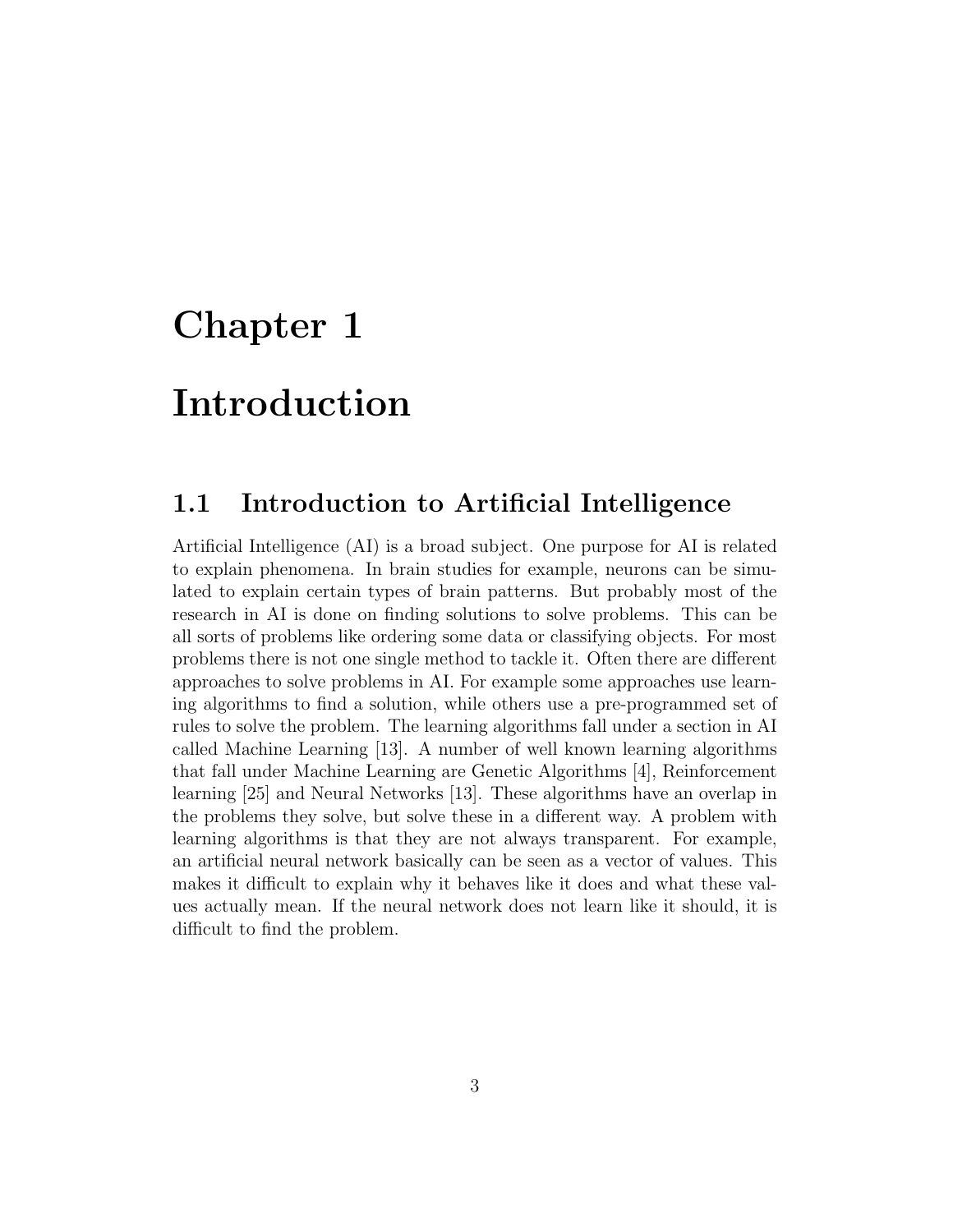#### <span id="page-5-0"></span>1.2 Time Series and Time-dependencies

One type of problem that gets a lot of attention in AI is a problem with a temporal aspect. This means that in the input data there is a time-dependency. In other words, an input at one timestep does not contain enough information to get the correct output. The output is thus dependent on a number of input patterns. An example of a temporal problem is speech-recognition. Here the task is to classify spoken words. In this case classification means that the output is a written version of the spoken word. The temporal aspect forms a problem for Machine Learning algorithms because the temporal-dependency is often difficult to learn with the learning algorithms that are often used. The system thus needs some sort of method to store previous input patterns. For example the words 'bike' and 'like' sound the same except for one letter. If the algorithm only classifies using the input pattern at one timestep, when the letter 'i' is spoken, the algorithm will not be able to differentiate between the two words. Feed-Forward Neural Networks have trouble in dealing with this time-dependency. Because of the different lengths of samples it is difficult for these Neural Networks to have a complete memory of the input. But this is not the only problem, it is often not known in advance what the length of a time-dependency in a sample is. This makes it hard to set the number of inputs for the network to the right size.

Hidden-Markov models [\[19\]](#page-80-1) are statistical methods that are used as an application for problems that have a time-dependency. A Hidden-Markov model consists of a set of states. The transitions of one state to the other are decided by a probability distribution in that state. The probability distributions for each state is calculated by using a large set of examples and calculating the chance to go another state. Another application that is applied to problems with a time-dependency is the Time-Delay Neural Network [\[11\]](#page-80-2). This can be seen as a normal Feed-Forward Neural Network (see [2.1\)](#page-11-0), but instead of having input from one timestep, the input is stored for a number of timesteps and given to the network at once.

Another system based on Feed-Forward Neural Networks, is called a Recurrent Neural Network [\[5\]](#page-79-1). This system uses recurrent circuits in the network to cope with the time-dependency. The activation is thus kept in the network by sending the output of a neuron back into the network. Recurrent Neural Networks can be found in many forms. One is the continuous Recurrent Neural Network, where neurons use a continuous function to process the input. Another system is based on biological neurons, which is called a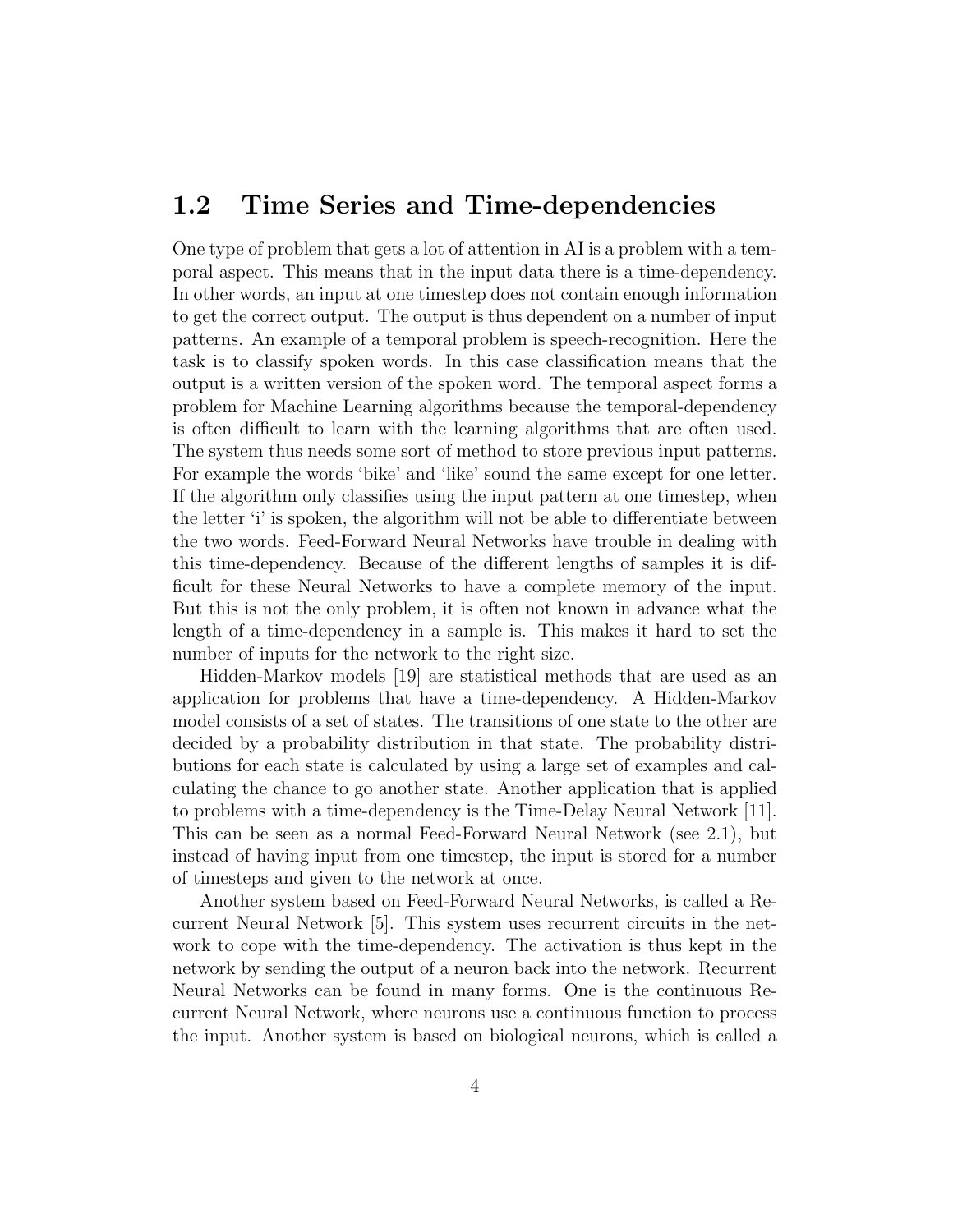Spiking Neural Network [\[26\]](#page-81-1). Here the neuron uses a threshold function over the input, to decide what the output should be. Spiking neurons are different from neurons with a continuous function, because they only send out two types of signals, namely a zero for not spiking, or a one for spiking. Unlike in continuous Recurrent Neural Networks, the information is just partially in the signal itself. Most of the information comes from the timing of the spike signals. If only one signal comes into a neuron, it will not fire, but if a lot of signals come into a neuron together, the probability to spike increases. Another difference with continuous Recurrent Neural Networks is that the activation in the spiking neurons is partially kept for future timesteps, which causes each neuron to have an internal memory.

A last example of a Recurrent Neural Network that is used for timedependencies, is called Long Short-Term Memory [\[8\]](#page-79-2). This network is based on a continuous Recurrent Neural Network, which uses special kinds of neurons called memory cells. These memory cells also have an internal activation like spiking neurons. The memory cells are special, because they use gates. One is to block incoming activation from coming into the cell, another is to let activation within the cell leak away and the last one is to let activation from within the cell out into the network. The continuous Recurrent Neural Networks use some form of a Gradient Descent algorithm [\[13\]](#page-80-0) to train the weights. Spiking Neural Networks are different. Although there is a Gradient Descent algorithm, which is called Spike-Prop [\[3\]](#page-79-3), there are other forms of learning. One is called Hebbian Learning [\[6\]](#page-79-4). This is a learning algorithm uses some simple rules to change the weight between two neurons. If the two neurons spike at the same time, the weight will increase, if only one spikes, the weight will decrease. All the neural networks described above have problems to deal with time-dependencies, the Recurrent Neural Networks all have trouble with learning the time-dependencies and all the neural networks suffer from the problem that it takes long to optimize the weights.

Two relatively new systems that cope with time-dependencies in a different way are Echo State Networks [\[10\]](#page-80-3) and Liquid State Machines [\[14\]](#page-80-4). These two systems are based on the same idea. The two systems use a Recurrent Neural Network to create static patterns of the temporal data. These static patterns are then learned by a statistical learning algorithm. The difference between these two systems is that in Echo State Networks, continuous Recurrent Neural Networks are used, while in Liquid State Machines, Spiking Neural Networks are used. The advantage is that both systems get round the troubles of learning in the Recurrent Neural Network, instead learning is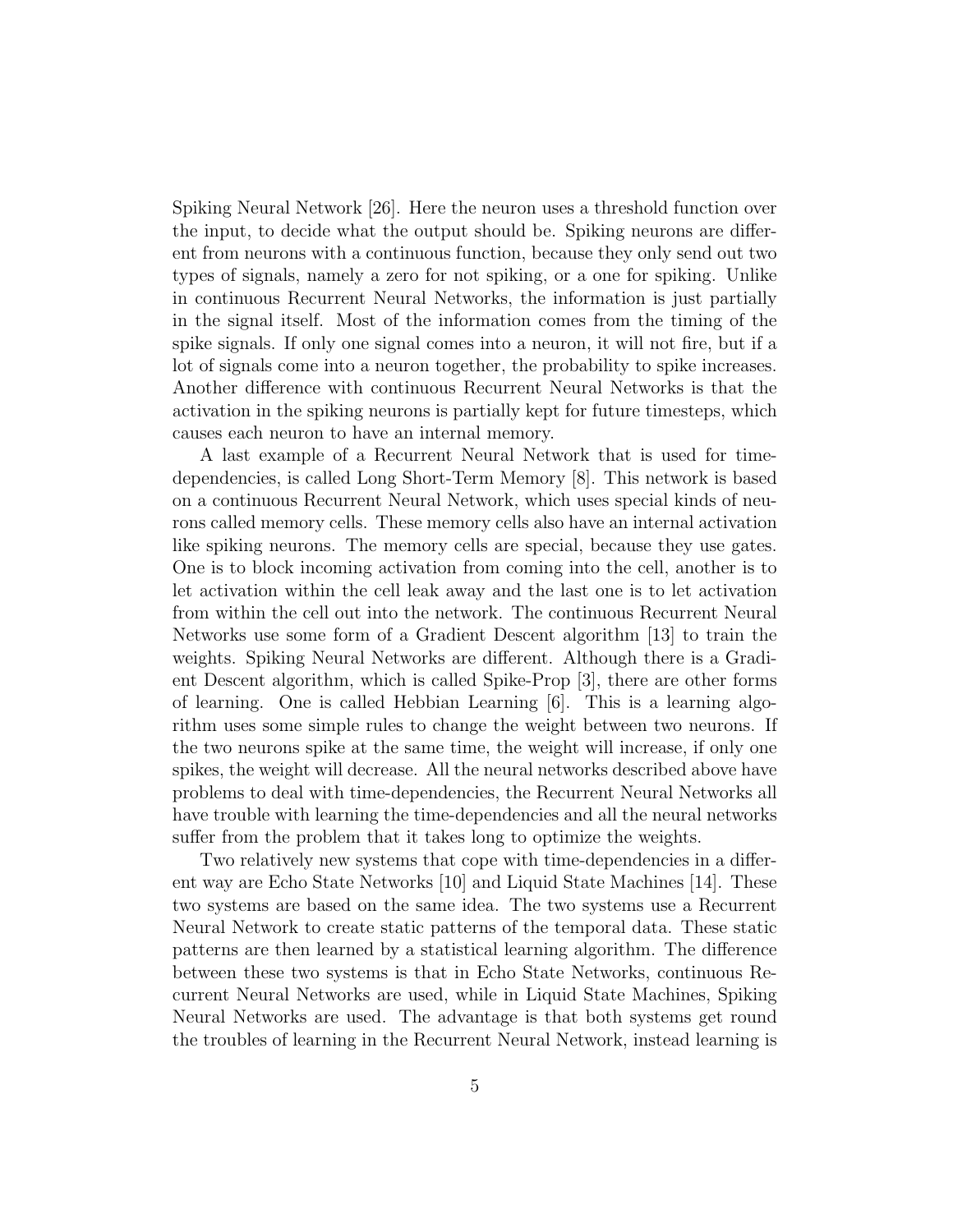done using a relatively simple algorithm which does not take that much time to train.

### <span id="page-7-0"></span>1.3 Research Question

Liquid State Machines (LSM) can be computationally demanding. This forms a problem when improving the LSM. For example to improve the liquid of the LSM, the performance of the LSM is needed which costs time. To decrease the computation time, other methods to evaluate the performance of a liquid should be investigated. One idea that could be used is a measure for the separation of a liquid. The separation defines how well a liquid can divide output patterns of a liquid given the input patterns. Using the separation property may decrease the computation time as there is no readout network that needs to be trained, but also it could be that to calculate the separation, less samples need to be used. One research question is thus:

Is the separation of a liquid a good and fast performance measure for liquid optimization?

One aspect of this question is how the separation should be represented.

The second research question in this thesis is about the different algorithms to optimize the liquid. There are a number of methods to optimize the performance of a liquid, it will give a view on which algorithms are capable of optimizing the liquids and how much they will improve the performance. This part of the research may show how complex the search-space is in finding the optimal solutions. Another comparison to make is to see whether these algorithms outperform already good performing systems that can also handle time-series problems, like Evolino [\[23\]](#page-81-2).

How well are several different algorithms performing in optimizing a liquid in a Liquid State Machine?

For testing these research questions, it may be insightful to use a toy problem where the environment can be better controlled. A toy problem is a problem which is artificially created. A toy problem can give a fair comparison between the different algorithms and performance measurements that are used. In the experiments the implementation of this toy problem is a movement classification task. But an algorithm should not only be capable of handling simple toy problems, but also more complex real-world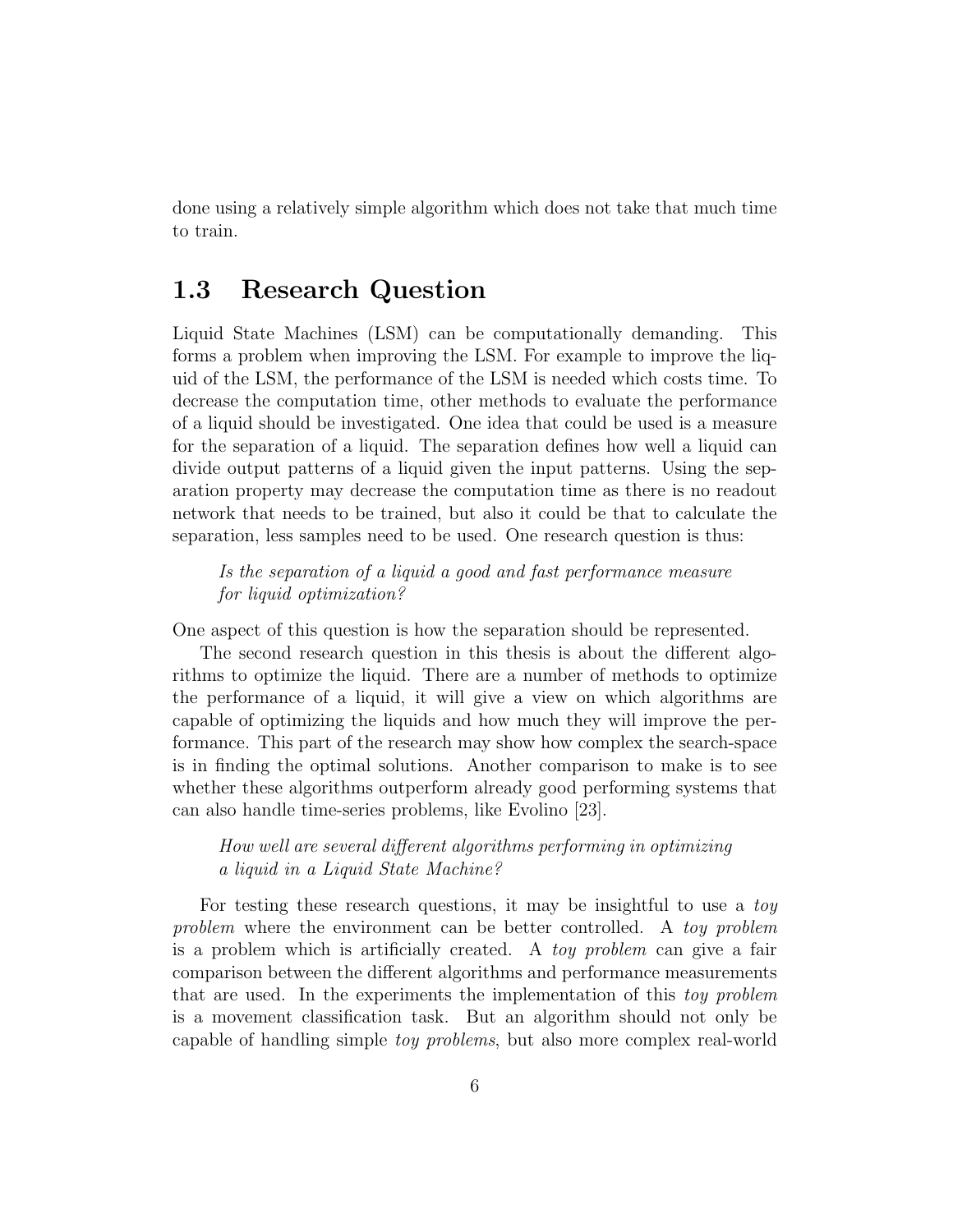problems. This could show how dynamic these systems are, as they show their capabilities to handle noise and inconsistencies. Another part that is important for AI algorithms is how well they perform compared to humans. Real-world problems often already provide insight in how well humans can cope with the problem. One of these is music classification. This task is something that humans are capable of solving.

### <span id="page-8-0"></span>1.4 Relevance to Artificial Intelligence

Cognitive Artificial Intelligence (CAI) is about creating new systems that have intelligent behavior and study human behavior mechanisms to find new systems that are capable of performing new tasks. In this thesis the aim is at the first part, creating new intelligent systems or at least improving on them. All the systems that are inspected here, are learning systems. Learning is an important part for humans as it gives us the experience to cope with the uncertainties in life. Problems that humans have to solve are often problems with a time-dependency. For example, we are able to communicate with each other, by behavior (for example getting a red face if we feel ashamed), or with sign language or by using sound (crying, but of course also speech). In AI this is an aspect where there is a lot of research done. This is because it is difficult to find a system that can easily and with low computation time, cope with time-dependencies. Liquid State Machines are such a system that are able to deal with time-dependencies using less computation time than other known systems. The goal is to find out what improvements can be made to improve the performance of Liquid State Machines.

### <span id="page-8-1"></span>1.5 Outline

This thesis concerns Machine Learning systems that can handle time-series data. In chapter [2](#page-10-0) an introduction will be given to the algorithms that will be used in the experiments. The first algorithms are Feed-Forward Neural Networks, which are used as readout networks in Liquid State Machines. Next there is an introduction to Recurrent Neural Networks (RNN) and timeseries data. After this Long Short-Term Memory and Liquid State Machines are described. These two systems are then used in chapter [3](#page-24-0) for optimization.

In chapter [3](#page-24-0) the training paradigms that are used to optimize RNNs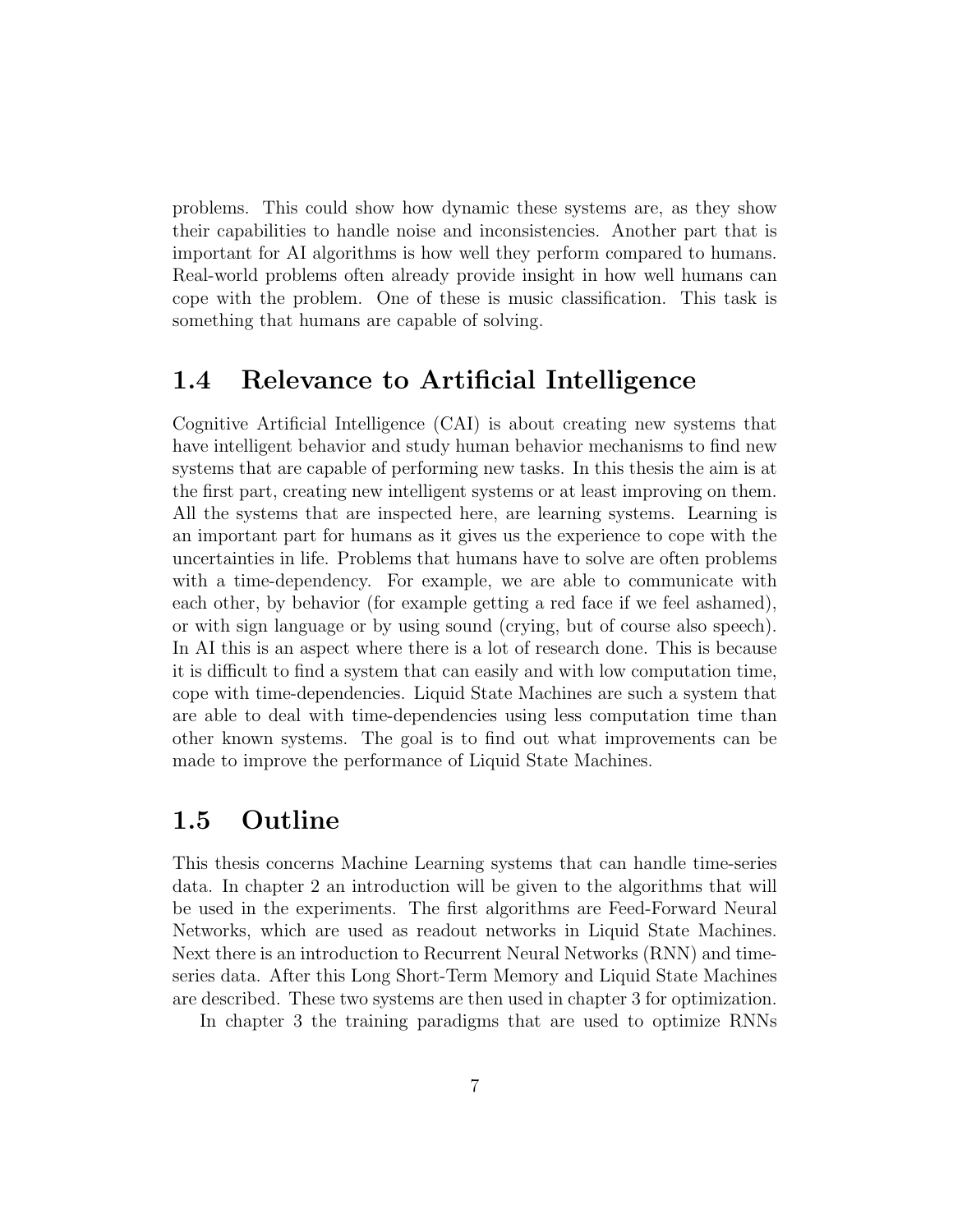are further explained. These training paradigms are used to optimize the recurrent network of the Liquid State Machine and the Long Short-Term memory in Evolino. In the first section two different performance measures are explained, namely the separation of the liquid and performance of the readout network. These measures are used to evaluate the performance of a RNN for the learning algorithms. There are two algorithms that are used to optimize the RNN in the LSM. First a Reinforcement Learning algorithm will be introduced and the second training paradigm for LSMs is a Genetic Algorithm. The last section is about a system called Evolino, this combines a Long Short-Term Memory network with a regression method to learn timeseries data.

In chapter [4](#page-42-0) the datasets that are used in the experiments, are explained. There are two types of sets used. First there is the movement classification set, which is a *toy problem*. Here the algorithms need to classify in which direction a target moves on a grid. The other set is about music classification. Here the task is to classify which composer has written a certain musical piece.

Chapter [5](#page-47-0) is about the experiments. The first section will explain which parameters are used. The second section is about the experiments that are done on the different learning algorithms. These are about the performance of the different training paradigms like Evolino and the Genetic Algorithm. But there are also a number of experiments done on the performance measurements.

In the last chapter (chapter [6\)](#page-70-0), the results of the experiments in chapter [5](#page-47-0) are discussed. Furthermore some work that can be done in the future will be discussed.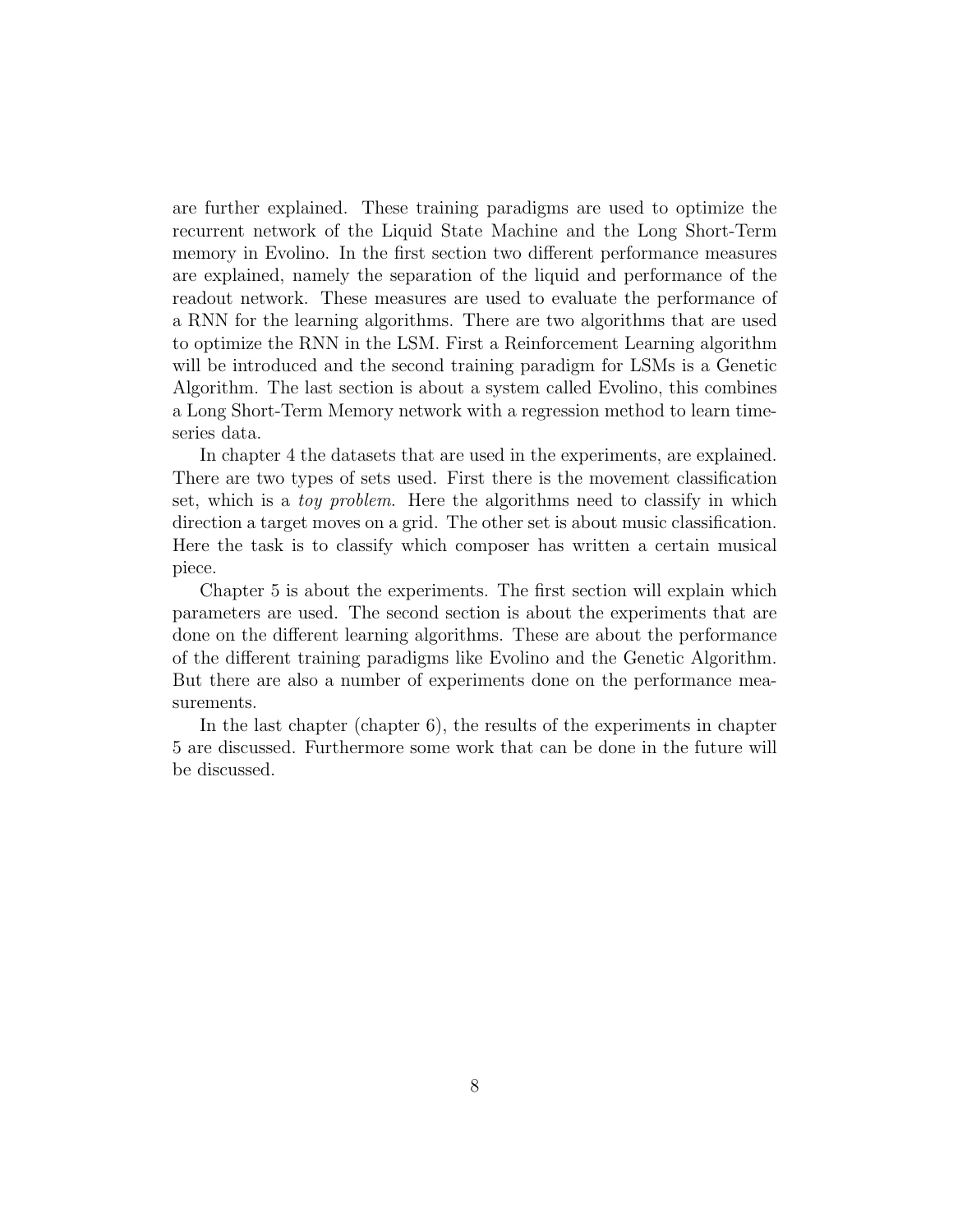# <span id="page-10-0"></span>Chapter 2

# Reservoir Computing

Solving time-series problems is a major challenge in Machine Learning. Timeseries problems are problems that have a temporal aspect, which means that information of previous timesteps needs to be stored to be able to recognize a sample correctly. An example of this time-dependency is in speechrecognition. This gives a problem when for example a spoken word needs to be recognized. Here there should be a memory to remember the complete word when making a decision about which word it is. If the input at timestep  $t-1$  is not used for input at timestep t the network will probably never find the correct word. The problem with time-series is that neural networks that are used, not only need a long-term memory, as also used in non-temporal problems, but also a short-term memory. This is because otherwise, input at a timestep is independent from the other timesteps. The problem with Feed-Forward Neural Networks is that time-series are not always of the same size. For example with speech-recognition, words are not of the same size, but a neural network has a static number of inputs, thus making it hard to define the size of the input layer. Liquid State Machines are able to solve this by using a fading memory which is then used as input for a readout network. This fading memory is a mapping of temporal data into a static representation, which should be easier to learn for the readout network.

In this chapter the systems that will be used in the chapter about the training paradigms (see chapter [3\)](#page-24-0) will be explained. First Feed-Forward Neural Networks (FNN) are explained. FNNs are often used in solving problems in Artificial Intelligence. Also it gives more insight in Recurrent Neural Networks (RNN) as a lot of these networks are based on FFNs. These RNNs are explained in section [2.2.](#page-14-0) Not only will the system be discussed, but also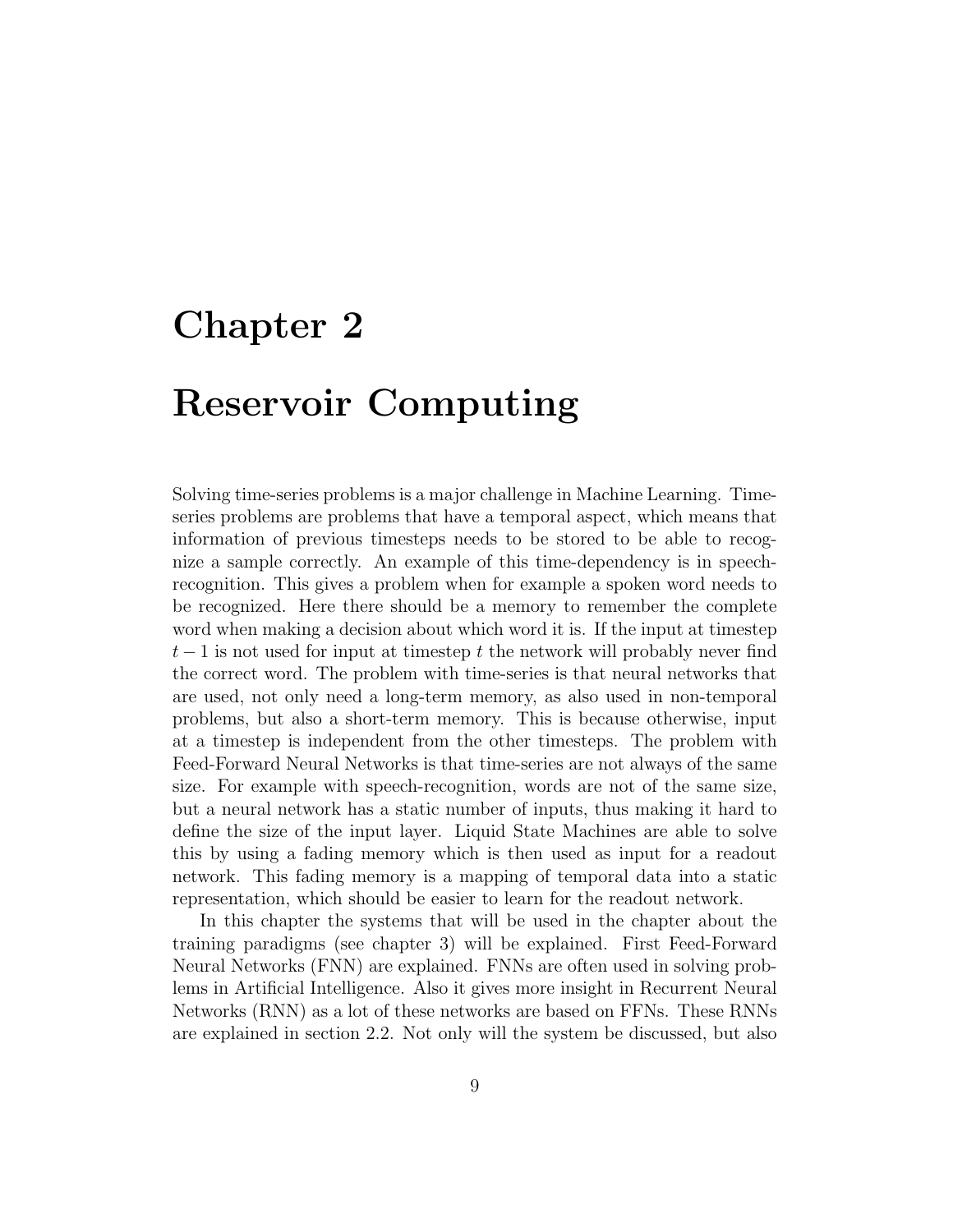some of its problems. Furthermore this section discusses what time-series data exactly is. After this a RNN called Long-Short Term Memory is discussed (LSTM; see section [2.3\)](#page-17-0). LSTM will be further used in section [3.4.](#page-38-0) Finally Liquid State Machines will be further explained (see section [2.4\)](#page-19-0).

#### <span id="page-11-0"></span>2.1 Feed-Forward Neural Networks

<span id="page-11-1"></span>A Feed-Forward Neural Network (FNN; [\[13\]](#page-80-0)) is a statistical learning method based on some basic principles of biological neurons. Although FNN neurons do not look like biological neurons at all, they share an important characteristic that make FNNs powerful, namely parallel processing. As can be seen in figure [2.1,](#page-11-1) an FNN has a number of layers. The earliest FNNs only had



Figure 2.1: Image of an FNN with three layers, from bottom to top an input layer, hidden layer and output layer. The biases are on the right

two layers [\[21\]](#page-81-3), the input layer and output layer. To add more computation power, a hidden layer is used, which means that it can approximate a lot more functions than without. Function approximation is used, because in most datasets, the function that can output correctly given the input patterns is not known. Function approximation does what the words say, it approximates the function that can deal with the dataset correctly. In other words, the approximation function tries to get as close as possible to the real function that creates the output. The network is built up of nodes (also called neurons), these nodes are connected through weights (real number values) and these connections are directional. In other words, the input layer provides input for the hidden layer and the hidden layer provides input for the output layer. Also both the input layer and the hidden layer have a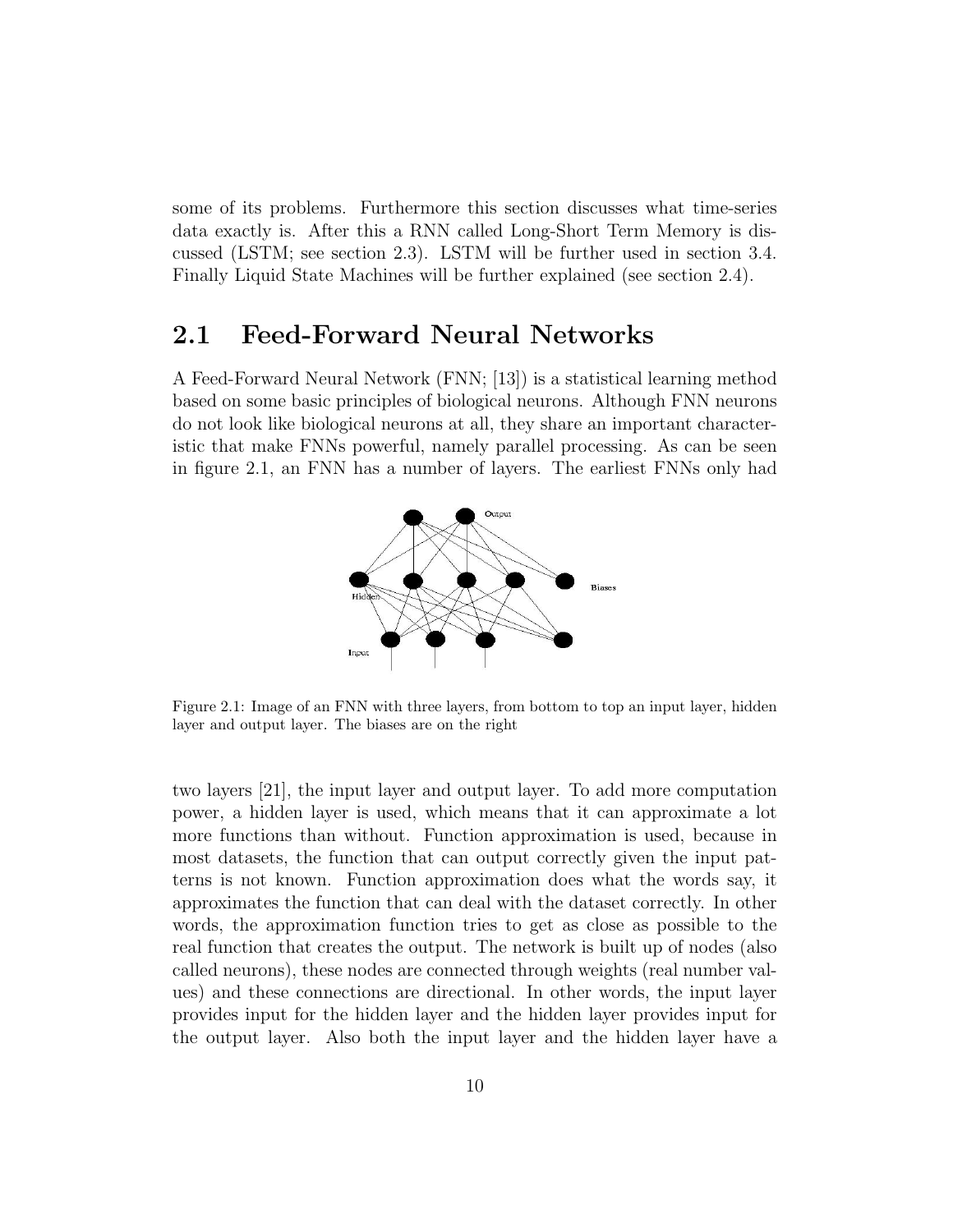bias node, which is an input node with a constant value namely one. This is, because otherwise every function has output zero if the inputs are zero, which decreases the number of functions it can approximate. The input for the hidden layer is calculated by multiplying the weight of the connection between the two nodes with the output of the input node. After this, a function is applied using the summed input for the node. This can be the identity function (which means nothing will be changed), but this decreases the solution space to only linear functions. A well known function that is used in FNNs, is called the sigmoid function  $(\sigma(x))$ , see equation [2.1\)](#page-12-0). This function squashes the input so that the outcome of the sigmoid function lies between a minimum and maximum. The function can be seen in figure [2.2.](#page-12-1) The sigmoid in figure [2.2](#page-12-1) is called a logistic sigmoid function. Here the min-

<span id="page-12-1"></span>

Figure 2.2: Graph of a Sigmoid function

imum outcome is zero and the maximum outcome is one. There are other sorts of sigmoids like the hyperbolic tangent function, which has its minimum at minus one instead of zero. The logistic sigmoid function is calculated as follows:

<span id="page-12-0"></span>
$$
\sigma(x) = \frac{1}{1 + e^{-x}}.\tag{2.1}
$$

The input x for  $\sigma(x)$  for neuron j is calculated as follows:

$$
x_j = \sum_{i=1}^n x_i w_{ji},\tag{2.2}
$$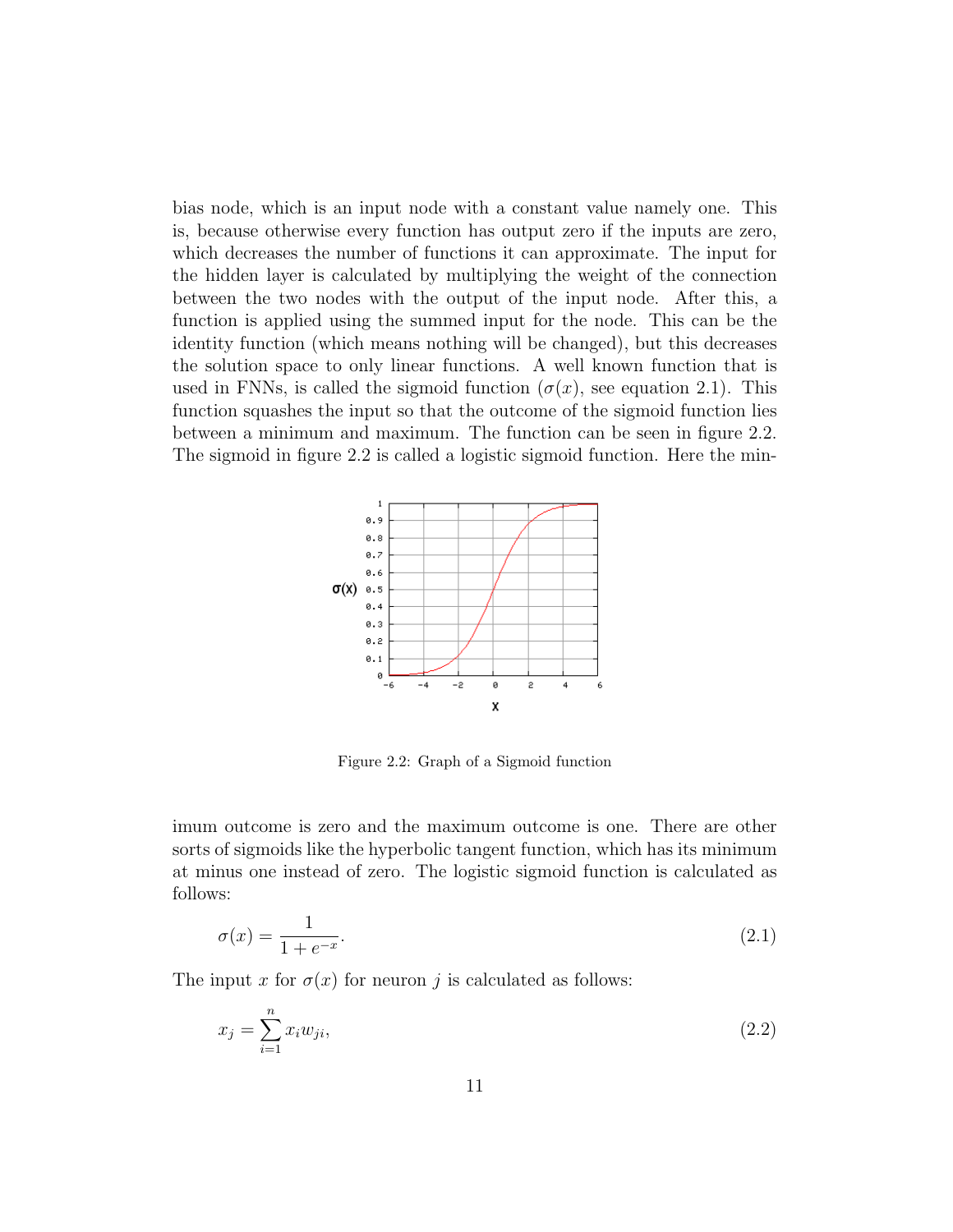where  $w_{ji}$  is the weight between node i and node j and  $x_i$  is the output of node  $i$ . This is done for both the hidden layer and output layer (and other hidden layers if there are any). But often, the transfer function of the output layer is the identity function instead of a sigmoid function. There are a variety of problems that can be solved using FNNs. One type of problems are regression problems, where the function needs to predict the output at that moment. For example with the stock exchange, it would predict the value of a certain stock. But there are also other problems that can be solved, for example classification problems. Here the output layer has a number of different output neurons, one for each class. The index of the output neuron with the highest output value will then be the class that the FNN predicts.

To find the right outputs for the input patterns, given the target values, the weights need to be adapted to find the closest approximation to the target values. One possible method to search for the optimal weights is using an algorithm called Gradient Descent [\[13\]](#page-80-0). Here the derivative of the network with respect to the error is taken. After this, using the derivative, a step to the steepest decline (or incline) in the search-space is taken to search for a better solution. A well known implementation of the Gradient Descent algorithm is called Back-Propagation ( [\[27\]](#page-81-4), [\[22\]](#page-81-5)). First the error is calculated. The error function used here is calculated as follows:

$$
E(t, y) = \frac{1}{2} \sum_{j=1}^{n} (t_j - y_j)^2.
$$
\n(2.3)

Here  $t_j$  is the target-value (the value that should be the output),  $y_j$  is the value that the network has outputted, j is the j-th output neuron and  $n$  is the number of output neurons. After this, the partial derivative with respect to output neuron  $j$  is calculated for each output neuron. The output layer here is assumed to be using the identity function.

$$
\delta_j = t_j - y_j. \tag{2.4}
$$

Next, the derivatives of the hidden layer are calculated with respect to one hidden neuron, for every neuron, using the derivative of the logistic sigmoid:

$$
\delta_i = y_i (1 - y_i) \sum_{j=1}^n w_{ji} \delta_j.
$$
\n(2.5)

Here  $y_i$  is the output of hidden neuron *i*. After this the weights are updated by using  $\delta_j$  for weights between the hidden layer and output layer and  $\delta_i$  for weights between the input layer and hidden layer:

<span id="page-13-0"></span>
$$
w_{ji} = w_{ji} + \alpha \delta_j x_i. \tag{2.6}
$$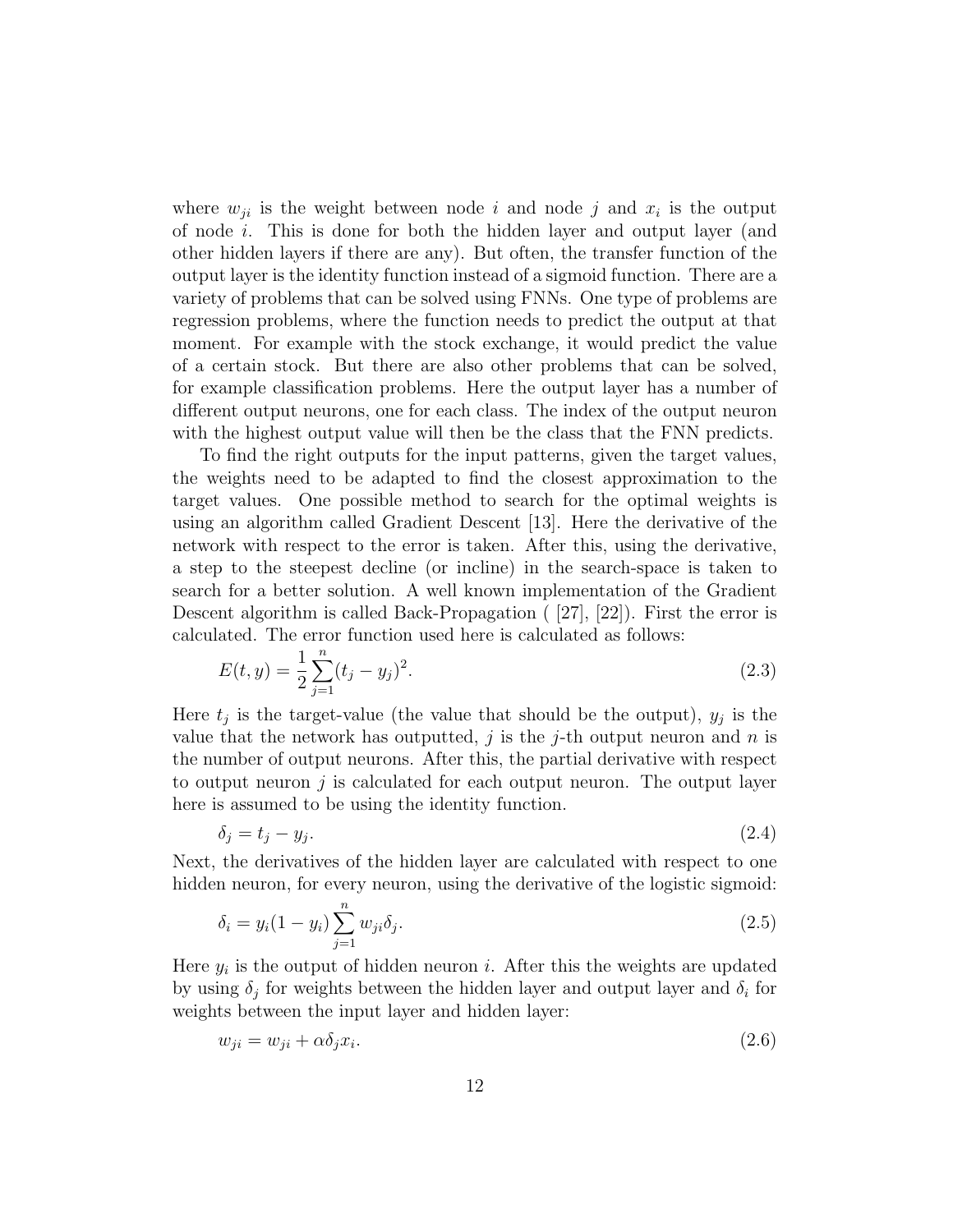Here  $\alpha$  is the learning speed, this is needed because otherwise it will only learn to map the input to the output of that certain learning moment. In other words it will constantly overfit. To solve this,  $\alpha$  is set to a small value to make a small step into the steepest direction of the search space given the input and target values. Also equation [2.6](#page-13-0) is used for all connections, only with a different  $\delta$ . FNNs are often used in the form of supervised learning. Supervised learning means that when a FNN predicts something, the target value that is going to be learned, is given. This is in contrast with Reinforcement Learning. Here the target value is not given, but based on rewards the FNN gets for predicting the correct or incorrect action.

## <span id="page-14-0"></span>2.2 Time-series and Recurrent Neural Networks

Time-series data is data that is divided into discrete timesteps. This is because a computer splits up time into discrete timesteps, the data thus has to adapt to the system that is used. Furthermore the input is transferred into a number format which is a representation of the real world data. For example sound-waves can not be directly used as input, they are first transformed into a format that computers can deal with. In this case it is the frequency of the sound-wave. The time-series data thus consists of a matrix where each column can be seen as an input pattern at one timestep.

Time-series data can form a problem for machine learning algorithms. Normally an input pattern does not have important relations with other input patterns. In other words, one input pattern is not dependent on other patterns. In time-series data, temporal dependency of patterns can be important. For example, in recognizing sounds, the algorithm should store previous parts of sounds, otherwise it will only classify a sound based on the input at that timestep. To solve this, the algorithm needs a short-term memory. This forms a problem because, it is not clear which part of the information should be stored and how long something should be remembered. In a simple problem this might not be too hard to solve, but in most problems, where there is a lot of noise and other information that needs to be filtered out, this can reduce the transparency. Learning also forms a problem, because it is not necessarily known what needs to be learned and when this should happen. One solution to this problem is called a Liquid State Machine, here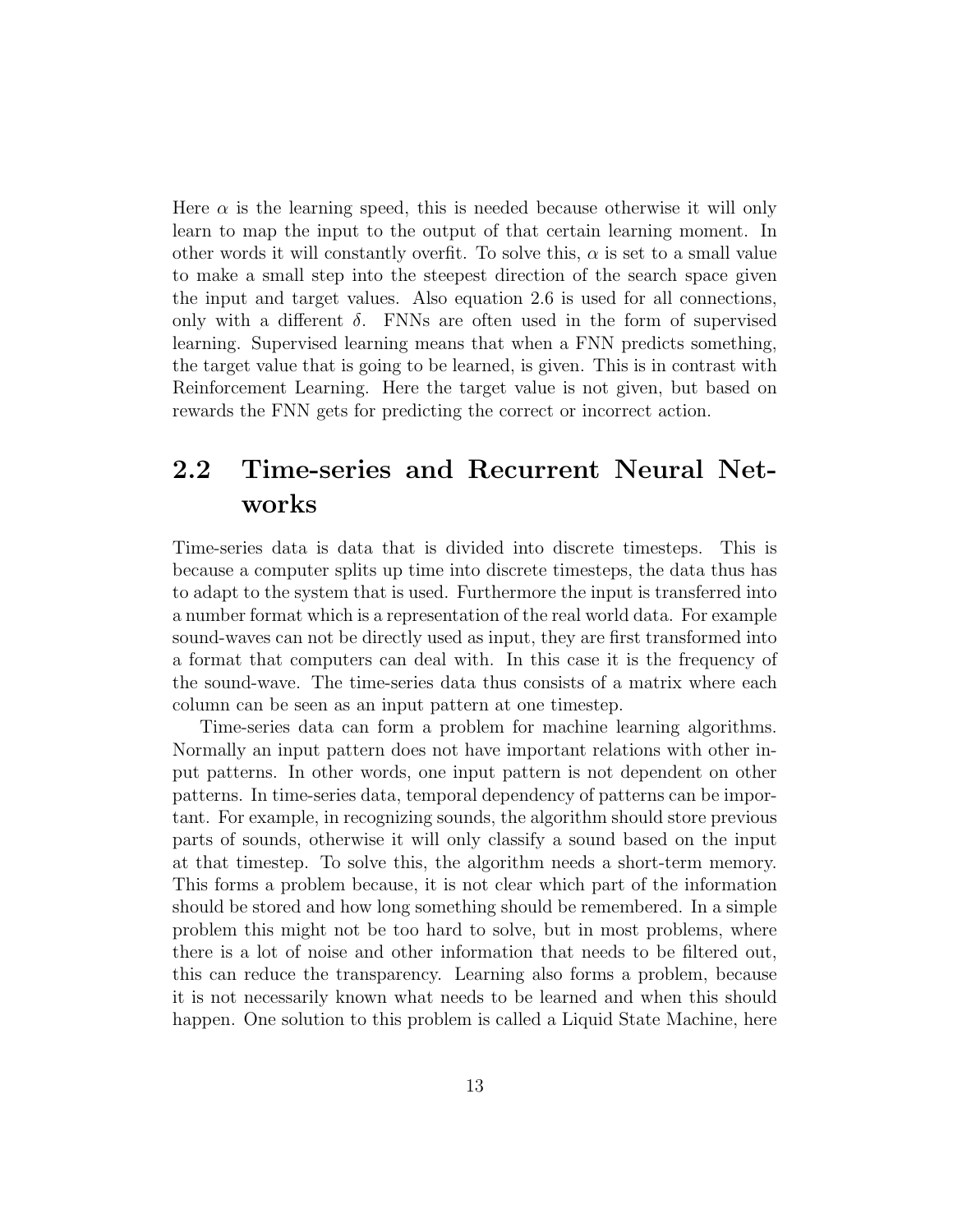instead of learning the patterns with the short-term memory reservoir, the Liquid State Machine uses a readout network to learn to associate the states of the reservoir with the desired outputs.

Feed-forward Neural Networks have problems with time-series, as they are static and do not have any short-term memory. One solution is to buffer the input for a number of timesteps and giving this set as one input to the neural network. These networks are called Time-Delay Neural Networks (TDNN; [\[11\]](#page-80-2)). This shows exactly the problem of for example FNNs. First the number of input neurons can be high (because of the long input patterns) which increases the chances of overfitting and training will take much longer than normal. Another problem is that for example with words, one word might be long and the other short, this means that some input patterns do not use the complete network, which makes learning more difficult. Also, the time-dependencies are unknown and can differ in length. A better approach are Recurrent Neural Networks (RNN). These come in a number of forms. One is based on an FNN, where activation is calculated by a sigmoid function. The difference between FNNs and RNNs is that RNNs have recurrent circuits. These circuits send output back into the network in the next timestep. This means that activation from the last timestep can be taken into account for calculating the next timestep, if there is a recurrent circuit in the network. An advantage in comparison with TDNNs, is that the short-term memory that TDNNs have, is only within a certain time-frame. It can be that some of the input of earlier timesteps could influence the input of later timesteps, but TDNNs do not take this into account, they just cut the time-series in pieces. RNNs do not have this problem as an input can be theoretically remembered forever, thus input from the beginning of the time-series, can be used for input at the end of the time-series. However, a drawback to RNNs is learning. There are learning rules based on the Gradient Descent algorithm, two well known Gradient Descent algorithms are: Real-Time Recurrent Learning (RTRL; e.g. [\[20\]](#page-80-5)) and Back-Propagation Through Time (BPTT; e.g. [\[28\]](#page-81-6)). In BPTT and RTRL the error is propagated back into the network over a number of timesteps. However, using Back-Propagation has a drawback. When propagating back further in the network, the contribution of lower lying connections to the error is getting smaller. It makes it difficult to get the importance of states that lie further back in time. This makes it hard to learn and also learning will be a lot longer in comparison with Feed-Forward Neural Networks. Mostly states that lie more than ten timesteps back in the past, can not reliably be used. This is also known as the the problem of the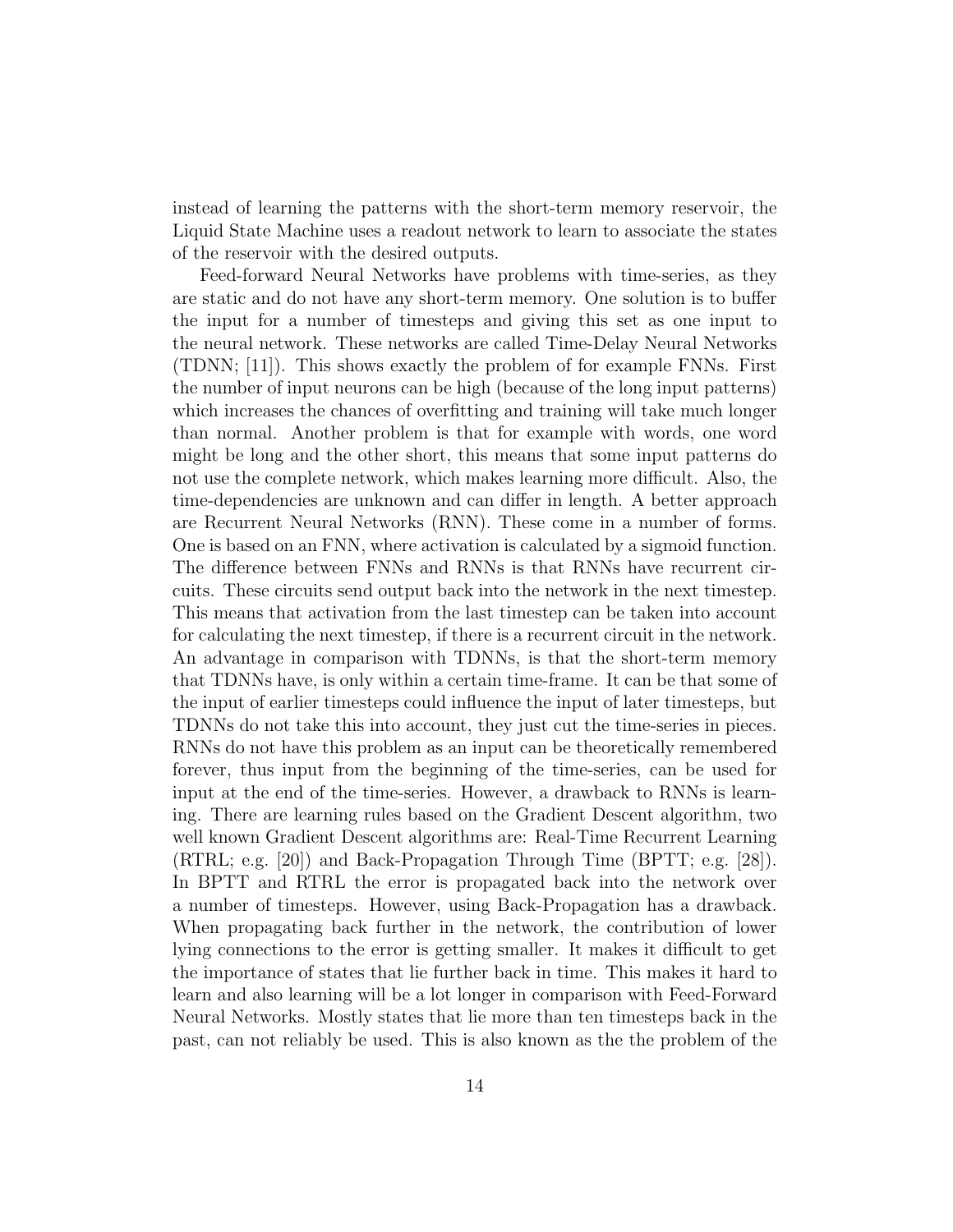vanishing gradient  $([7]; [1]; [17]; [28]; [12]).$  $([7]; [1]; [17]; [28]; [12]).$  $([7]; [1]; [17]; [28]; [12]).$  $([7]; [1]; [17]; [28]; [12]).$  $([7]; [1]; [17]; [28]; [12]).$  $([7]; [1]; [17]; [28]; [12]).$  $([7]; [1]; [17]; [28]; [12]).$  $([7]; [1]; [17]; [28]; [12]).$  $([7]; [1]; [17]; [28]; [12]).$  $([7]; [1]; [17]; [28]; [12]).$  $([7]; [1]; [17]; [28]; [12]).$ 

Another implementation of RNNs are Spiking Neural Networks (SNN; [\[26\]](#page-81-1)). SNN neurons, in comparison with neurons using a continuous function, are more inspired by biological neurons than most RNN neurons, as they share the property to spike. Although biological neurons are far more complex, they have some similarities. This of course partially depends on the implementation of the spiking neuron, as there are a lot of different types of neurons, in both biology as in computer science.

Most neurons in our brain only pass through a signal when the activation has passed a certain threshold, which causes an action potential. Because of this action potential, a signal is sent to the connecting neurons. To translate this to computational methods, it means that a neuron either sends a spike in a timestep or does not send anything at all. This differs from continuous networks, where there is almost always activation that is passed through. Another similarity between biological neurons and spiking neurons is that they both have an internal activation within the neuron that stays over time. This activation comes from input signals that are received some timesteps ago, and thus gives a short-term memory for each neuron. The activation also 'leaks' away, which influences the time-frame from which input should still be used (with a higher decay, activation leaks out faster and thus the neuron has a shorter memory). If the activation is low, one spike will probably not get the neuron to fire. But if at the same moment there are a number of different spikes that come into the neuron, it will increase the chances of the neuron to fire.

The problem with SNNs is that it is even more difficult for a SNN to find a good supervised learning method then it is for continuous RNNs. Although algorithms exist like SpikeProp [\[3\]](#page-79-3), it is a computational heavy task to learn with Back-Propagation methods. Most learning methods in the brain seem to be self-organizing. In self-organization there is no feedback when a wrong value is outputted. The only data the self-organizing algorithm has is the input. One well known self-organization method is called Hebbian Learning [\[6\]](#page-79-4). This learning rule comes in many forms but they all are based on the same idea. That is that when two neurons are connected, and both neurons fire at the same time (or in the same time-frame), the connection between the two neurons gets stronger. If the neurons do not fire at the same time, the connection between the two neurons will be weakened.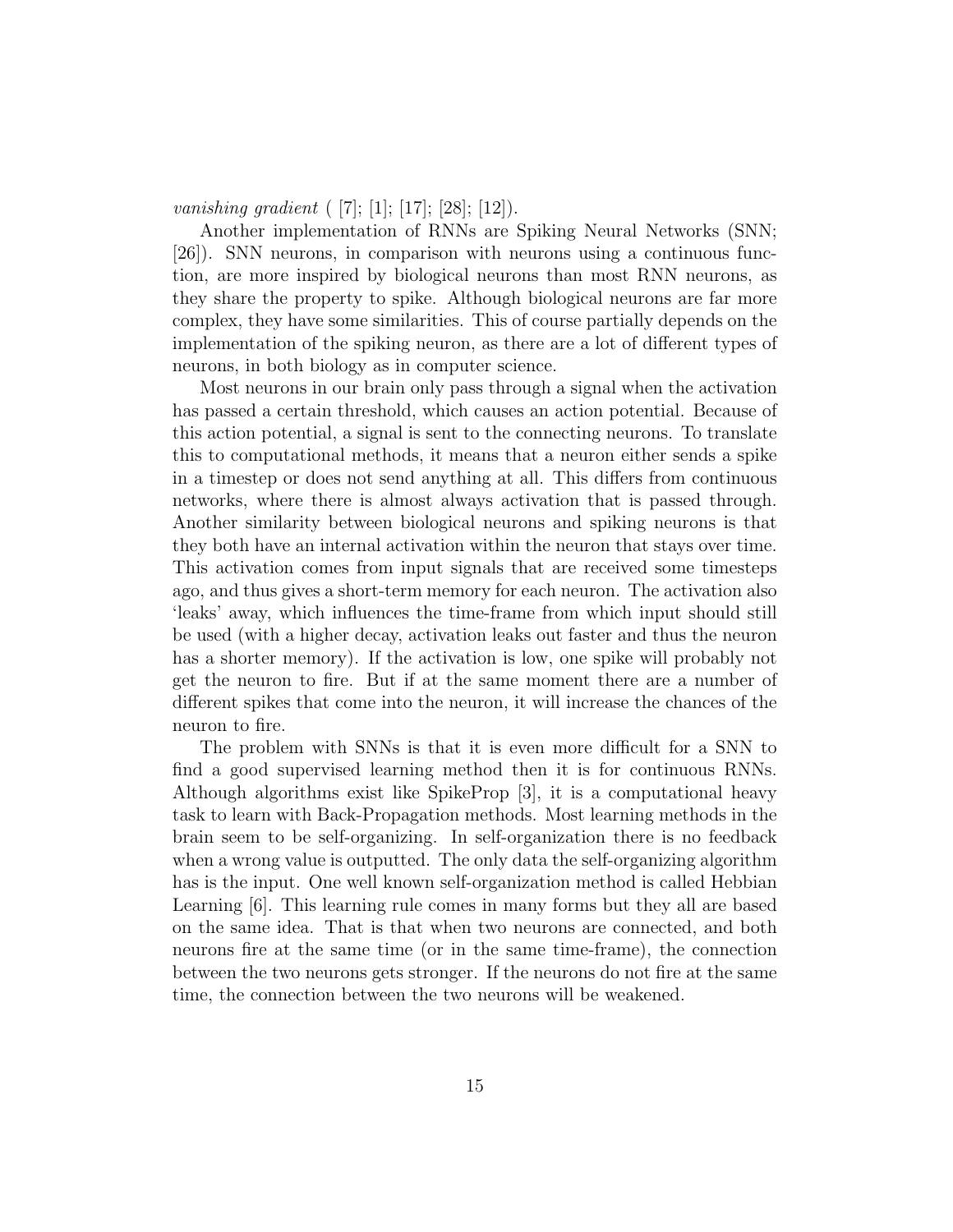### <span id="page-17-0"></span>2.3 Long Short-Term Memory

Long Short-Term memory networks (LSTM; [\[8\]](#page-79-2)) are used in Evolino, which is described in section [3.4.](#page-38-0) Evolino optimizes these networks. A Long Short-Term Memory network is a Recurrent Neural Network that uses special neurons to calculate the output. These neurons are called memory cells and have gates to decide whether activation is flowing through the core and out or not, or some of it. There are three different types of gates: input gates, forget gates and output gates. The core has a recurrent circuit (in other words, the activation of one time-step back is part of the input for the core for the next time-step). This means that it can possibly remember an input infinitely long. The forget gate can 'leak' the activation out of the cell thus removing information that is not needed anymore. The input gate is there to protect the cell from input that is not needed. In other words, if the gate is closed, no input will come into the cell. The output gate decides when information should be sent over to other memory cells. Figure [2.3](#page-18-0) shows the setup for the memory cell. The memory cells are connected in four ways, all output connections of a memory cell are connected through the output gate. The input connections (both from input neurons and other memory cells in the network) are connected through the core and the three different gates. The internal unit holds the state of the cell. The cell state is calculated as follows:

$$
s_i(t) = net_i(t)g_i^{in}(t) + g_i^{forget}(t)s_i(t-1).
$$
\n(2.7)

Here  $s_i(t)$  is the state of cell i at time-step t,  $g_i^{in}$  is the input gate of cell i,  $g_i^{forget}$  $i^{forget}$  is the forget gate of cell i,  $s_i(t-1)$  is the state of cell i one time-step back and  $net_i(t)$  is calculated as follows:

$$
net_i(t) = \sum_{j=1}^{n} w_{ij}^{cell} c_j(t-1) + \sum_{k=1}^{o} w_{ik}^{cell} u_k(t).
$$
\n(2.8)

Here  $c_j$  is the output of memory cell j, n the number of hidden cells,  $u_k$  the output of input cell  $k$ ,  $\sigma$  is the number of input cells and  $w$  is the weight between two cells (where cell j and k are input for cell i). The output of cell  $c_j$  is calculated as follows:

$$
c_j(t) = tanh(g_j^{out}(t)s_j(t)).
$$
\n(2.9)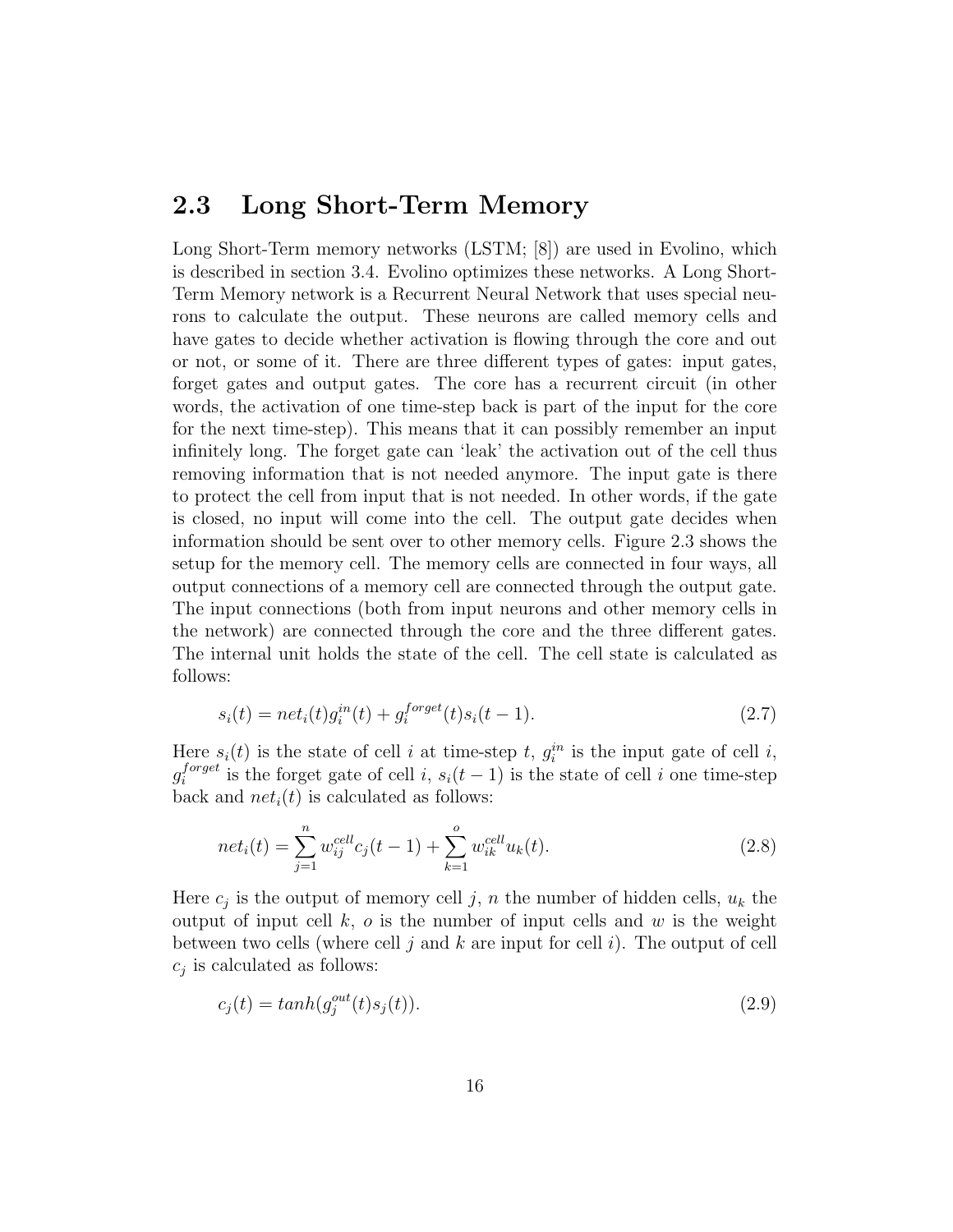<span id="page-18-0"></span>

Figure 2.3: Figure of a memory cell (from [\[23\]](#page-81-2)), S is the internal state of the cell,  $G_F$  is the forget gate,  $G_O$  is the output gate and  $G_I$  is the input gate. The  $\Sigma$  is the input from input cells and hidden cells. The blue nodes represent the multiplication functions

Here  $g_j^{out}$  is the output gate of cell j. The value of the gates at time t is calculated as follows:

$$
g_i^{type} = \sigma(\sum_{j=1}^n w_{ij}^{type} c_j(t-1) + \sum_{k=1}^o w_{ik}^{type} u_k(t)),
$$
\n(2.10)

where  $\sigma$  is the logistic sigmoid function and  $w^{type}$  is the weight for either the input, hidden or output gate. The strength of this model is that it has both long-term as well as short-term capabilities. Long-term storage is done by learning the weights between the cells. The short-term memory is created by the architecture of the memory cell and the wiring between the different cells. First there is the recurrent circuit for the core, but also the different gates add dynamics to the memory. Normally for learning a variant of Real-Time Recurrent Learning is used, but this will not be used in Evolino (the implementation can be found in [\[8\]](#page-79-2)) to optimize the weights.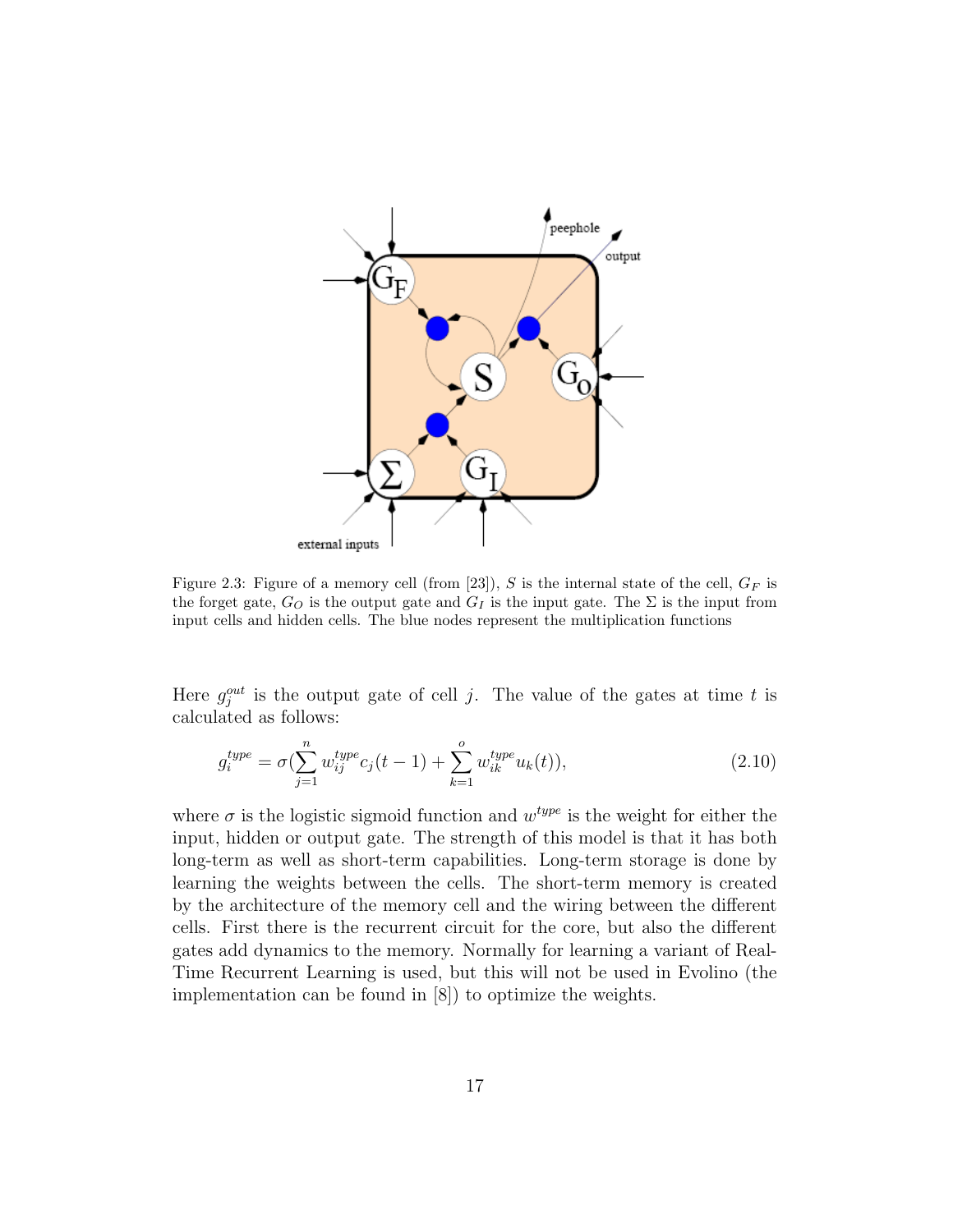### <span id="page-19-0"></span>2.4 Liquid State Machines

#### <span id="page-19-1"></span>2.4.1 Theory

<span id="page-19-2"></span>Liquid State Machines (LSM; [\[14\]](#page-80-4)) are a new concept in machine learning. They solve time-series problems in a completely different way in comparison with most RNN systems and go around the problems that RNNs often have with learning them. LSMs use a dynamic reservoir or liquid  $(L^M)$  to handle time-series data, as can be seen in figure [2.4.](#page-19-2) After a certain time-period, the



Figure 2.4: Figure of a liquid state machine (from [\[14\]](#page-80-4)), where  $u(\cdot)$  is the input for the liquid,  $L^M$  the liquid filter,  $x^M(t)$  the liquid state at time t,  $f^M$  the readout network and  $y(t)$  the output at time t

state of the liquid  $x^M(t)$  is read out to use as input for a readout network  $f^M$ (for example a FNN). This readout network learns to map the states of the liquid to the target outputs. This means there is no need to train the weights of the RNN, which decreases the computation time and more importantly, the complexity of learning time-series data. A liquid can be represented in different forms, it can be a real liquid, where the waves can be seen as a short-term memory. For example, if someone would throw a rock into a lake, the waves that this rock creates, are the memory of the liquid. In other words, the waves tell that something has happened a short time ago. But a Spiking Neural Network (SNN) can store much more information than a real liquid. This is because in principle, a real liquid can have information in the three spatial dimensions. But a SNN, can have far more neurons than three,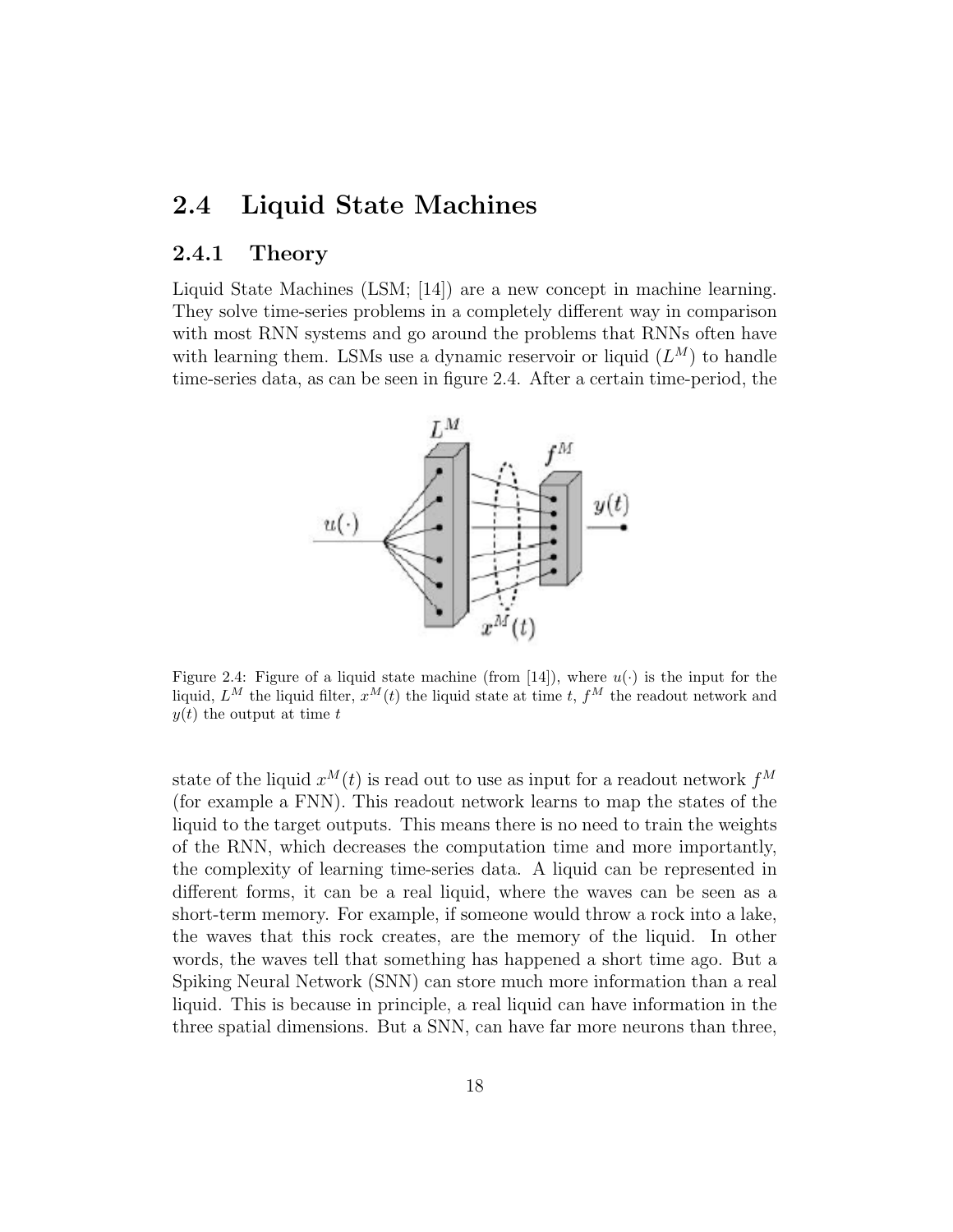thus be able to store more information. SNNs consist of neurons that are more biologically plausible in comparison with other RNNs. These neurons have an internal activation and only communicate with each other by either not sending anything (the output of a neuron is zero) or sending a spike (the output of a neuron is one). The neuron has an internal activation which leaks out over a time period, this is a short-term memory and the amount of leakage is the time it takes to forget an input. An important property of SNNs is that they also have information in the spike code. This spike code is an array of spikes in a certain time-frame. Spike codes can be seen as a sort of Morse-code, where there can be pauses (when no spikes are sent) or a 'bleep' (when a spike is sent). The use of this, is that the time when a spike arrives is also a form of information. Another feature of the spike neuron is that it keeps its internal activation, although it leaks away over time, this means that due to recurrent circuits, the neuron itself also has a short-term memory system. LSMs are a good tool for classification problems. In classification problems, the LSM should separate different inputs from each other and classify these. An example of this is classifying the composer of musical pieces (this is also used in the experiment, see section [4.2](#page-44-0) for further details). The musical piece is input for the liquid and the readout network should then classify which composer has composed the musical piece. Classification used by the readout network is also described in section [2.1.](#page-11-0) For classification, the readout network needs to separate the different states from the liquid. Given that there are enough units in the liquid, it can create different patterns for each time-series pattern (see [\[14\]](#page-80-4) for further explanation).

Liquid State Machines have a Separation Property (SP) and Approximation Property (AP) [\[14\]](#page-80-4). SP addresses the ability to separate two different input sequence from each other. This is important, because the readout network needs to be able to separate two input patterns to have a good performance. If two patterns look too much alike if they should not, the readout network can not differentiate between the two patterns and thus is not able to tell which pattern belongs to which class. AP addresses the ability of the readout network to distinguish two different patterns and transform the states of the liquid into the given target output.

#### <span id="page-20-0"></span>2.4.2 Reservoir and Readout

For implementing the liquid an SNN is used. Here the neurons are set in a grid, neurons are connected by a chance also used in [\[14\]](#page-80-4). The only exception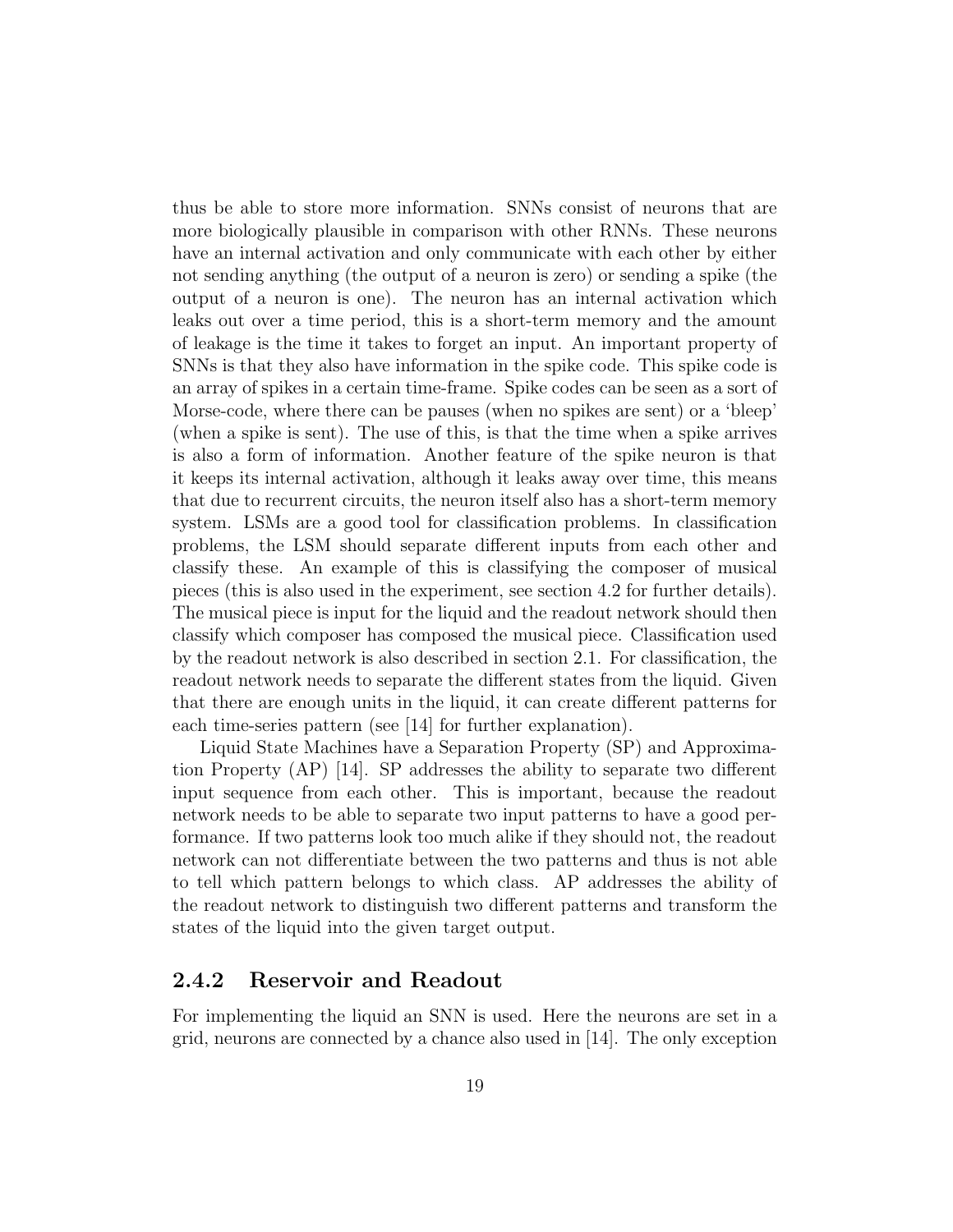is that initialization for input neurons is different because they are initialized using a static chance. The input layer is a two dimensional layer which represents the spatial properties of the data. The dimensions of the input layer when the input is for example a chess board, are the same as the dimensions of that chess board. The spatial properties in the liquid itself are kept because of this. In other words, the liquid is built up by layers where the width and height are the same as the input layer. The depth defines the number of layers there are in the liquid. The chances for connecting two internal neurons with each other is calculated by first calculating the Euclidian distance  $(D(i, j))$ :

$$
D(i,j) = \sqrt{(xcor_i - xcor_j)^2 + (ycor_i - ycor_j)^2 + (zcor_i - zcor_j)^2}.
$$
 (2.11)

In this equation i and j are two different neurons, with coordinates  $\{xcor, ycor, zcor\}$ . After this, the chance to connect two neurons is calculated, using the following equation:

<span id="page-21-0"></span>
$$
p_{connect}(i, j) = e^{\frac{-D(i, j)}{\lambda}}.\tag{2.12}
$$

In equation [2.12](#page-21-0) the  $\lambda$  parameter is used to control the probability distribution. The chance to not connect it is then  $1 - p_{connect}$ . To calculate the chance of a neuron being inhibitory, the chance  $p_{inhibitory}$ , is multiplied by  $p_{connect}$ . The chance of being excitatory is then:  $1 - p_{inhibitory}$ . This implementation is also used by Maass et al [\[14\]](#page-80-4). In Maass [\[14\]](#page-80-4), equation [2.12](#page-21-0) is multiplied by c, here c is set to one. In [\[14\]](#page-80-4) Maass et al explains that the distribution of connections is an important aspect of the liquid. Having too much connections between neurons that lie far apart decreases the performance. Having a lot of local connections and a few long connections seems to be the best solution. With this randomly initialized network, there are no direct recurrent circuits, which means that a neuron can not connect with itself. For simplicity, weights are set to one single value.

A leaky integrate and fire model [\[26\]](#page-81-1) is used for the spike neuron. The neuron has a certain threshold  $(\eta)$ . To get a spike, the activation  $(a_i(t))$  of a neuron should become higher than this threshold. After a neuron fired, there is a refraction period  $(r_{period})$ . During this refraction period, the activation is in its resting state  $(r_{rest})$ , which is a constant. In this refraction period, the neuron can not fire and when the refraction period is over, it starts its activation at the resting state. The activation inside the neuron, is increased or decreased by incoming activation from other neurons, but the activation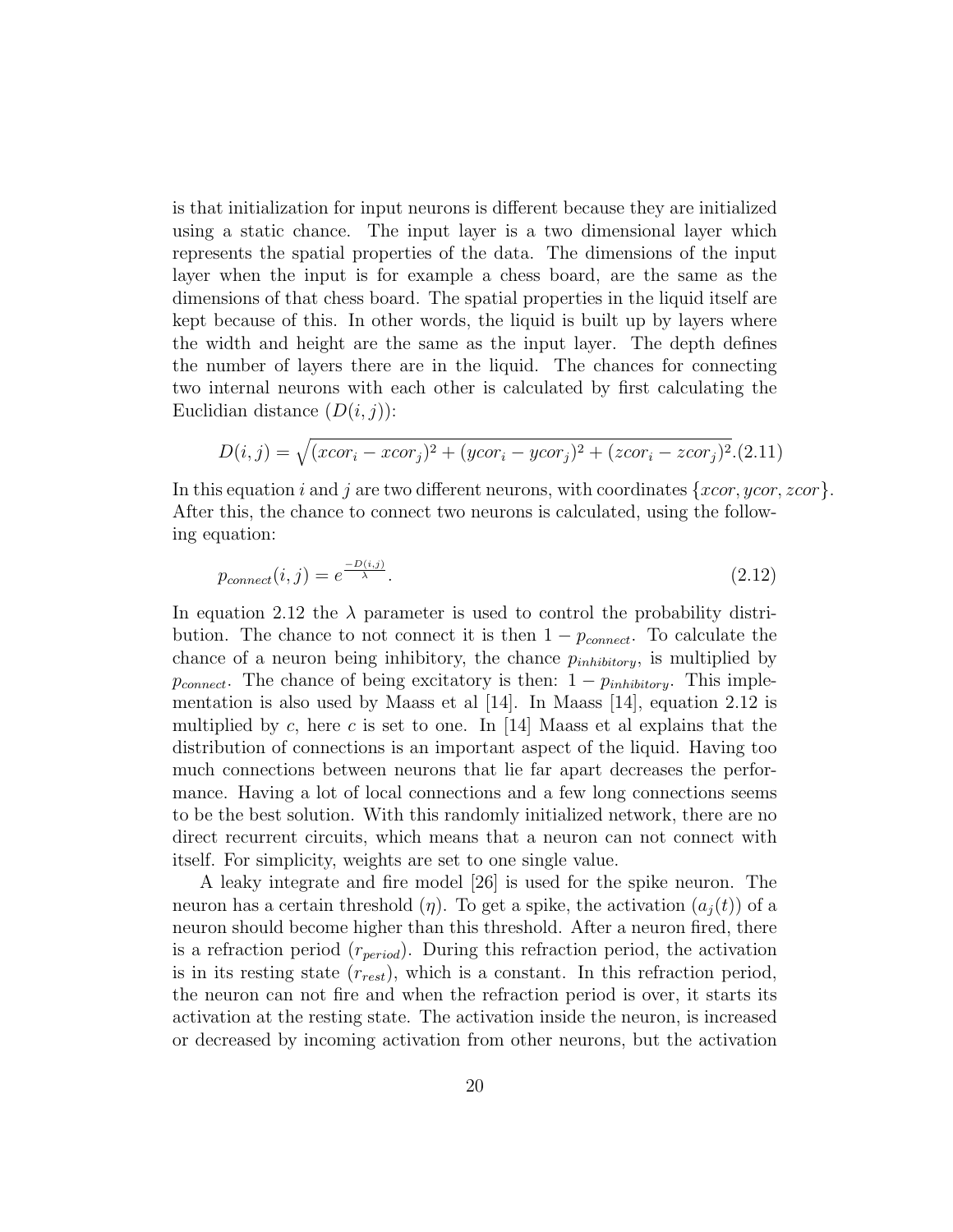inside the neuron also 'leaks' away, this is done by multiplying the decay  $(d)$ with the activation of the neuron one timestep ago. This decay has influence on the capabilities for a neuron to have a short-term memory. Basically setting the decay to zero, the neuron has no memory and it also makes it harder to create spikes. Because with a higher decay, the activation is often already closer to the threshold. Setting the decay to one, means that every input (after the refraction period, or the startup of the liquid) is kept in the activation of the neuron. The internal activation of the neuron is calculated every timestep as follows:

$$
a_j(t) = \sum_{i=1}^n (x_i(t) \cdot w_{ji}) + (d \cdot a_j(t-1)),
$$
\n(2.13)

where  $a_j(t)$  is the activation of neuron j at timestep t,  $x_i$  is the output of neuron  $i$  (Here the neurons are both neurons inside the liquid and input neurons) and  $w_{ji}$  is the weight between neuron i and neuron j, where j is the receiving neuron.  $a_j(t-1)$  is the activation of neuron j one timestep back.

After the activation is calculated, depending on the threshold, the neuron will either spike or not, which gives an output of respectively one or zero. The spikes are summed up per neuron and at a certain time step over a period of time (this is called a readout moment  $(x^M(t))$  and the readout period is called  $x_{period}^M$ ), these summed spikes are, together with the activation of the neurons at that moment, passed through to the readout network. The number of readout moments can vary. First because samples can be of different lengths and thus can provide either more or less readout moments. Another reason is that the number of readout moments is dependent on the number of timesteps that spikes are summed, i.e. a shorter readout means there are probably more readout moments per sample. The samples are the time-series data, that is the input for the liquid. For example a musical piece is one sample. The sample is broken up in discrete timesteps, and the sounds can for example be broken up into frequencies. The frequencies at one timestep are then an input pattern for the liquid. This input is passed through by the input neurons. In the liquid, each input neuron passes either a zero or one through to the spiking neurons in the liquid.

To get readout moments the liquid must be warmed up (warmup). During this warmup period no spikes are summed. This is done because there is no activation at the beginning, which can influence the performance as it is hard to separate two different samples without much activation. After the warmup period there are, dependent on the settings, a number of readout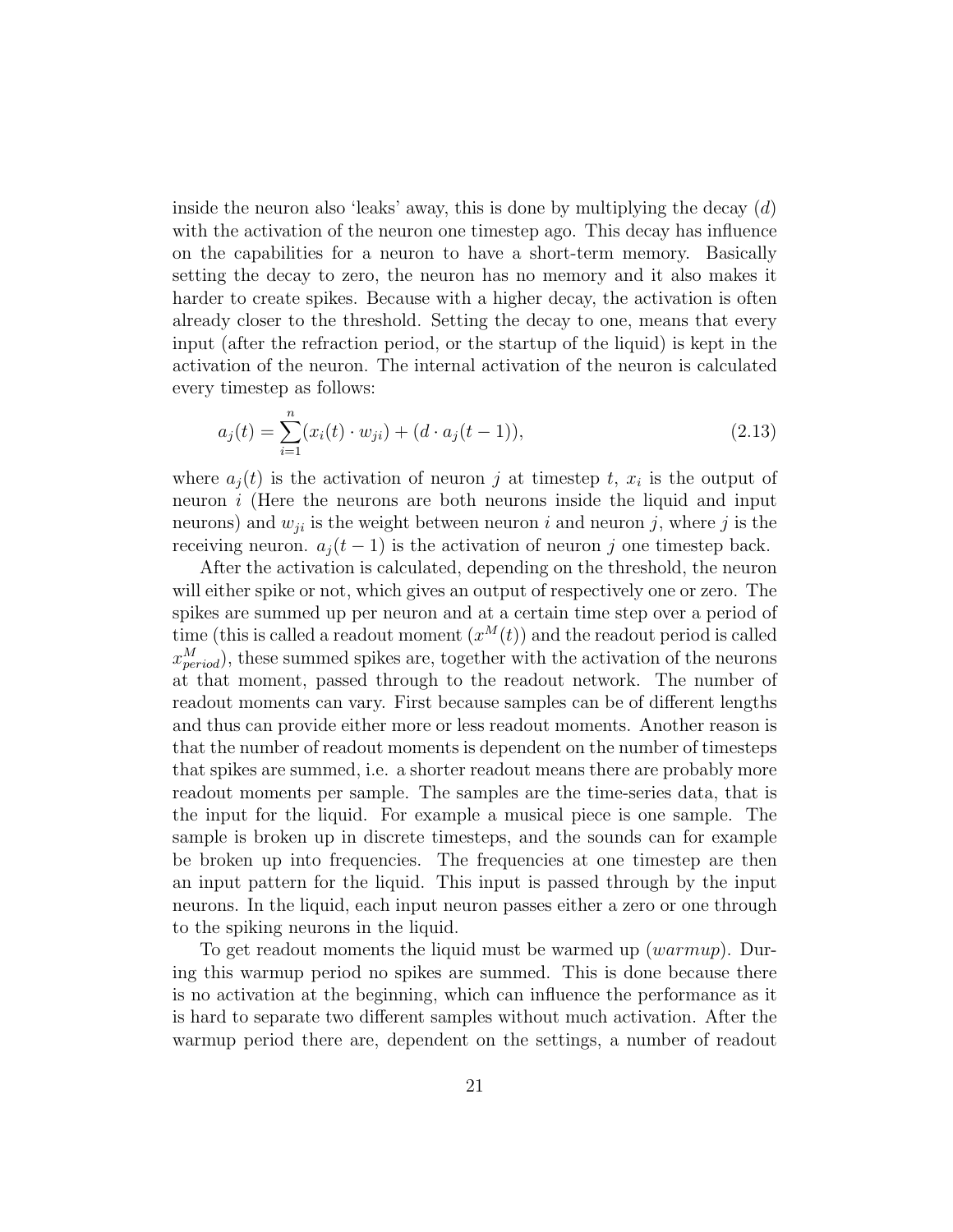periods. Reading out the states of the liquid is repeated until the end of the sample. After this, the readout moments are stored and labeled with a class.

If the liquid has encountered every sample, the readout network will be trained. An FFN (see section [2.1\)](#page-11-0) is used to classify the samples. This FNN consists of an input layer, one hidden layer and an output layer. The hidden layer uses a logistic sigmoid function, while the output layer is linear. As the experiments are done on classification tasks, the number of output neurons is equal to the number of different classes. The target is one for the neuron with the index which equals the index of the class, otherwise the target value is zero. Every time the FNN is initialized, the weights are the same as with all the other initializations. This is done to keep the experiments transparent. It is possible that with random initialization, the network may find a good starting point. This increases the performance and the next time it finds a bad starting point which decreases the performance. To train the readout network, Back-Propagation is used and each sample is run through the network and after that, it is immediately learned, which is called online gradient descent [\[2\]](#page-79-7). This is done in epochs, which means that the complete dataset is learned in one epoch and is repeated a number of times. To increase the learning speed of the readout network, the input patterns are scaled between zero and one. This means that the relationship between all the readouts from the liquids stays the same, but the inputs now lie between zero and one. This is beneficial to the FNN as it increases the learning speed (smaller input means smaller changes in the weights when learning).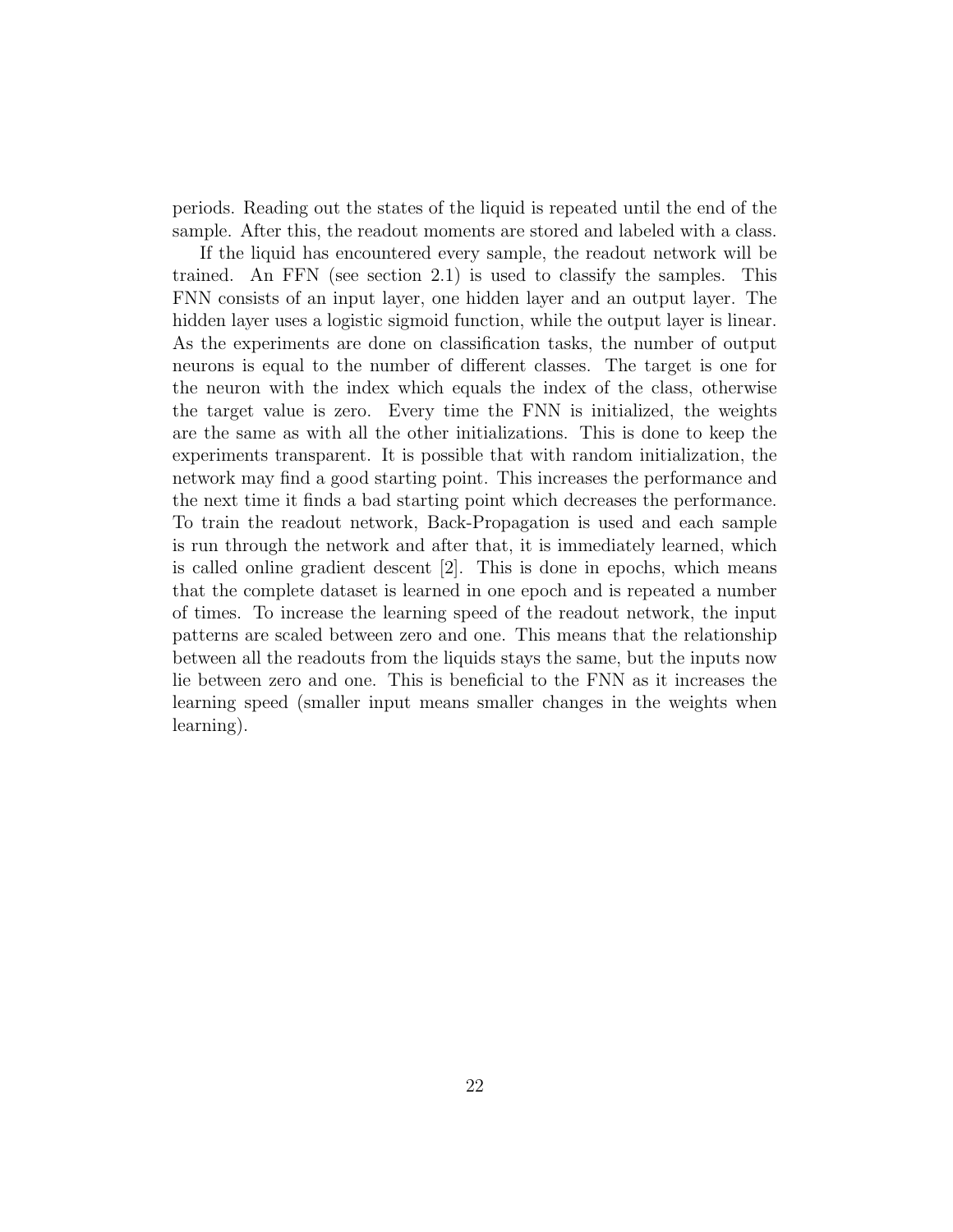# <span id="page-24-0"></span>Chapter 3 Training Paradigms

In the next sections, some algorithms that have been explained in the previous chapter, are used for optimizing RNNs. First the performance functions that will be used in the experiments are described in section [3.1.](#page-25-0) In subsection [3.1.2](#page-25-2) a new method to measure the performance of a liquid is described (namely the separation). After this, a number of new methods are described that will be used to optimize liquids in LSMs. The liquid optimization is partly done on the wiring. The wiring are the connections between different neurons, here there are three different types, namely an excitatory connection, an inhibitory connection and no connection. In liquids where the wiring is initialized based on distances of neurons, the wiring is important, because the weight is set to one default value for all connections. Thus finding a better wiring could improve the performance. Reinforcement Learning (RL) and Evolutionary Algorithms (EA) are described in respectively sections [3.2](#page-27-0) and [3.3.](#page-31-0) These two algorithms could be compared, as they have an overlap in problems they can solve. The EA will also be used to optimize the weights in the liquid. This is because EA's are able to deal with real values. In the last section, a system that already exists will be further explained, namely Evolino [\[23\]](#page-81-2). Evolino uses Long-Short Term Memory networks as the liquid and Evolutionary SubPopulations (ESP) to optimize these.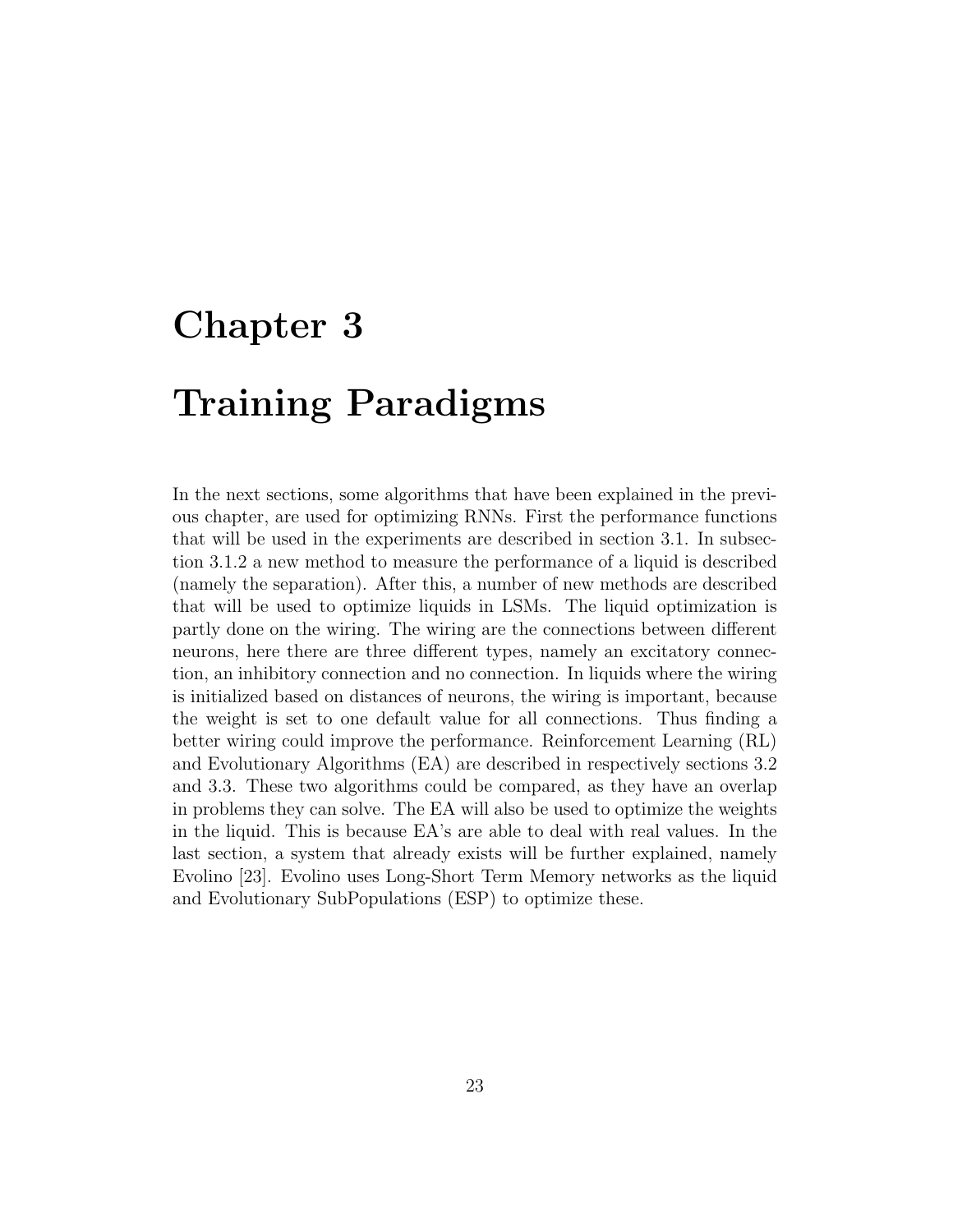#### <span id="page-25-0"></span>3.1 Performance Measurements

#### <span id="page-25-1"></span>3.1.1 Readout Performance

The most straightforward method to analyze the performance of a liquid, is to use the performance measure of the readout network. Here this measure is both used as a tool to analyze data learned by the LSM, but it is also used as a performance measure in optimizing the liquid. The performance measure implemented here, represents the percentage of correct classified samples. First the index of the output neuron with the highest value is picked as the classifier. If the index of the output neuron equals the target class, the outcome is one, otherwise it will be zero. This outcome will be called  $o_{ii}$ , where i is the i-th sample of class j. To calculate the performance  $P$  the following equation is used:

$$
P = \frac{\sum_{j=1}^{c} \frac{\sum_{i=1}^{s} o_{ij}}{s}}{c}
$$
\n(3.1)

Here c is the number of classes and s the number of samples in that class. To calculate the performance, the performance is first calculated for each class and then these are combined in the final performance measure. This is because the readout network can be biased by the fact that there are more samples from one class, which will make it look like the readout network performs well, but it is just biased to choose the class with the most samples.

This measure seems to be a good measure for liquid optimization, as it is stable and the outcome is transparent. However, the readout network needs to be trained to get this performance. That means more computation time.

#### <span id="page-25-2"></span>3.1.2 Separation

The disadvantage of using the performance of the readout network for optimization is that it is not really a fast method, as the readout network needs to be trained and that takes up computation time. Also it is an indirect method to calculate the performance of the liquid (It is indirect because the performance of the readout network is measured and not the performance of the liquid itself). It would be better to have a measure which calculates the performance of the liquid, in a direct method. In other words, there is no neural network or other kind of statistical learning method necessary to find the performance of the liquid. The separation of a liquid should be able to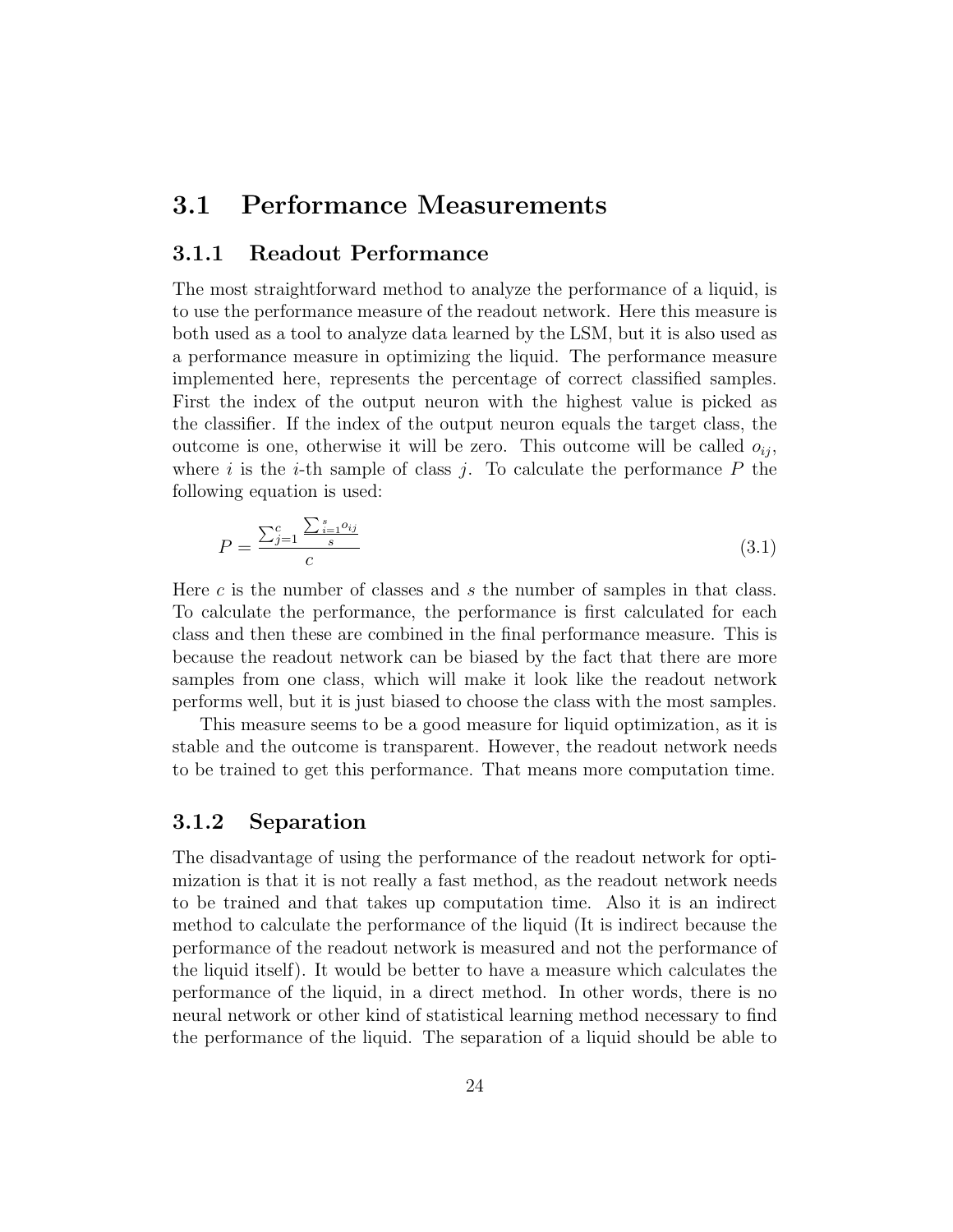fill in this task. Maass et al [\[14\]](#page-80-4) used the separation to get a good view on how well a liquid can divide two different input patterns. To calculate this separation S, the distance is calculated between two different samples. For this the Euclidian distance is used, which calculates the distance between different readout moments:

<span id="page-26-0"></span>
$$
S(s_k, s_l) = \sqrt{\sum_{i=1}^{n} (N_{ki} - N_{li})^2}.
$$
\n(3.2)

In equation [3.2](#page-26-0) s is a readout sample from the liquid and  $N_{ki}$  and  $N_{li}$  are the readout moments from neuron i of samples k and l and n is the number of neurons in the liquid. Here are a two different methods to use the distance to calculate the separation:

<span id="page-26-1"></span>• 
$$
S(s_{ij},\ldots,s_{nm})=S_{different}(s_{ij},\ldots,s_{nm})-S_{same}(s_{ij},\ldots,s_{nm})(3.3)
$$

<span id="page-26-2"></span>
$$
S(s_{ij}, s_{nm}) = \frac{\sum_{h=1}^{v} S_{differential}}{\sum_{h=1}^{v} S_{same}^{h}}
$$
\n(3.4)

Here S is the separation,  $s_{ij}$  is the j-th sample in the *i*-th class, n is the number of different classes,  $m$  is the number of chosen samples for each class, which normally is two,  $h$  is the  $h$ -th time that the separation is calculated (for total separation), v is the number of separations that are calculated and  $S_{same}$  and  $S_{different}$  are calculated as follows:

• 
$$
S_{same}(s_{ij}, s_{nm}) = \sum_{i=1}^{n} S(s_{io}, s_{ip})
$$
 (3.5)

• 
$$
S_{different}(s_{ij}, s_{nm}) = \sum_{i=1}^{n} \sum_{j=1}^{m} \sum_{k=i+1}^{n} \sum_{l=1}^{m} S(s_{ij}, s_{kl})
$$
(3.6)

In  $S_{same}$ ,  $o$  and  $p$  are different chosen samples from the dataset. For one separation calculation, there are two samples chosen from each class. These samples are both used in  $S_{same}$  and  $S_{different}$ . The idea behind equation [3.3](#page-26-1) is that the distance between two samples from different classes should be as large as possible, thus giving it a positive influence on the separation value, and the distance between samples of the same class should be as small as possible, so if the distance is larger, the separation should be lower. Equation [3.3](#page-26-1) however is not a good representation of the dataset. This is because it uses only a few samples and not the complete set. Maass et al [\[14\]](#page-80-4)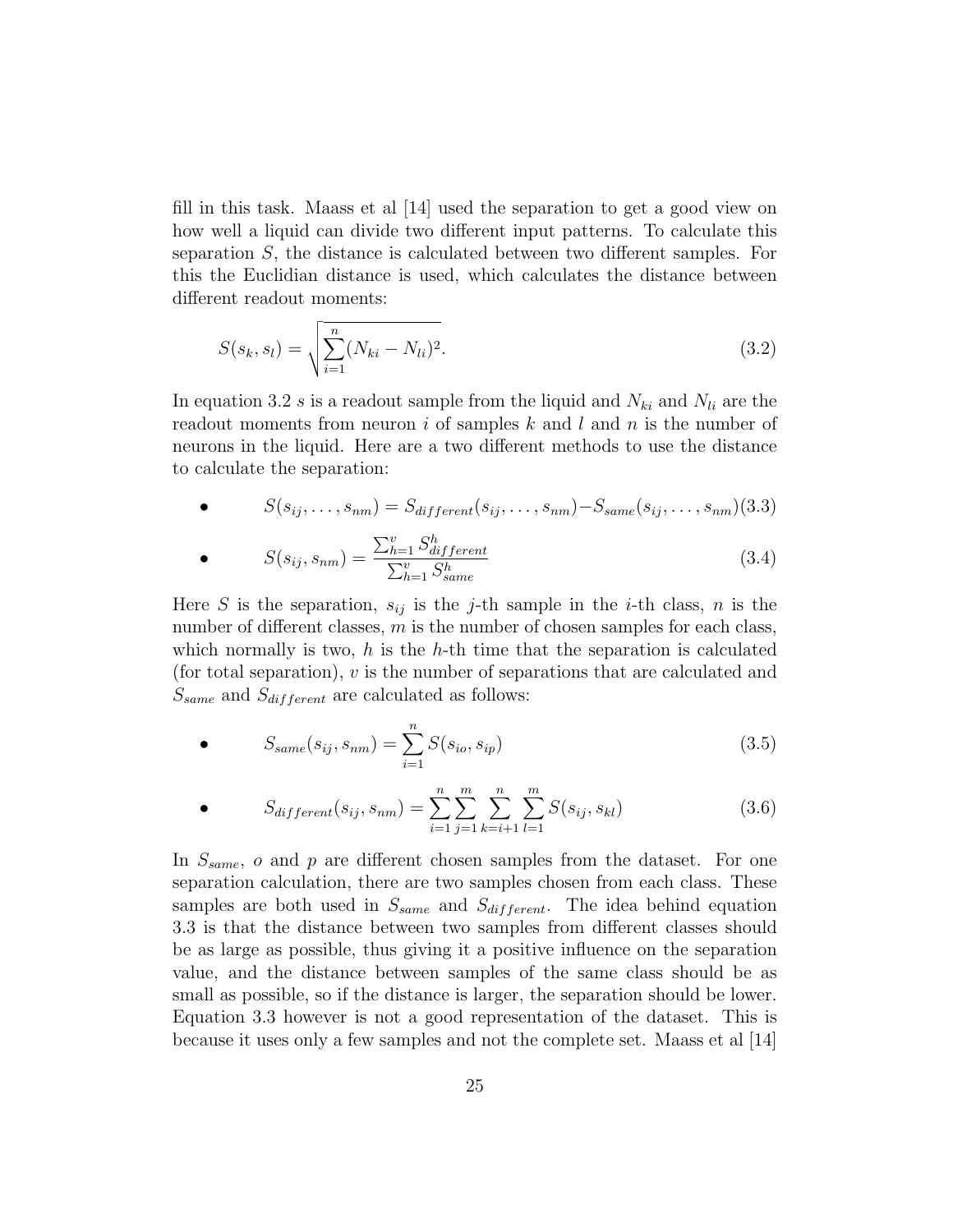solve this by summing a number of separations. In equation [3.4](#page-26-2) this is also applied. Also, here the relation is given between the distance of samples from different classes and samples from the same class. For example, if there are two different classes and there is no relation at all, the outcome is two. If the outcome is higher than two, there is a positive relation, which means that the distance of samples from the same class lie closer than the distance from samples of different classes. If the outcome is under two, then there is a negative relation and thus the samples from different classes lie closer to each other than samples from the same class. A nice feature of the separation is that it can also calculate the separation of one neuron. This is done by only calculating the distance between two neurons and not a whole network. This may give some insight in how different neurons perform. Also it could be used to filter out neurons that have a low separation. Some neurons may have a low separation value which could indicate that these neurons give the readout network a hard time at separating different samples from each other.

#### <span id="page-27-0"></span>3.2 Reinforcement Learning

#### <span id="page-27-1"></span>3.2.1 Introduction

Reinforcement Learning (RL; [\[25\]](#page-81-0)) is an important learning method in machine learning. It is less demanding than supervised learning, where exact data is needed in advance. This may become a problem for certain implementations like in robotics, where data is complex and hard to get in advance. RL solves this problem by using a reward system to provide as a method for learning the optimal solution. This reward is given at certain moments and can be negative to penalize or positive to reward. The RL algorithm has an agent, which can for example be a robot that drives through an office. An agent can make actions, these can be all sorts of actions, for example in robotics an action can be to go forward. Each action an agent takes, gets some kind of reward afterwards. For choosing a next action, the agent chooses the most likely action by choosing the one which has the highest expected reward. In other words the action, that gets on average the highest reward, is chosen.

The agent learns in the same environment where it will be used in practice. This environment depends on what problem is going to be solved. It can for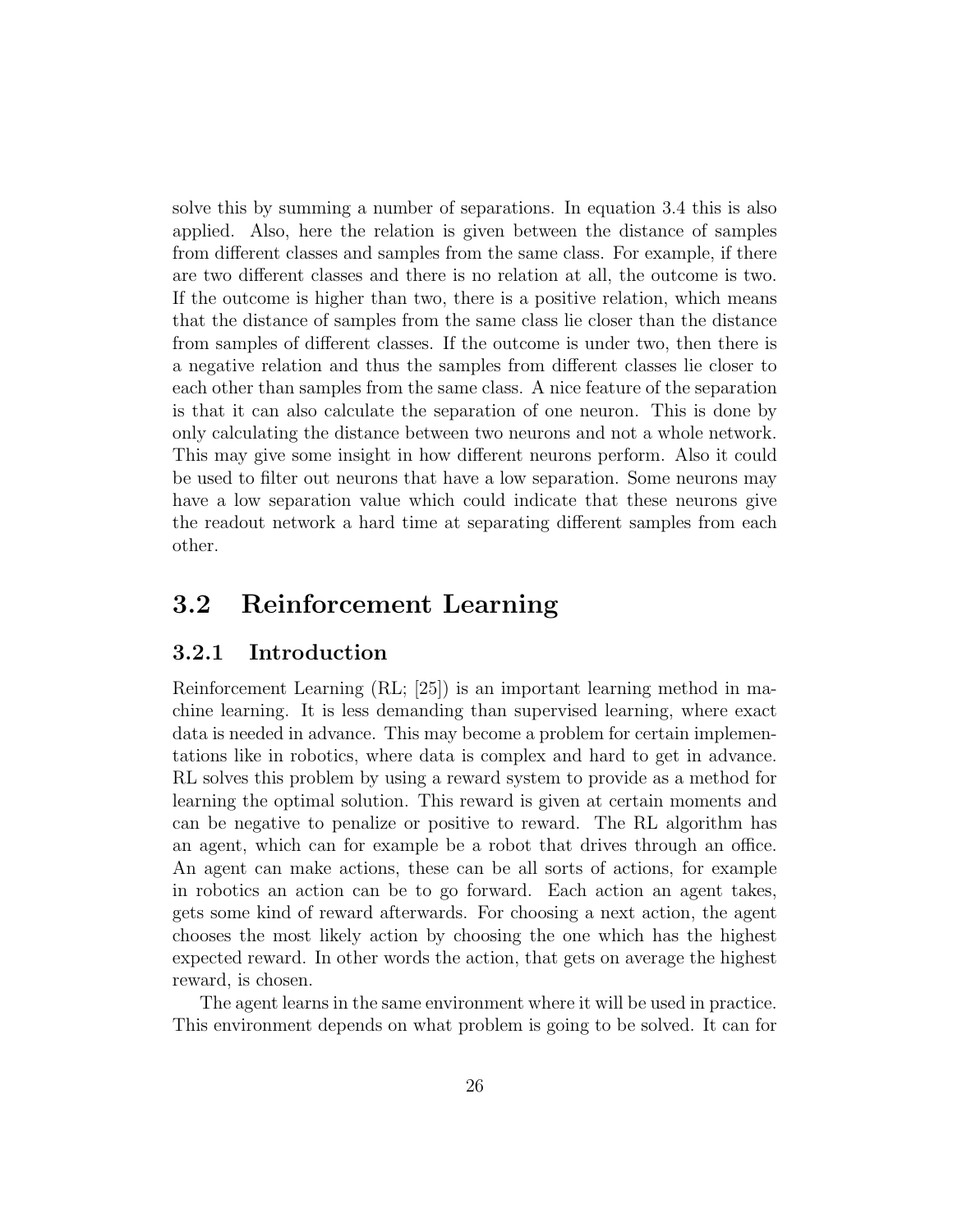example be a maze, where optimal routes are learned to find the fastest route out of the maze. But it can also be a real world environment for example an office. Learning while also behaving in the environment is a big difference with supervised learning and also other learning algorithms. Here learning is more an act-react method instead of learning everything in advance. This makes the system more dynamic, because if the environment changes, it can use knowledge from the old environment to solve problems in the new one. But it also gradually learns how to improve its behavior in this new environment. While other methods have to learn the new environment before the agent can again be put back into use again.

Basically there are two types of reinforcement learning algorithms, one type is episodic, for example Monte Carlo sampling [\[25\]](#page-81-0), where at the end of an episode, the sum of rewards is returned to update the state-value, for example in a game of chess, where it is hard to evaluate during the game if the moves that are made are good or bad. After the agent finishes a game it gets the reward and this can be seen as an episode. The other type of learning is where a reward is directly given when an action is done, these are mainly algorithms based on TD-learning [\[25\]](#page-81-0). This means that it can cope with problems that do not have a clear ending, for example in robotics where a robot is supposed to be running around doing jobs all day. Both Monte-Carlo sampling and TD-learning are methods which can be applied in problems where the environment is not completely known, these methods will thus try to predict the best action.

Both Monte-Carlo sampling and TD-learning can be implemented in two ways, using V-values or Q-values. The difference is that with V-values, actions are chosen based on a model of the environment, where the algorithm investigates the states and chooses the action that leads to the best state (in other words gives the highest average return). Q-values have state-action pairs, here there is no model needed, it chooses the action that probably returns the highest reward.

For choosing actions, a RL agent uses a policy. There are two types of actions, namely exploitation actions and exploration actions. Exploration means that the action that is chosen is not the most likely choice at that moment, but they are needed to search in the search-space so the agent will not get trapped in a sub-optimal local optimum. In other words, exploring means trying to find new local optima. Exploitation is choosing the best action and thus choosing the action which probably will return the highest reward. It is important to have a good exploration policy, as this will balance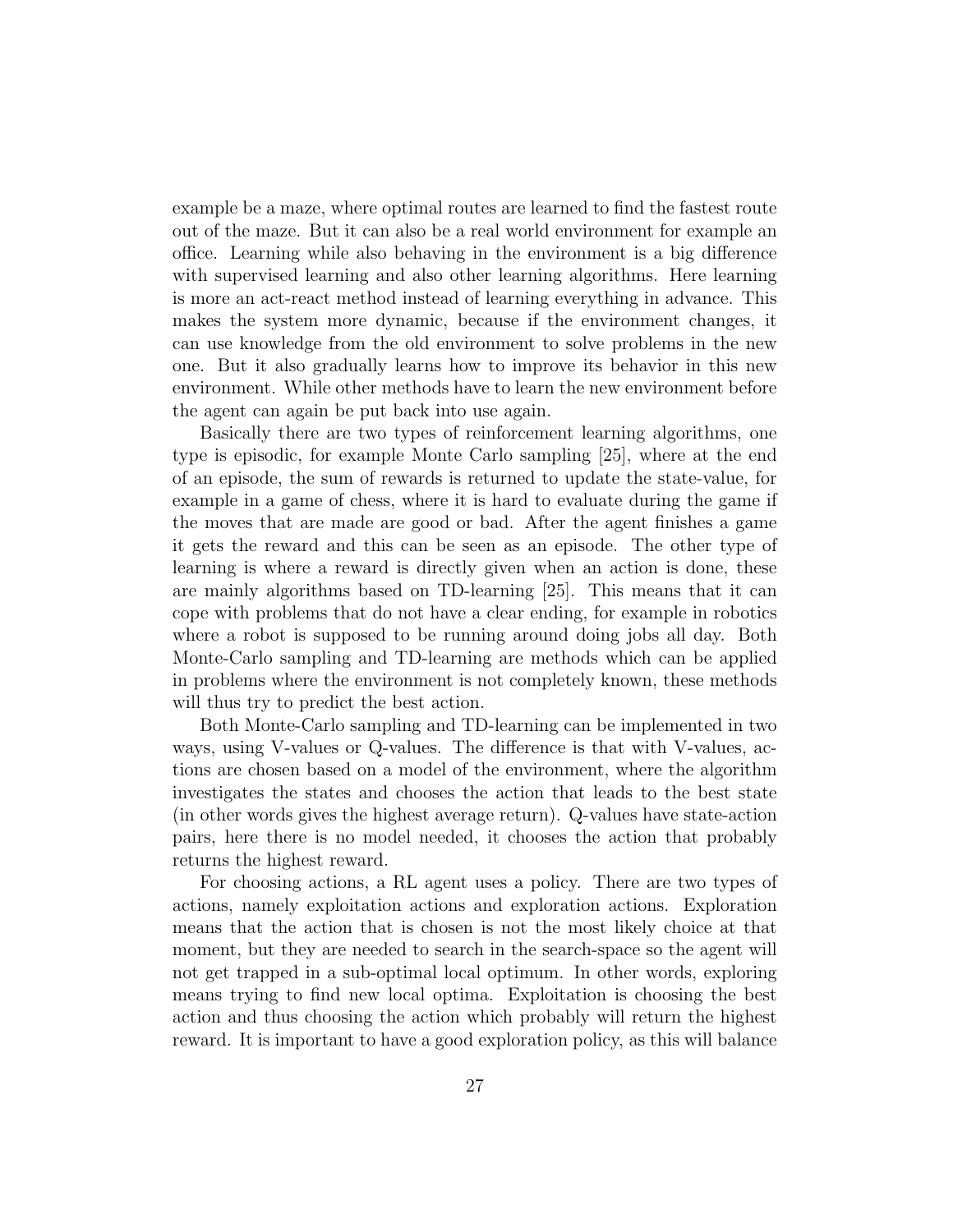the time an agent invests in exploration and exploitation. A couple of well known exploration policies are the  $\epsilon$ -greedy policy and the soft-max policy. With  $\epsilon$ -greedy normally the action with the highest value is chosen, but there is a chance to explore and thus to choose another action. This is done by using the  $\epsilon$  parameter, this parameter sets the chance to explore and exploit. It is a straightforward policy and not the best, as it could be possible that the policy needs to change over time, for example to explore less and exploit more. The soft-max [\[25\]](#page-81-0) policy is completely different, it uses the Boltzmann equation [\[25\]](#page-81-0) to calculate the chances for each action, which means that the chance to be chosen depends on the value of the V or Q-value. In other words, the bigger the difference between two V or Q-values, the higher the chance the action with the highest value will be chosen. This is a more fair method of choosing a new action, as the relation between values is better represented in the distribution of the probabilities for the V or Q-values. Learning can be done in two ways, either with on-policy learning or off-policy learning. The difference between these two is that on-policy learning updates the action it has chosen using the value of the next action, while off-policy learning updates chosen action using the value of the best next action.

#### <span id="page-29-0"></span>3.2.2 Using Reinforcement Learning for Optimizing Liquids

The implementation used for optimizing the wiring of a liquid, is a multiagent system. This means that the learning process is more complicated than normal, as agents should work together and certainly depend on each other. In other words, if one agent changes its state, it may influence the whole chain of connections that come after this connection, including itself.

The algorithm is an on-policy Monte-Carlo sampling. As described in section [3.2.1](#page-27-1) Monte-Carlo sampling is episodic. This seems to be suited for liquid optimization, because one run through all the samples can be seen as one episode. Furthermore an on-policy method is used. The RL algorithm here, uses Q-values, the agent is in a certain state and given this state, the agent chooses its action, these actions are explained later in this section. As a policy, the soft-max algorithm is used. As already stated in the last section, the soft-max algorithm uses the Boltzmann equation to calculate the chances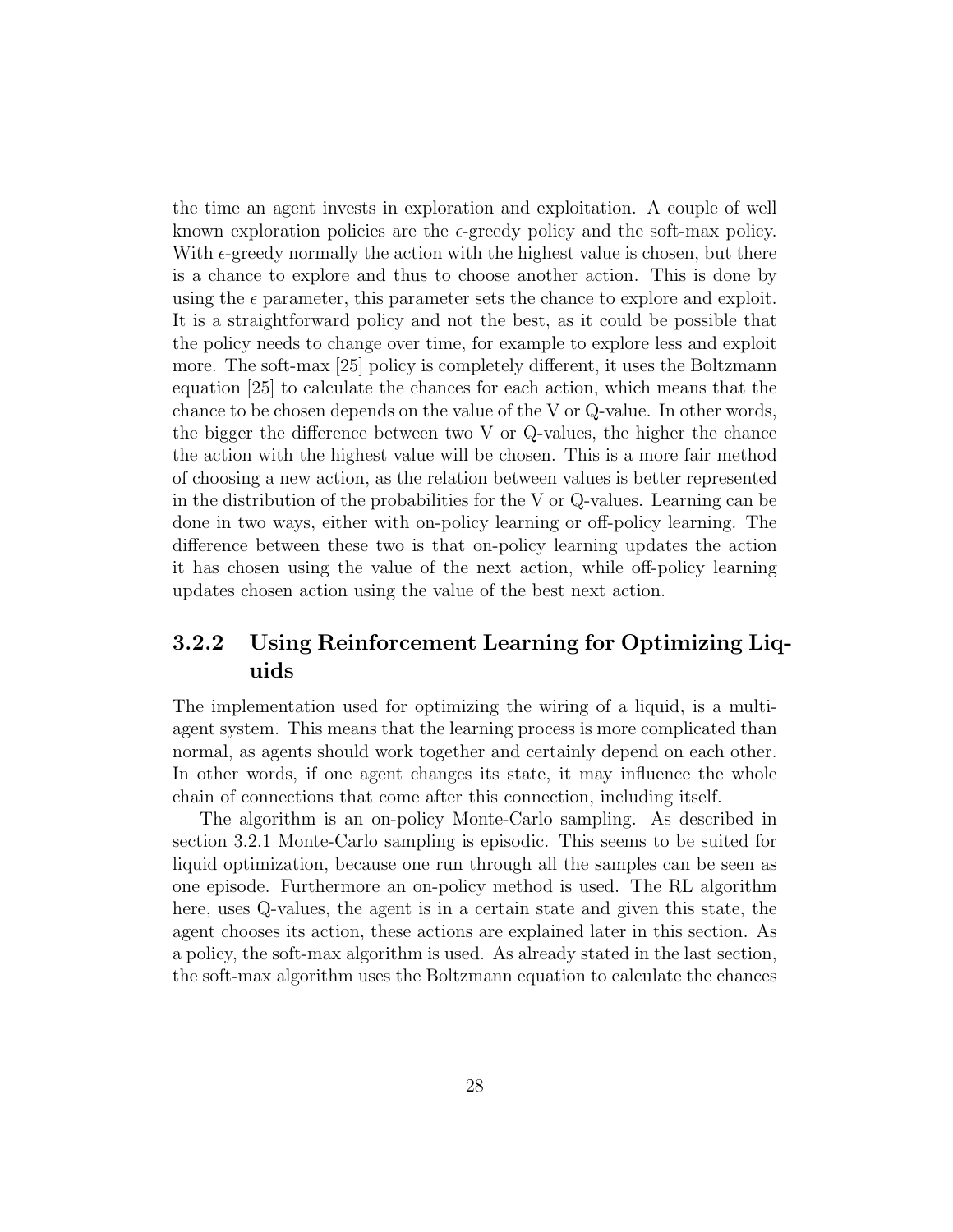of an action to be chosen:

$$
p_a = \frac{e^{Q_t((n_i, n_j), a)/\tau}}{\sum_{b=1}^n e^{Q_t((n_i, n_j), b)/\tau}}
$$
(3.7)

Where  $\tau$  is the temperature and  $Q_t((n_i n_j), a)$  and  $Q_t((n_i n_j), b)$  are different Q-values for the agent in states a and b between neuron i and neuron j, with neuron j receiving output from neuron i. An agent is a connection between two neurons. In this case the agent has three different states, namely the state to be on, to be inhibitory and the state to be off. As described in section [2.4.2,](#page-20-0) the wiring of an LSM with a random liquid, will be chosen using the distance. The chances to initialize the wiring, are also used as initial chances for the RL algorithm. This may give a boost to initial learning. To find the right Q-values given the different chances, the following equation is used:

<span id="page-30-0"></span>
$$
Q_t((n_i, n_j), b) = \ln \left( \frac{e^{Q_t((n_i, n_j), a)/\tau}}{e^{-dist_a(x, y, z)/\lambda}} - e^{Q_t((n_i, n_j), a)/\tau} \right) \cdot \tau
$$
\n(3.8)

Here  $Q_t((n_i, n_j), a)$  is the default value which is predefined. The complete explanation on how equation [3.8](#page-30-0) is found and how to apply it to find the correct Q-values, can be found in appendix [A.](#page-76-0) The soft-max algorithm also has a disadvantage. It gives another parameter that needs to be tweaked. There is also a trade-off that needs to be made on how to set the  $\tau$  parameter and also the default Q-value. If the Q-value is high, because of the exponent, it will increase computation time (calculating the exponent of two takes longer than calculating the exponent of one). If the temperature  $(\tau)$  is increased, the exponent will be smaller, thus less computation time. But the probabilities for the different Q-values lie closer to each other. This increases the time spend on exploration. The temperature needs to be tweaked according to how much exploitation and exploration there should be. Too much exploration and the system will not converge to an optimum, too little exploration and the system converges to a sub-optmimum.

The agent can be in three different states, namely:  $\{-1,0,1\}$ . These states stand for the type of connections that can be made, namely a positive connection, no connection or a negative connection. To update the Q-value, the following formula is used:

$$
Q_t((n_i, n_j), s) = \begin{cases} (1 - \beta)Q_t((n_i, n_j), s) + \theta[R(t)] & \text{if } s = 0\\ (1 - \beta)Q_t((n_i, n_j), s) + \alpha[R(t)] & \text{otherwise.} \end{cases}
$$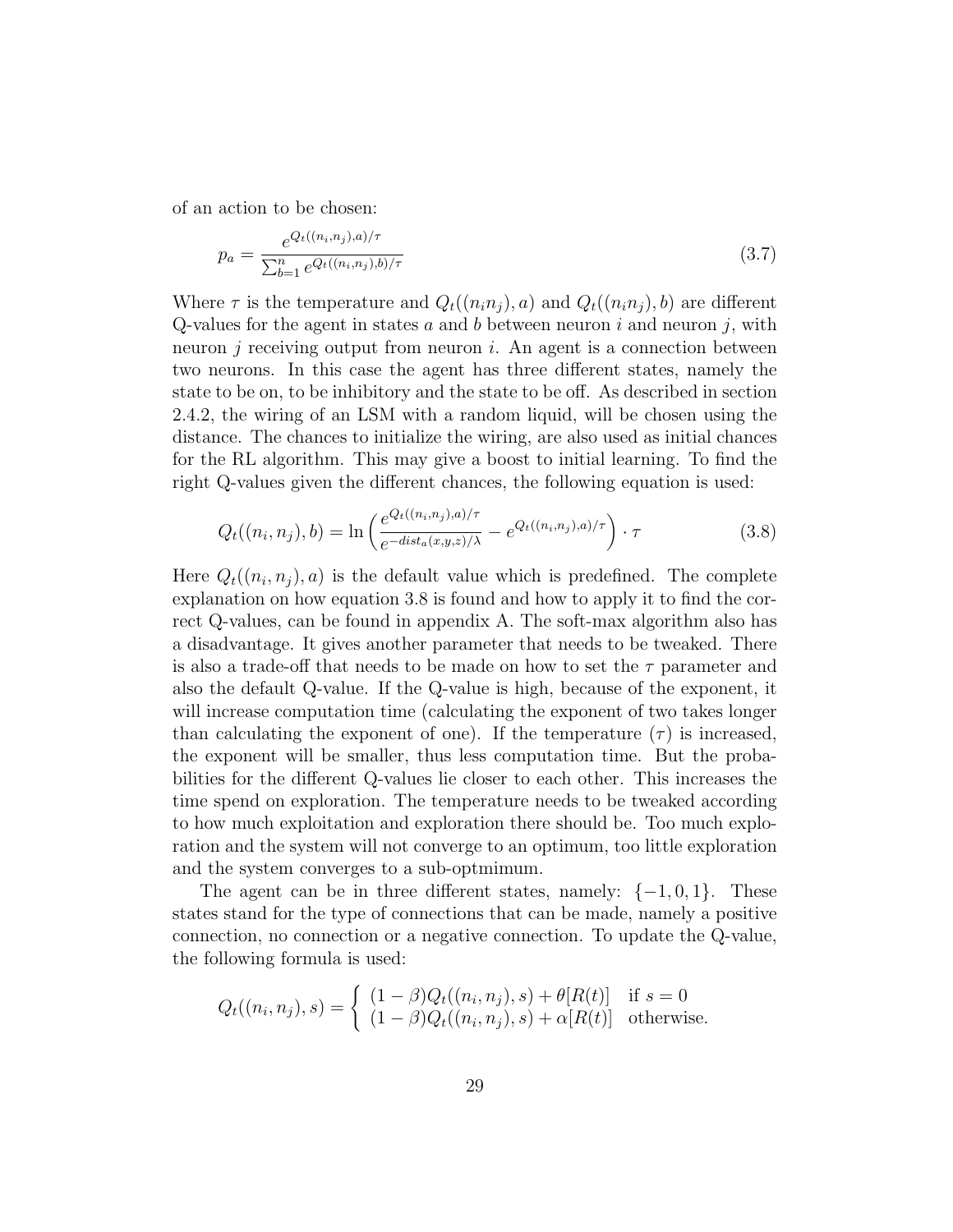Where  $\beta$  is the decay,  $\alpha$  and  $\theta$  are the learning speed, s is the state where the agent is in,  $t$  is the time-step and  $R$  is the reward. This system is used because otherwise if the number of connections is below fifty percent, it will update the agents in state 0 too high.  $\theta$  thus should always be set lower than  $\alpha$ . The reward given is the performance of LSM. The reward will only be given if the performance of timestep  $t$  is higher than the performance of timestep  $t - 1$ .

### <span id="page-31-0"></span>3.3 Evolutionary Computation

#### <span id="page-31-1"></span>3.3.1 Introduction

Genetic Algorithms (GA; [\[4\]](#page-79-0)) are based on evolution. GAs do not use one solution and build further on that specific solution to improve the performance, but they use a population of solutions and properties of the individuals in the population to find the optimal solution. As with evolution, selection on individuals takes place. The difference is that with GAs selection is done under more strict rules. The population is always of the same size, and in most cases the number of selected chromosomes for the next generation is also the same. Next to that the method for selecting individuals is different. Also GAs are directed to solving a goal, using a predefined fitness function, while in biology this goal seems to be missing.

There are a number of different methods to select individuals from the population. Two well known selection methods are truncation selection [\[4\]](#page-79-0) (also known as ranked-based selection) and tournament selection [\[4\]](#page-79-0). The first is more straightforward. It selects a percentage of individuals with the best fitness. Truncation selection is not only used in computational problems, but also in other problems, for example farmers use it to get as much milk from cows as possible. They look at the milk production of a cow and take the best cows to make offspring. Tournament selection is a bit different. It uses tournaments to select individuals for the next generation. This is done by randomly choosing a fixed number of individuals from the population and checks which individual has the highest fitness. This individual will be selected for reproduction. A major difference between the two selection methods is that tournament selection has a more diverse population. Truncation selection only selects the best individuals at that moment, but it is possible that parts of solutions that are not selected can still be used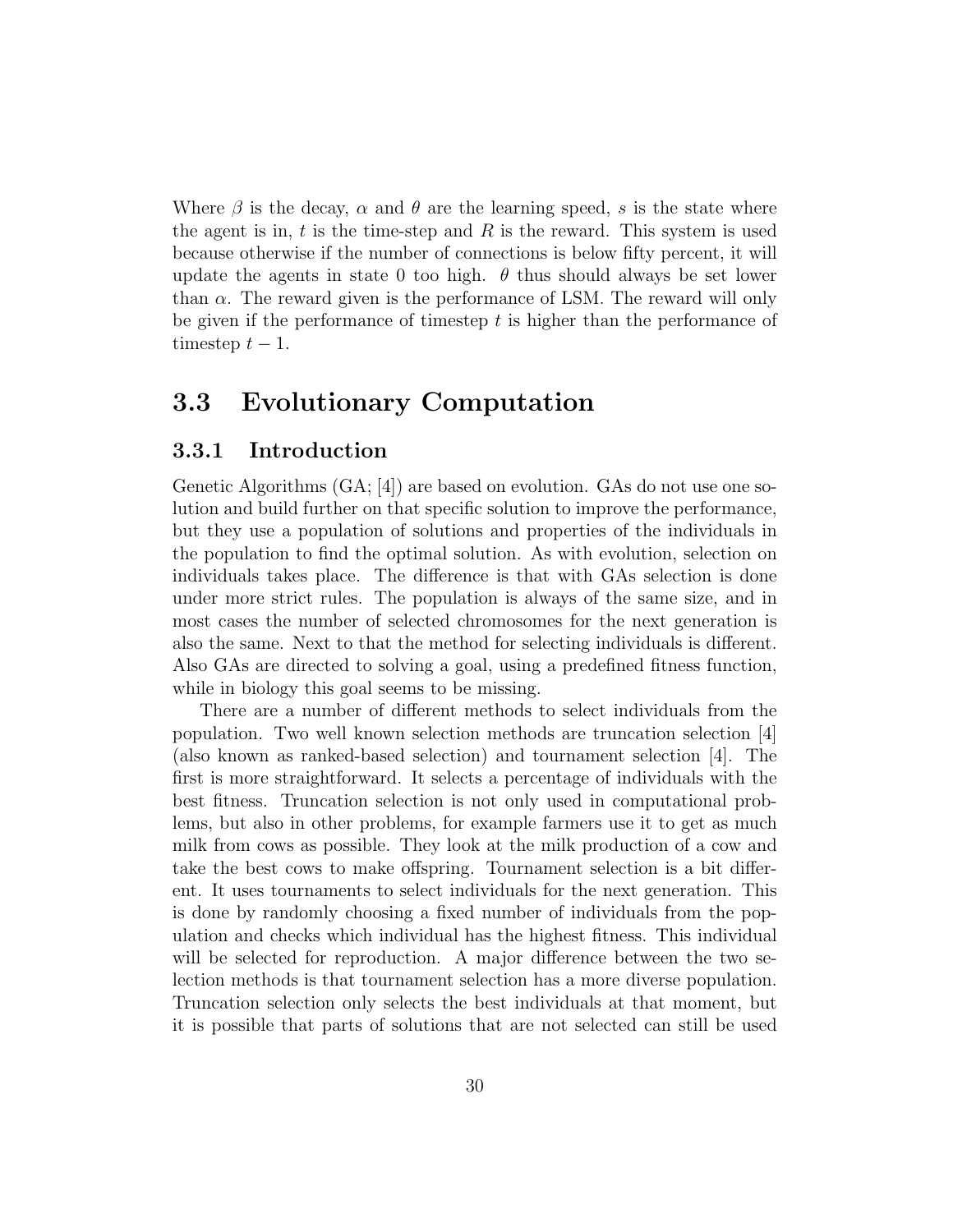to improve solutions in the future. In tournament selection this is partially overcome because it is possible that a tournament is held between a number of really bad solutions which means one of these bad solutions is selected and thus creates more variety in the solution space. This has some relations with reinforcement learning policies, where it is important to find a good method to both explore and exploit. In GAs this problem also needs to be solved, so that an optimal solution is found and not a sub-optimal. Another method to increase the exploring capabilities of the GA is to increase the population size, this also has a disadvantage, it increases the computation time per generation. This gives a bit of a trade-off to how large the population should be, the computation time should be as short as possible, but it should be big enough that it contains a wide variety of solutions.

For producing offspring, crossover and mutation are used. Crossover is a method to combine the gene-strings of two or more parents into one to get a child. Gene-strings are basically strings which contain the information of the system that is optimized. Two well known crossover methods are one-point crossover [\[4\]](#page-79-0) and uniform crossover [\[4\]](#page-79-0). One-point crossover (see figure [3.1](#page-33-0) for illustration) slices the gene-string of the parents at the same point into two parts, and uses the first part from the first parent and the second part of the second parent to make a new gene-string (This can be extended to use the second part of the first parent and the first part of the second parent to create another child). One-point crossover can be extended to two-point crossover (or three-point etc.), where more points are picked to slice up the gene-string for recombination. An advantage of this type of crossover method is that it keeps a certain ordering in the gene-string and sometimes this can be useful to solve the problem. Uniform crossover does not use this ordering, it picks either a gene from the first or second parent for each gene in the gene-string (as is illustrated in figure [3.2\)](#page-33-1). This means that the ordering is less important, but this can also be an advantage as the spatial property of the gene-string can also negatively influence the solutions. Mutation is a method to create diversity. Mutation is done by randomly changing a value in the gene-string to another value (within the search-space). These two methods are different as mutation brings new diversity in the population, while crossover tries to use the best properties of the solutions that are already created.

One of the difficulties in GAs is to find a good fitness function. This is important, the fitness function will define in which direction of the searchspace the GA will search. If the fitness function is flawed, it will not optimize to the wanted result. There are all sorts of problems for finding a good fitness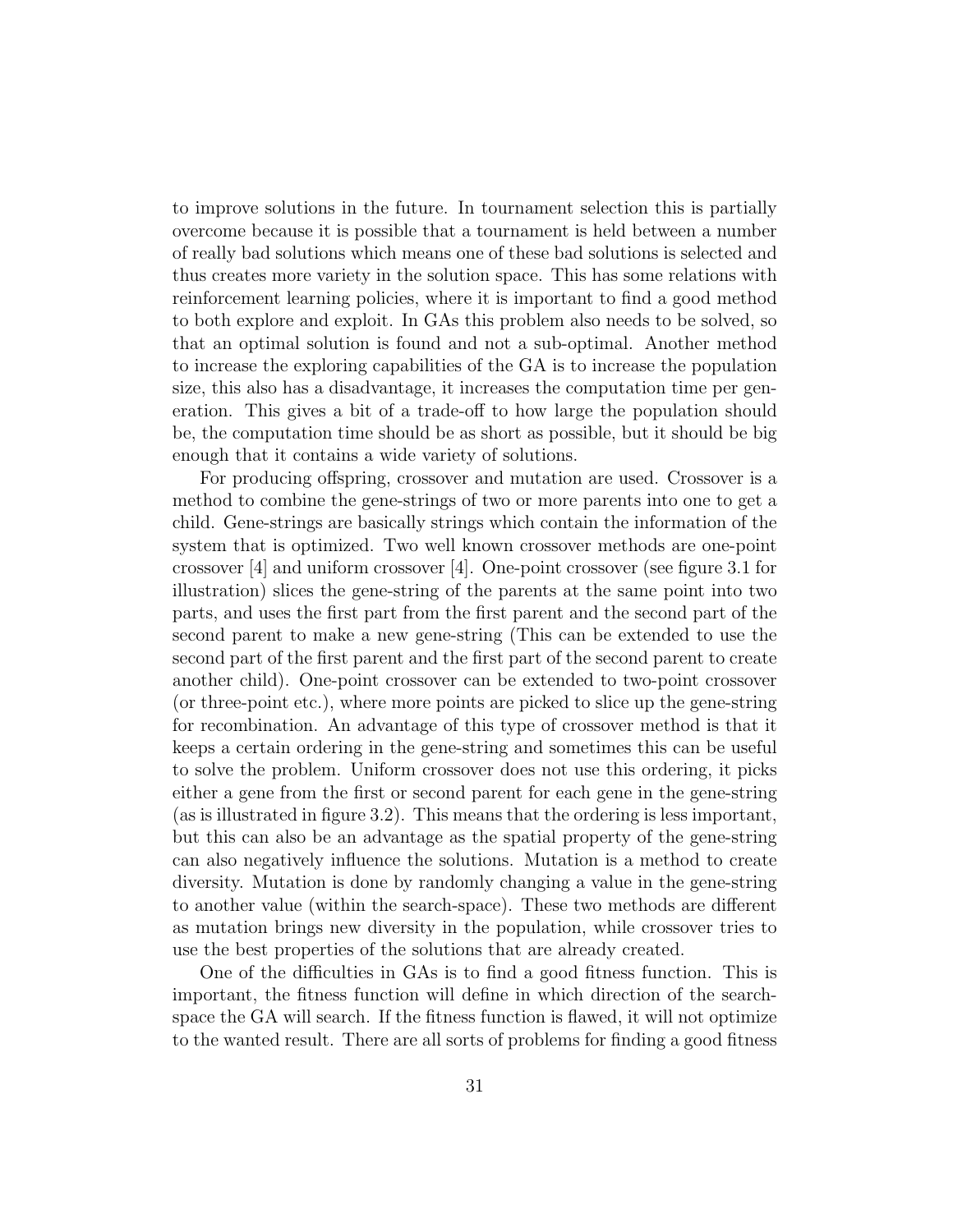<span id="page-33-0"></span>

<span id="page-33-1"></span>Figure 3.1: Illustration of 1-point crossover, the child inherits the first three genes from parent one and the rest from parent two



Figure 3.2: Illustration of uniform crossover, here the child inherits genes one and four from parent one and the rest from parent two

function. The function can be too complex, which results in difficulties to find an optimal parameter setting for the fitness function. An example of this is when an EA is used to design the skeleton of a car, it should be strong, but also light. Both the sturdiness and weight should be taken into account for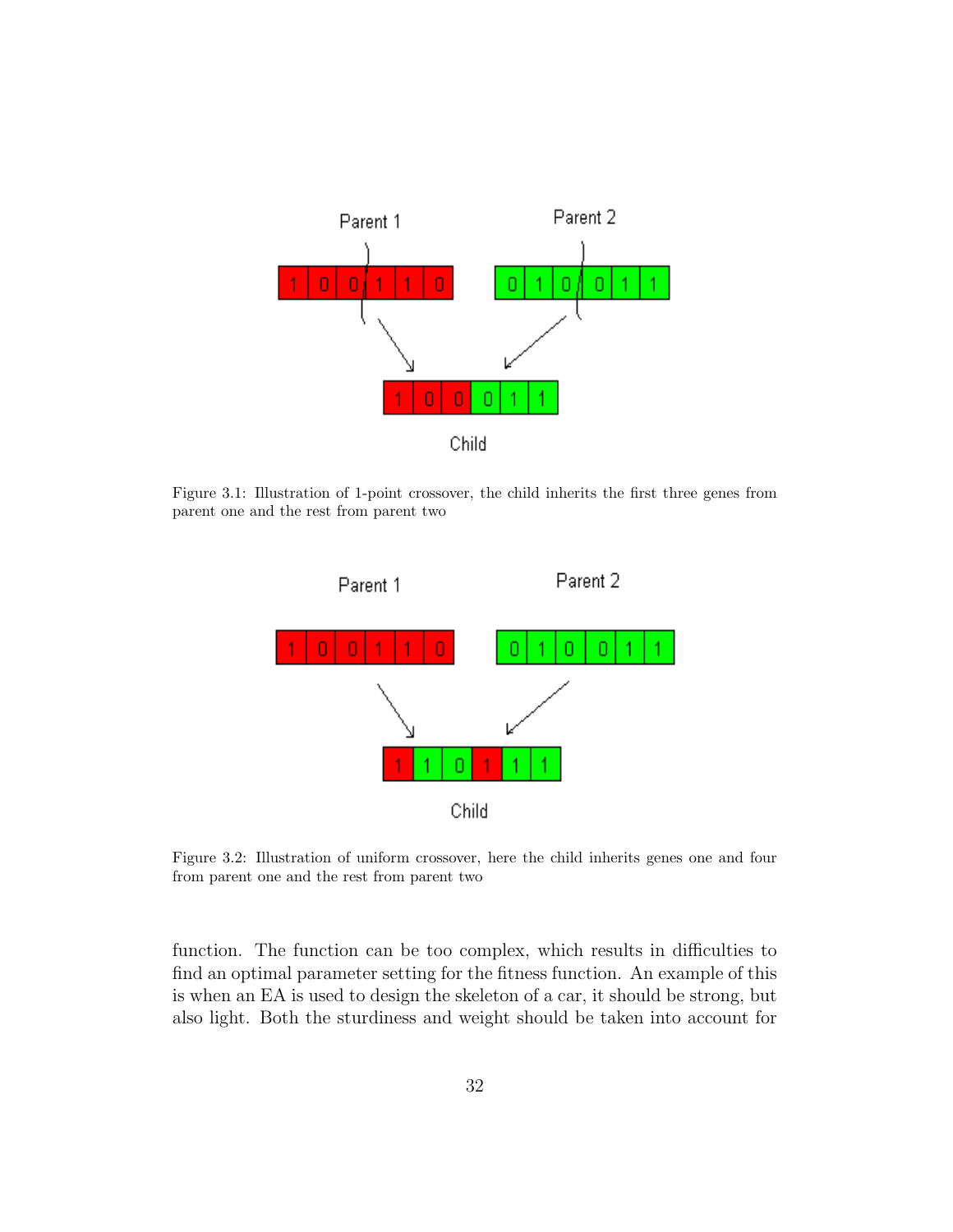the fitness function, but it is not clear how the combination should be made between the properties, which properties should be made more important. This increases the search-space and can result in a fitness-function that will not give the expected results. Next to that a fitness function can be biased. It can be that a fitness function is biased in a way that it ignores an important part of the search-space and thus the optimal solution will not be found.

#### <span id="page-34-0"></span>3.3.2 Using Genetic Algorithms for Optimizing Liquids

Evolutionary algorithms play an important role in machine learning and a lot of the problems that are optimized using reinforcement learning are also optimized with evolutionary algorithms. It seems a good idea, to compare the performance of an evolutionary algorithm with that of a reinforcement learning algorithm. Other than that, optimizing the wiring of a liquid is much like the bit-string problems that are often optimized with genetic algorithms. Although Evolutionary Algorithms are already used to optimize Liquid State Machines and Echo State Networks, for example in [\[9\]](#page-79-8), wiring optimization is not very common. The genestring is represented by two layers (see figure [3.3](#page-35-0) for illustration), an input layer and the liquid layer. The input layer represents the connections from input neurons to liquid neurons and the liquid layer represents connections between two liquid neurons. Also unlike in random liquids, it is possible to have neurons that are connected to itself, because if this has a negative influence on the fitness, the GA will remove these recurrent circuits after a number of generations.

The algorithm that is implemented goes as follows:

- 1. The pool is initialized, wiring is randomly initialized as described in section [2.4.2.](#page-20-0) After this the layout of the wiring is put into a genestring as can be seen in figure [3.3.](#page-35-0)
- 2. Each chromosome is validated to calculate the fitness, by using the liquid in a LSM.
- 3. Parents are selected from the chromosome pool.
- 4. Offspring is produced by using crossover with two parents.
- 5. All chromosomes in the new pool have a chance to be mutated.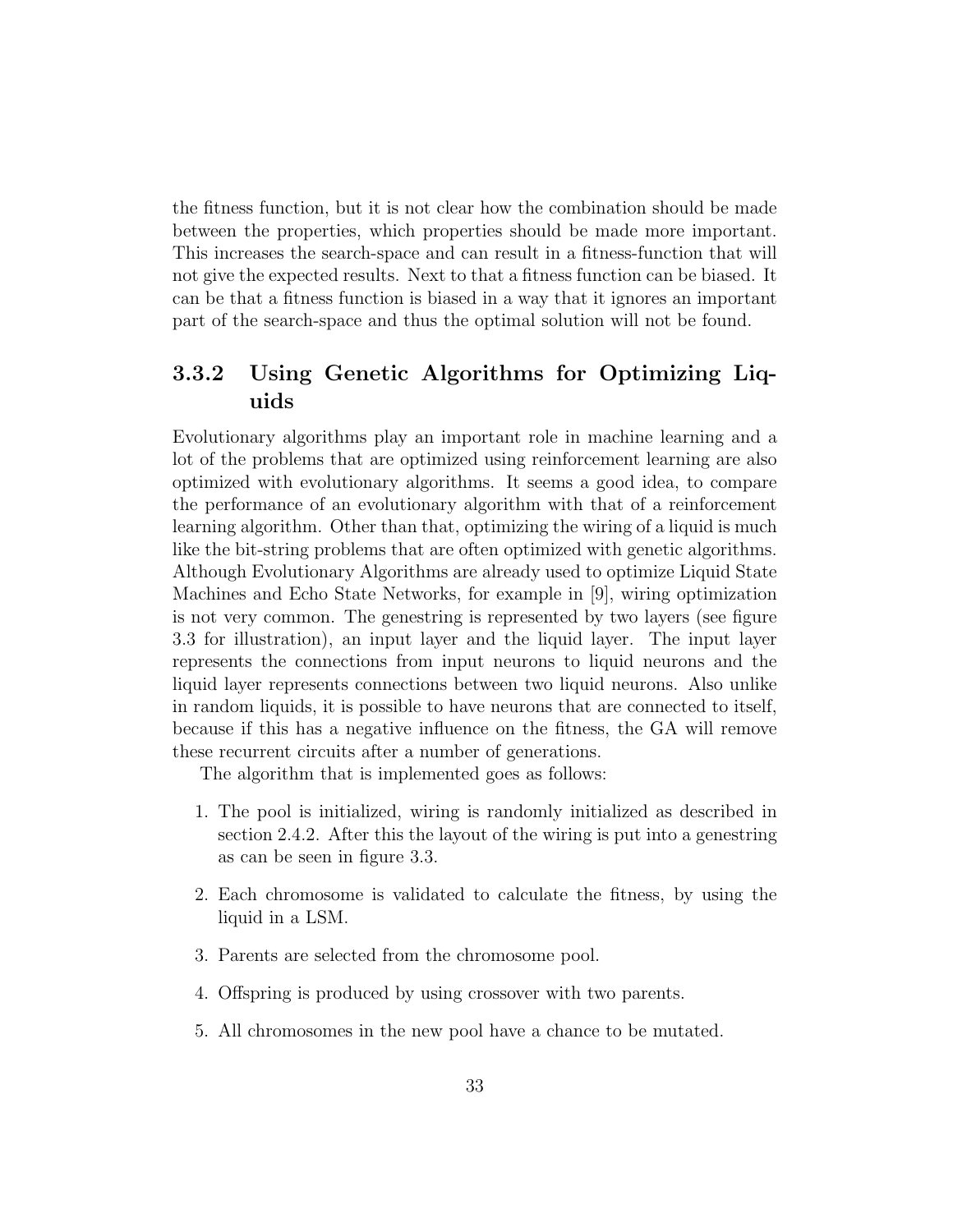6. steps two, three and four and five are repeated until the end condition is met (here the end condition is the number of generations that is pre-defined)

<span id="page-35-0"></span>

Figure 3.3: Illustration of how a liquid is converted to a genestring, the purple connections are inhibitory connections. Note that the representation of the liquid here is a two dimensional liquid, normally this would be a three dimensional liquid

For selecting the parent, tournament selection is used. In tournament selection a number of chromosomes are chosen to take part in a 'tournament', which means that the chromosome with the highest fitness wins and is selected for producing offspring. As already stated in [3.3.1,](#page-31-1) population size is important as is the number of individuals per tournament. More individuals in a tournament means that the chances are less likely that chromosomes with a lower fitness will be selected, thus there is a trade-off between choosing the best chromosomes and keeping the population diverse.

Selection takes place by shuffling the chromosome pool, and picking out the first number of chromosomes in the pool for a tournament. After the tournament, the best individual is put in the parent pool. This is repeated until the parent pool is filled. The chromosomes selected for a tournament are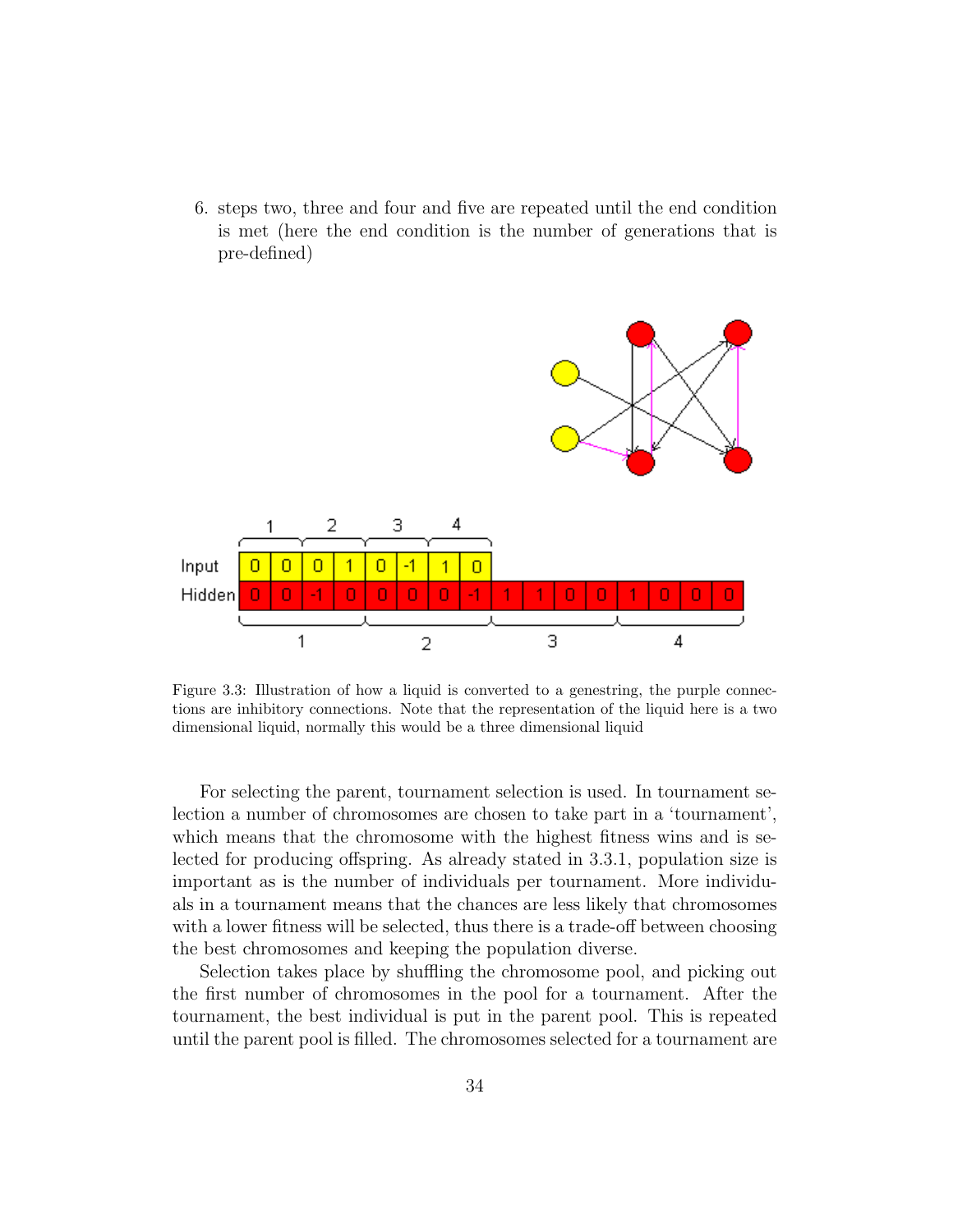not put back into the pool. This way every chromosome gets a chance to be selected as a parent and be in the next generation pool (on the condition that it wins the tournament of course). A small change to this implementation can be made, by selecting a small number of the best chromosomes without using tournament selection. This way, the best chromosomes are kept in the gene-pool.

After that, the parent pool is shuffled and the first two parents are selected to make a child, this is repeated until the chromosome pool is full again. These parents will not be put back into the old parent pool, thus every chromosome has an equal chance to make offspring and most likely will (if the number of parents selected for the new pool is low enough every parent will have an offspring). Of course if the parent pool is empty, but there are still not enough children in the pool, the whole process is repeated again until the pool is full.

Children are made by using crossover. For the implementation that is used here, uniform crossover is used. This is because the ordering of the genestring is different of that of the liquid (the liquid is 3d and genestring is 2d), this should not affect the solutions that are generated. Also to make a one-point crossover (or multi-point crossover) that cuts a 3d slice in the genestring to combine with another parent, would be complex, thus the choice is to not use the spatial property at all. After this, all chromosomes, including the parents chromosomes have a chance to mutate, this is done by going through the genestring and with the chance  $p_{mutate}$ , a gene will be mutated. If the gene is mutated, there is a fifty percent chance to mutate in one value and 50 percent to mutate in the other. For example, if the gene has the value of one, it will either with a chance of a half, mutate in minus one, or zero. The parent pool is also mutated, because this reduces the chances of elitism. Elitism means that only genes from the best chromosomes are kept in the population, but it is possible that chromosomes with a lower fitness still have some good properties that could be used in next generations. Mutation already solves this by keeping the population diverse, but if it is not done on the parents, there is a chance that the diversity in the gene-pool is low and thus increases the chances of getting elitism. A disadvantage of this implementation however, is that the mutated parents get a different fitness value and this increases the computation time. An exception however are the parents that are selected without the use of tournament selection, as is explained above. These chromosomes will not be mutated as this would remove its purpose of at least keeping a small number of the best chromosomes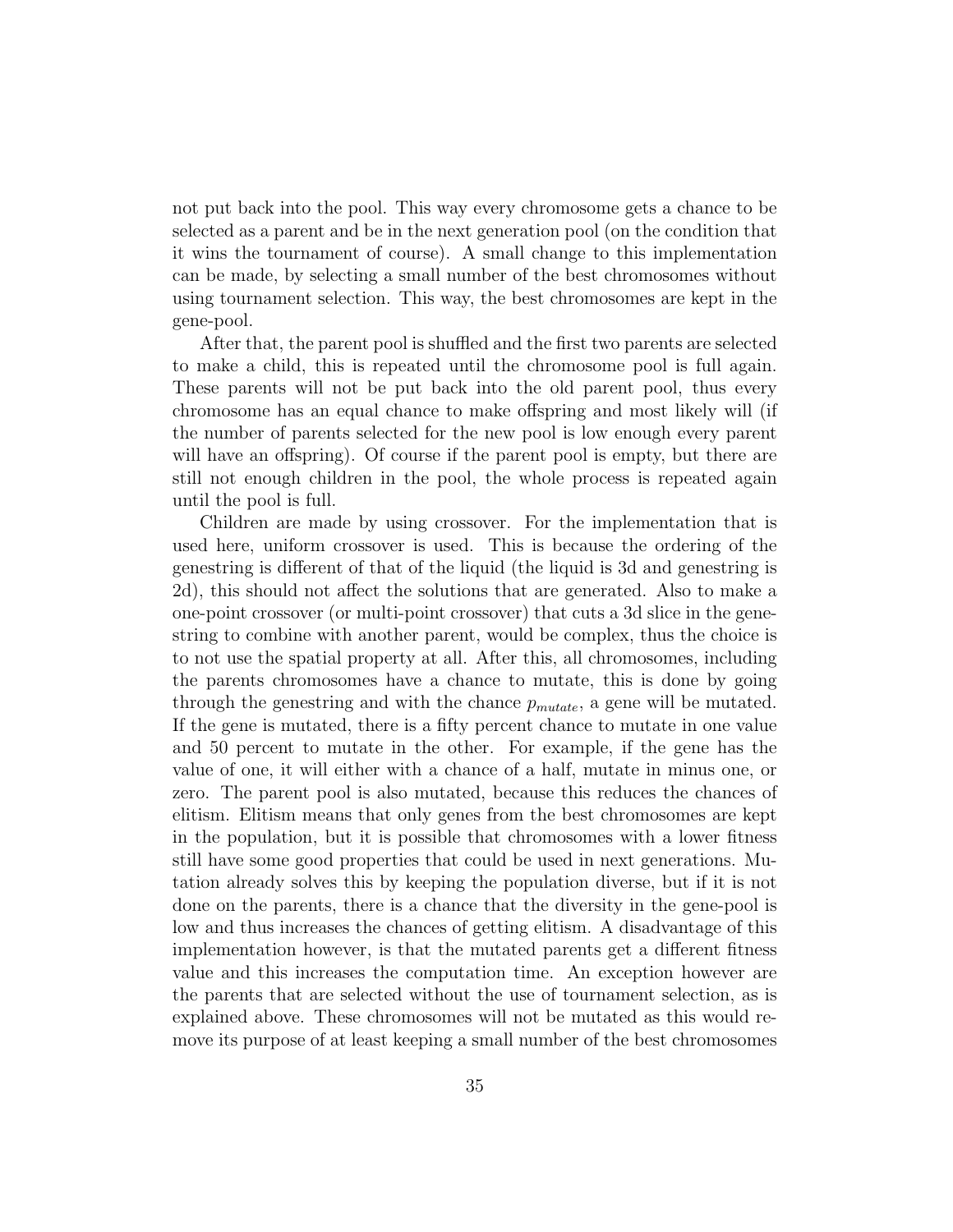in the gene-pool.

After mutation, the fitness is calculated for every chromosome in the pool (including mutated parents). Fitness is calculated by training the readout network on the training dataset. After this a control set is used to determine the performance of the LSM and this value is used as fitness.

As an extension another layer is added to the chromosome. This layer consists of the weights between the neurons. The weights and wiring are optimized together. It is faster to optimize weights parallel to optimizing the wiring, because the computation time is dependent on how many connections there are, and the wiring thus reduces computation time (given that there are connections missing between neurons). The representation is kept as in figure [3.3,](#page-35-0) but now there are four layers, namely two input layers and two hidden layers (one for weights and one for the connections).

The whole process of optimizing weights is the same as with the wiring, with one exception and that is mutation. To mutate a weight, a random value between -0.025 and 0.025 is picked and added to the original weight. Also a weight can not be below zero or above one. Because the wiring already has a negative value, a negative weight would make this positive and can interfere with the learning process. In other words, if a weight is negative and a connection is negative and the fitness is better because it is a positive number, when crossover is used this negative weight can be chosen in combination with a positive connection, which can have a negative influence on the fitness. A weight can not be higher than one, because a weight could increase to infinity which can be a negative influence on learning. Furthermore it could be more biologically plausible as a neuron only has a certain amount of energy and can not make the signal any stronger than that. The maximum of one is chosen, because this is also the threshold value and firing value of a neuron, so a signal can not become higher than its spike value. Using wiring in combination with weights has some disadvantages. Weights are selected while the connection at that gene could be in the offstate, so a weight that has no influence on the outcome, is still chosen in the next gene-pool. This can be negative but it can also be positive, as there is more diversity in the gene-pool.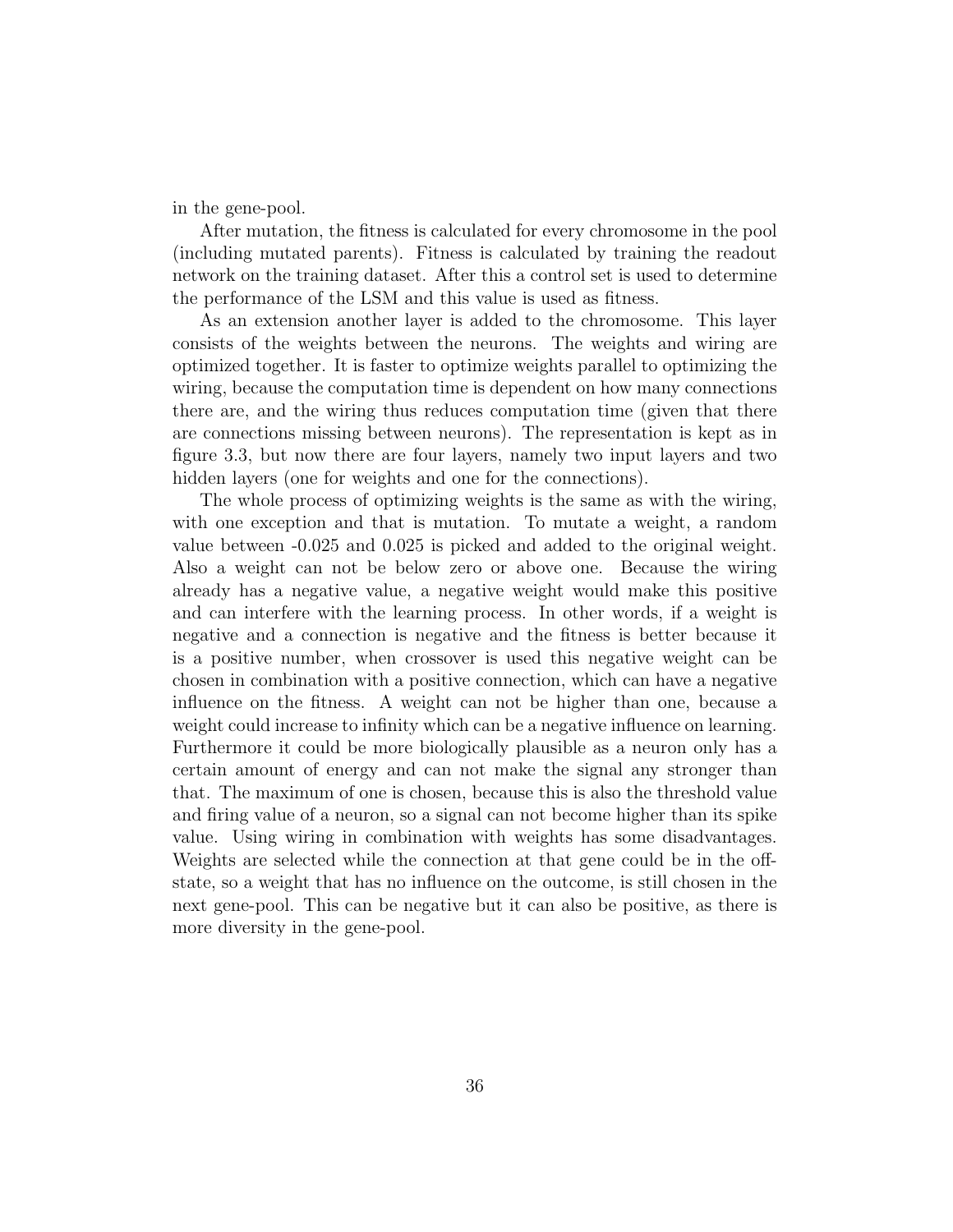## 3.4 Evolino

#### 3.4.1 Introduction to Evolino

Evolino stands for EVolution of recurrent systems with Optimal LINear Output. Evolino has the same architecture as LSMs and ESNs, it uses a liquid and readout network. The liquid is a LSTM (as described in [2.3\)](#page-17-0), which is then optimized using evolution as described in the next section (section [3.4.2\)](#page-38-0). The readout network that is used is a linear regression model as the name Evolino (LINear Output) already implies. In section [3.4.3,](#page-40-0) the implementation is described that is used in the experiments.

### <span id="page-38-0"></span>3.4.2 Enforced SubPopulations

Enforced SubPopulations (ESP) is an evolutionary approach that is an extension to Symbiotic, Adaptive NeuroEvolution (SANE; [\[15\]](#page-80-0)). It is a coevolutionary approach to solving Neuro-Evolutionary problems. In most EA approaches, a chromosome represents the complete neural network, but in SANE individual neurons are optimized. These neurons in most implementations are basically a set of weights (real numbers) for that neuron. This is done by making a genepool of neuron chromosomes and combining a number of these to make a network. After this, the fitness of the network is calculated and each chromosome that took part in the network, gets that fitness. The difference between SANE and ESP is that in ESP there are subpopulations, which means that for each point in the neural network there is a sub-population that is evolved (see figure [3.4](#page-39-0) for an illustration). SANE does not have different sub-populations, there is only one chromosome pool with neurons in it and each neuron can be chosen for each place in the network. This means that ESP has more specialized functions, which may increase the variety in the genepool. The algorithm runs as follows:

1. First the populations are initialized. Each sub-population is of the same size. Each chromosome consists of weights between that neuron and both the input and hidden layer. These weight are randomly initialized real values. In Evolino, this is extended for the memory cells, which consist of four different types of weights, namely the three gate weights and the normal cell weight. The total number of weights is then  $4 \times$  $(I + H)$ . This is four times (for each gate and the cell weight) the weights between the input neurons and the memory cell and four times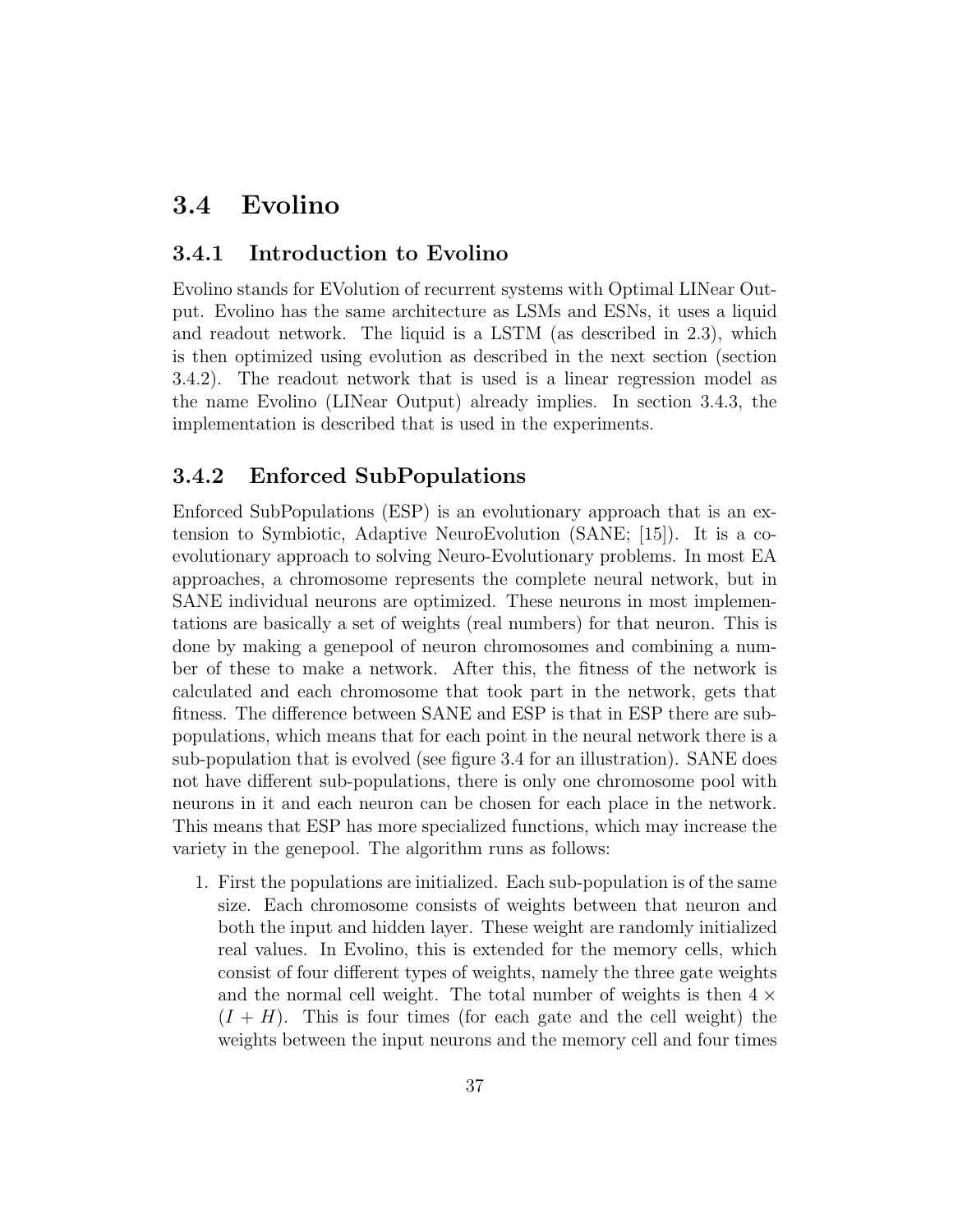<span id="page-39-0"></span>

Figure 3.4: Illustration from [\[23\]](#page-81-0) shows how ESP works. From each sub-population in the gene pool (on the left), a chromosome is taken, in the middle there is the LSTM network and the four chromosomes chosen from the sub-populations, are implemented in the network

the weights between hidden memory cells and the memory cell that is initialized here.

- 2. The neurons are evaluated. In each sub-population one neuron is chosen to combine into a network. Then the network is evaluated and gets a fitness score. This score is added to the cumulative fitness, which is the actual fitness that is used to rate the chromosome. This process is done for each neuron in each sub-population and repeated until each neuron has participated in a predefined number of evaluations.
- 3. Children are made to make a new generation. Dependent on the implementation, there can be crossover and mutation within a subpopulation and selection methods can also differ. Most selection methods that are used in GAs can also be used in ESP.
- 4. Step two and three are repeated until the stop conditions are met. The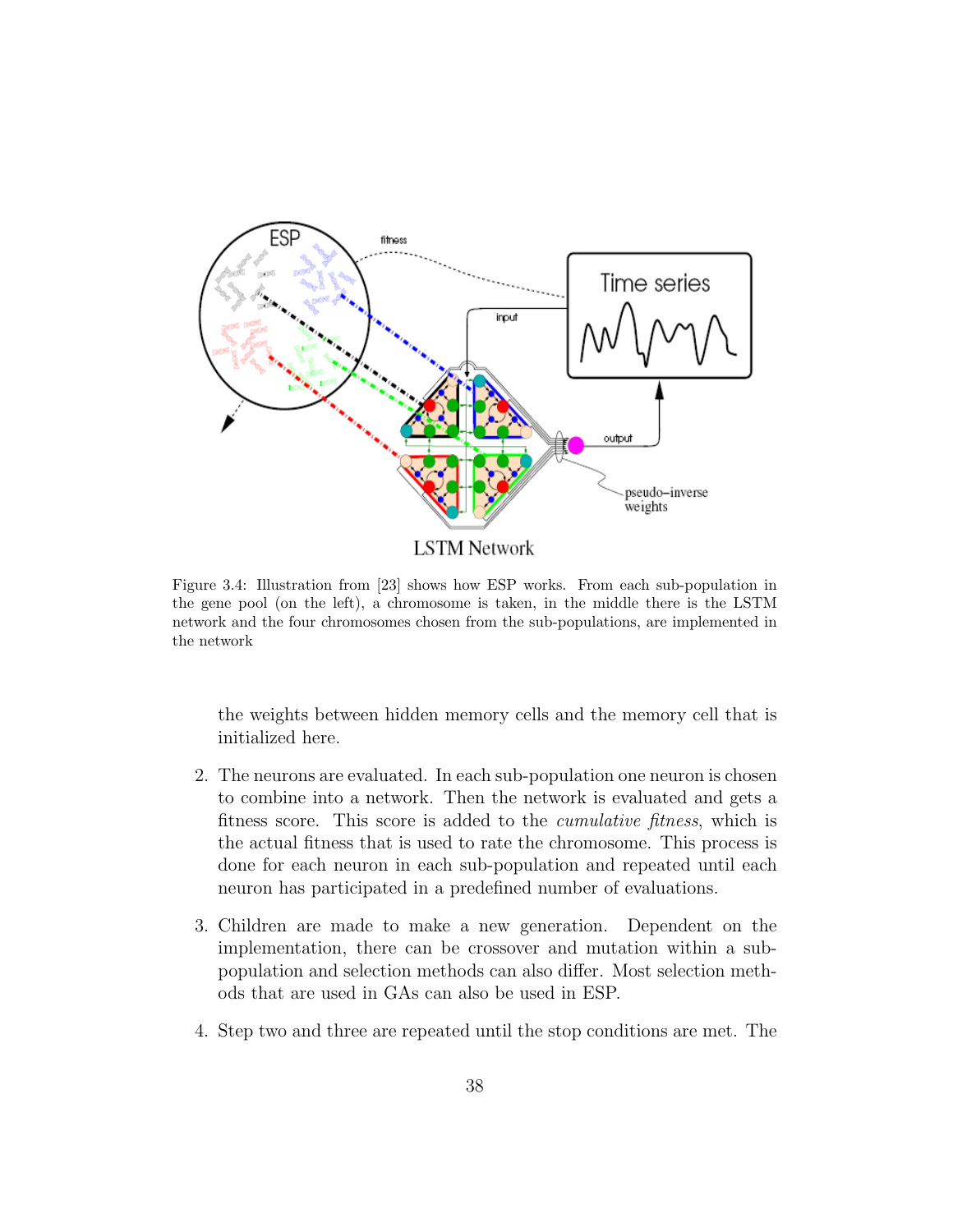condition in Evolino is the number of generations it will train.

#### <span id="page-40-0"></span>3.4.3 Evolino Implemented

As stated in the introduction, Evolino also uses a recurrent network to handle the time-series, but uses a linear readout network to map the states of the recurrent network to the output layer. The readout network is a linear regression model, which basically is the output layer of Evolino. It is trained with the Moore-Penrose pseudo-inverse method [\[18\]](#page-80-1). This method is chosen because it is known to be a fast and powerful method to learn the linear outputs. The weights in the LSTM are optimized by evolution, in this case, ESP is used to evolve the network. To evaluate the network (for the fitness), first all the samples are presented to the LSTM, after this, the output that is produced by the LSTM, is stored in a matrix to be learned by the linear regression model. To get the readout moments from the LSTM, first the LSTM is warmed up, which means that the output of the LSTM is not used. After that for a number of time-steps, the output is summed and used as input for the linear regression model. For all vectors in the matrix, there is a target vector, for training the regression model. After all samples are passed through the LSTM, the output weights are trained. After this, the training-set is presented again to the LSTM and now with the optimal regression model, the error that is calculated for the output units, is added to the fitness of the chromosomes in the network.

The memory cells that need to be optimized with the ESP which can be seen in figure [3.5,](#page-41-0) are represented by a string which contains all weight connections in the memory cell. These are the weights for both input neurons as hidden memory cells. The representation consists of the weights for the input, output and hidden gates and the cell weights that connect two units (either input units or memory cells) with each other. First the best twenty five percent of each subpopulation is selected. After this, to create offspring, both mutation and crossover are used. The crossover method that is used here is one-point crossover. The explanation about how this crossover works can be found in section [3.3.1.](#page-31-0) Mutation is done by adding some noise, created by using the Cauchy distribution [\[23\]](#page-81-0). The Cauchy distribution is calculated as follows:

$$
f(x) = \frac{\varpi}{\pi(\varpi^2 + x^2)}.
$$
\n(3.9)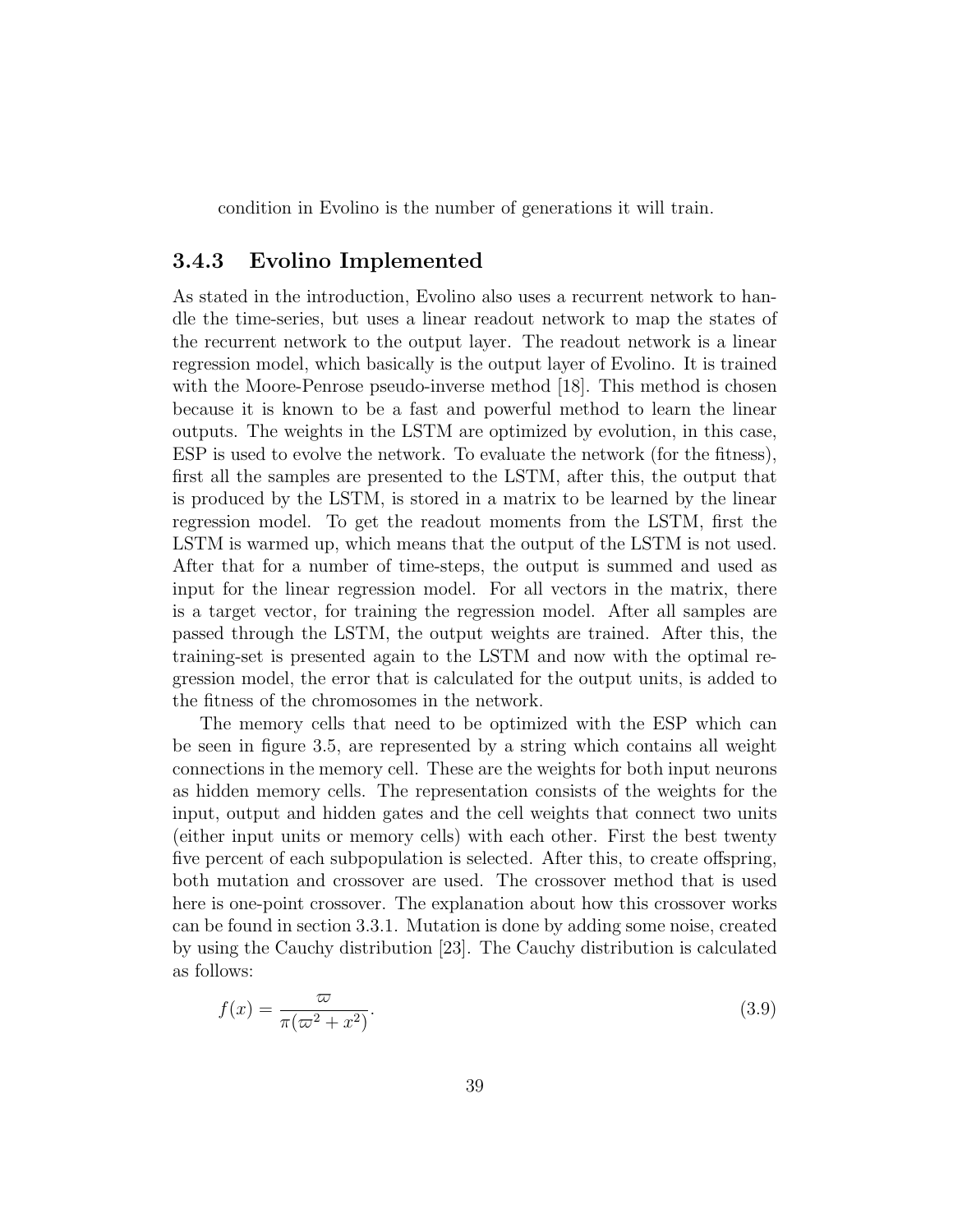<span id="page-41-0"></span>

Figure 3.5: Illustration from [\[23\]](#page-81-0) shows how a memory cell is represented in a chromosome.

Here  $\varpi$  is the interval of the distribution. After offspring is created, the fifty percent worst chromosomes in the sub-populations are replaced by offspring. If the performance of the ESP will not improve, burst mutation is used. This is used when for a number of generations, there is no performance improvement. Burst mutation keeps the best neurons in the population and the rest of the populations are filled with mutations of those best neurons. After this the algorithm resumes, but in a different point in the search space. This method can be repeated a number of times when there are no increases in performance. After ESP finishes training, the best memory cells of each sub-population are used to build a network, that is used for new data.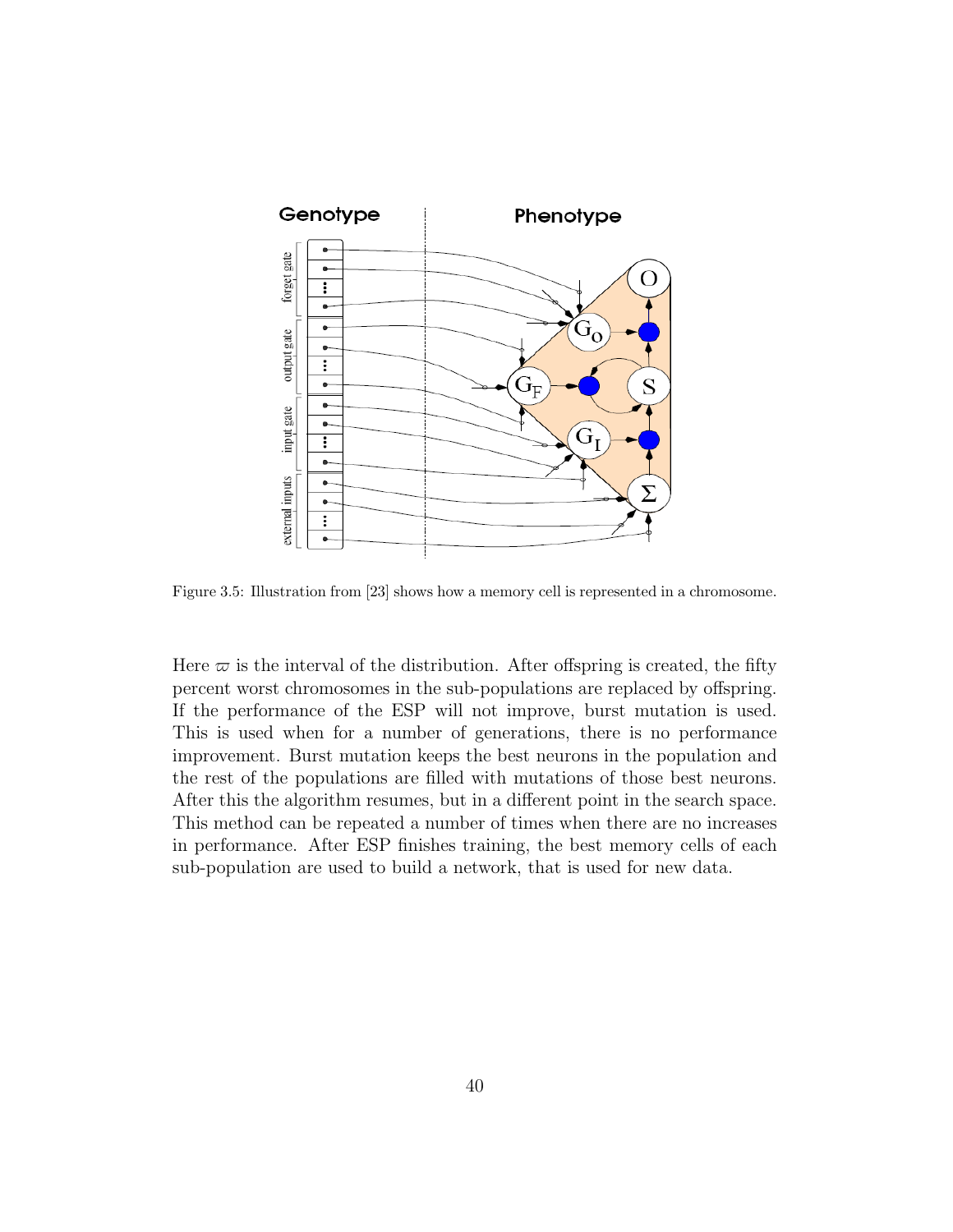# Chapter 4

## Data

## 4.1 Movement Classification Task

It is difficult to find a good classification task to solve. First of all, most datasets do not contain a lot of data, because it often is hard to get a good representation in the data, if the data comes from a real world problem. This means that algorithms will not always perform the way they should do. If the set is too small, any algorithm will have a hard time finding the common patterns to divide the data into classes. This may give a bad view on how good an algorithm can solve the problem. The solution is to use a dummy dataset. The advantage is that there is more control over what is happening. The training set can be as large or small as required and it is easy to adjust a few parameters to make the problem to classify correctly, harder or a bit easier. Furthermore it is easier to have multiple datasets (like a test set and evaluation set). Because most real world datasets do not have that much samples, it will be even worse when it has to be divided into a training set and test set and maybe even an evaluation set for training a GA.

A problem however is finding a good problem-set to optimize. It should not be too hard or complex because then it does not give the transparency that is needed, but it also should not be too simple because then there are more simple methods to find an answer to the problem. A nice implementation is a movement classification task, a temporal dependency is needed to solve the problem and it is simple to add some noise to make solving the problem more difficult.

The set-up is as follows: there is a round-world grid (see figure [4.1\)](#page-43-0). In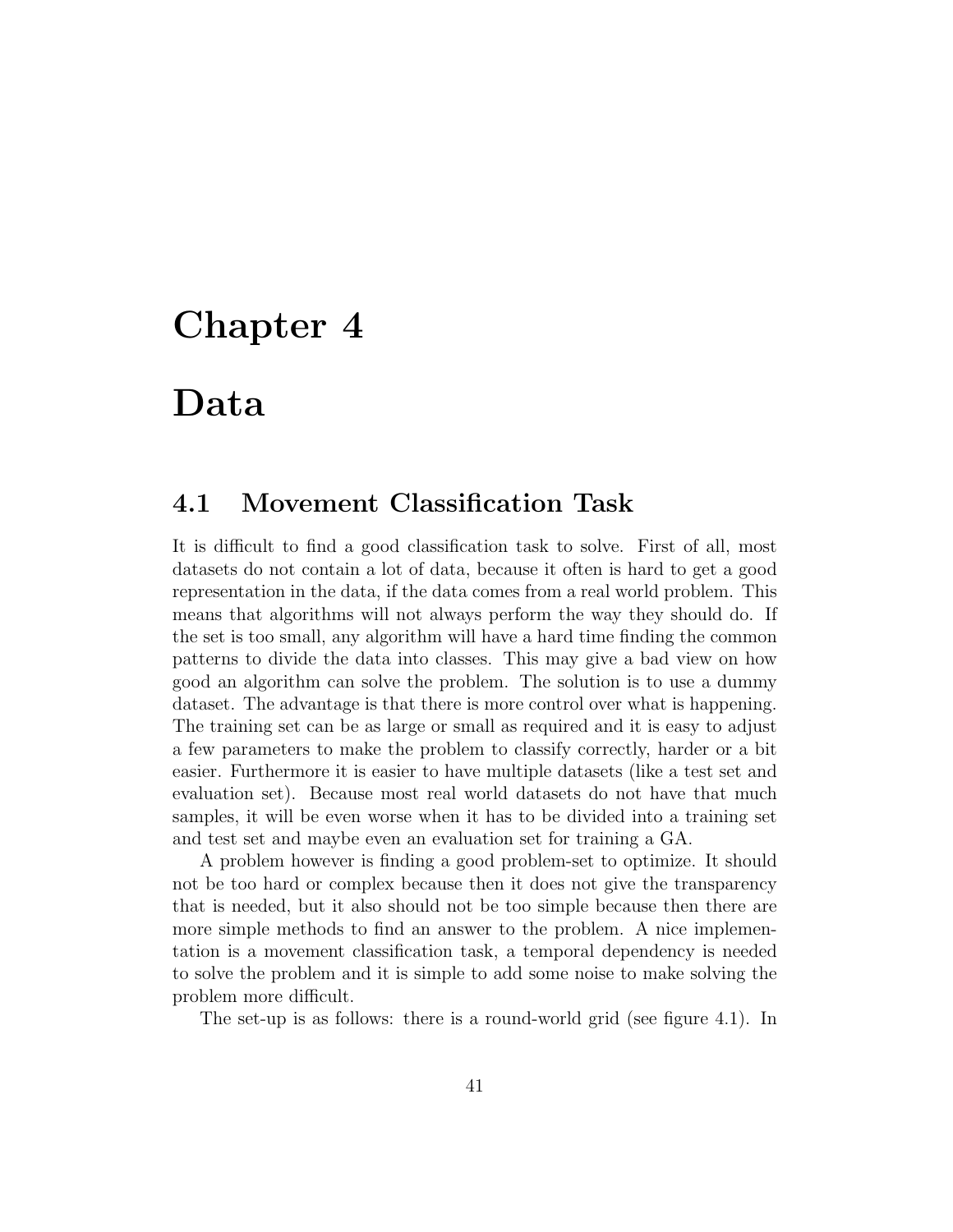<span id="page-43-0"></span>

Figure 4.1: An example of a sample of three steps with the patch moving east, including grid noise.

other words, the left border is connected with the right border and the top border is connected with the bottom border, thus when a target moves of the grid, it will appear on the other side. This grid is built up of white squares and the size can be preset. Furthermore, there is a patch (or target) that can be of any size (as long as it is smaller than the grid). The patch is a black square and the patch either moves north, east, south or west. The task for time-series algorithm is to classify which direction the patch is moving. The input pattern is simple, every point in the grid is an input and if the patch is not on a point, it will give a zero as input, if the patch is at a point it will have a one as input. To use this as input, it is transposed to a one dimensional string as in figure [4.2.](#page-44-0) This is what is used as input for the RNN. Furthermore to make this problem more challenging, noise can be added. If the patch is not on a point, that point has a probability that it is a noisy input. A square that is noise will give an input of one in the input string. Another method to increase the complexity is changing the number of samples in a dataset, decreasing the number of samples will make it harder to solve the problem, but it gives more insight on how much the RNN will generalize to solve the problem.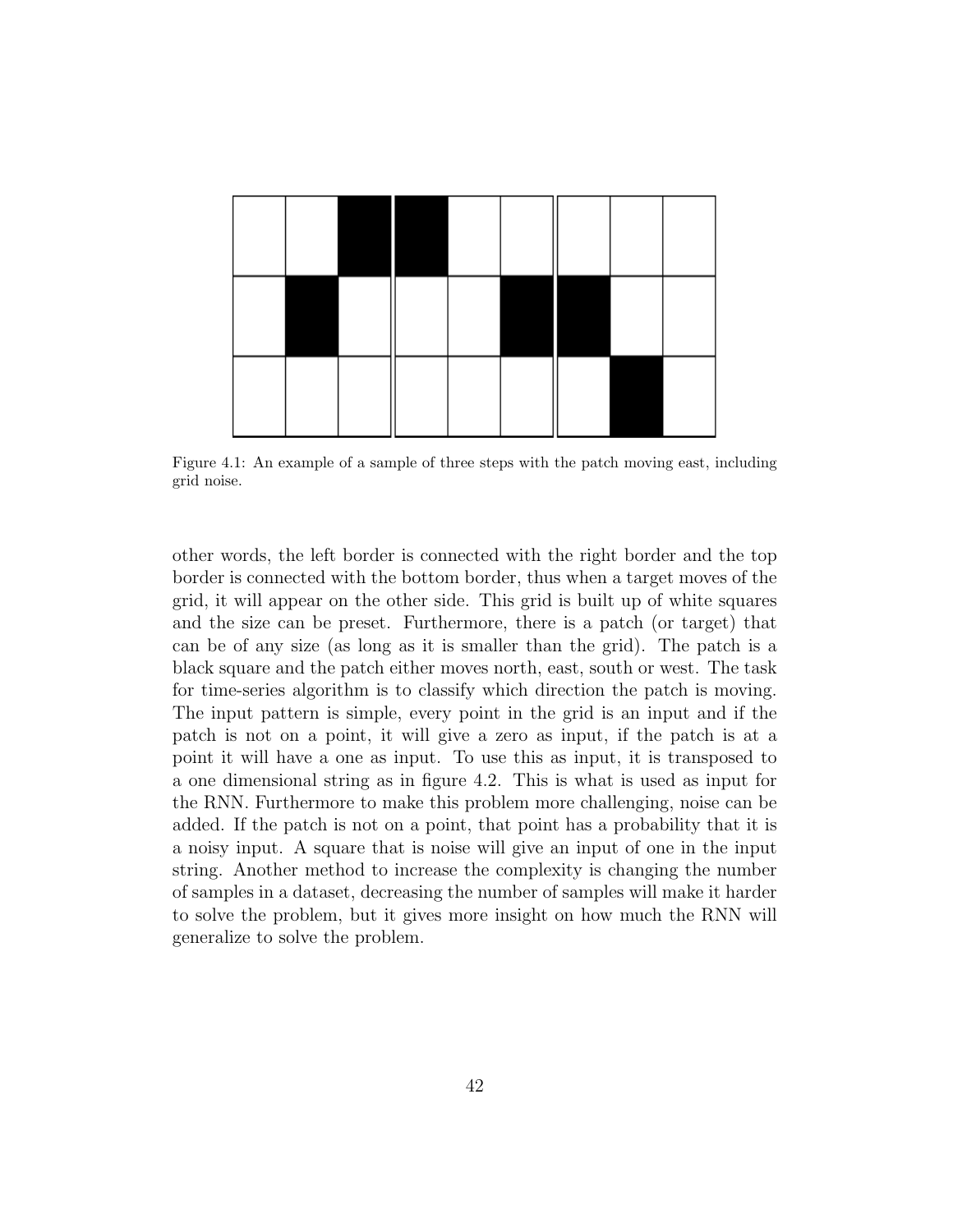| 1.00011011010000                                                         |  |  |  |  |  |
|--------------------------------------------------------------------------|--|--|--|--|--|
| $\mid 2. \mid 1 \mid 0 \mid 0 \mid 0 \mid 0 \mid 1 \mid 0 \mid 0 \mid 0$ |  |  |  |  |  |
| 3.00010101001100110                                                      |  |  |  |  |  |

<span id="page-44-0"></span>Figure 4.2: representation of figure [4.1](#page-43-0) as input for the liquid

## 4.2 Music Classification Task

Music classification can be a nice tool to assist an user in recognizing musical pieces. For example, there are databases containing music that needs to be ordered. Because these databases are so big, it may be difficult to only let human users recognize the music. A machine can do this faster. In the experiments, the task is to classify the correct composer for a musical piece. The dataset is taken from the experiments done in [\[16\]](#page-80-2). The dataset contains pieces of Johann Sebastian Bach namely the Well Tempered Clavier and Ludwig van Beethoven with the Piano Sonatas. Although Bach is from an earlier time than Beethoven, there are similarities. Beethoven has played and studied the music of Bach and is also certainly inspired by Bach's music.

There are two methods of storing music in a digital form. The first is in waves, this is a digital recording of real (analog) instruments. The other method is to store information about the musical piece instead of storing the wave data generated by musical instruments. This contains information about notes, about volume, pitch, onset and length. The sound of the instrument is not stored. A well known digital format that uses this is called MIDI. An advantage for the learning algorithm is that it contains less noise in comparison with recordings, for example striking a string on a guitar is always different which results in a different soundwave and thus makes it harder to recognize as the same. As with the wave format, the learning algorithm first has to transform the sounds into something useful. Notes in MIDI files do not need that kind of computation as it contains the information needed. Thus in the experiments the musical pieces will be presented in MIDI form.

There is however some filtering, because MIDI files may contain subjective data. The only thing that needs to be recognized is which composer made the musical piece, but a musician can give his or her own feeling to it, with respect to the volume of notes, the timing, velocity. This needs to be filtered out. A solution is to remove the information about volume and about the exact onset and duration of the note. The length of a note is divided into timesteps of intervals 1/32 note. Smaller notes will not be used. Every piece will be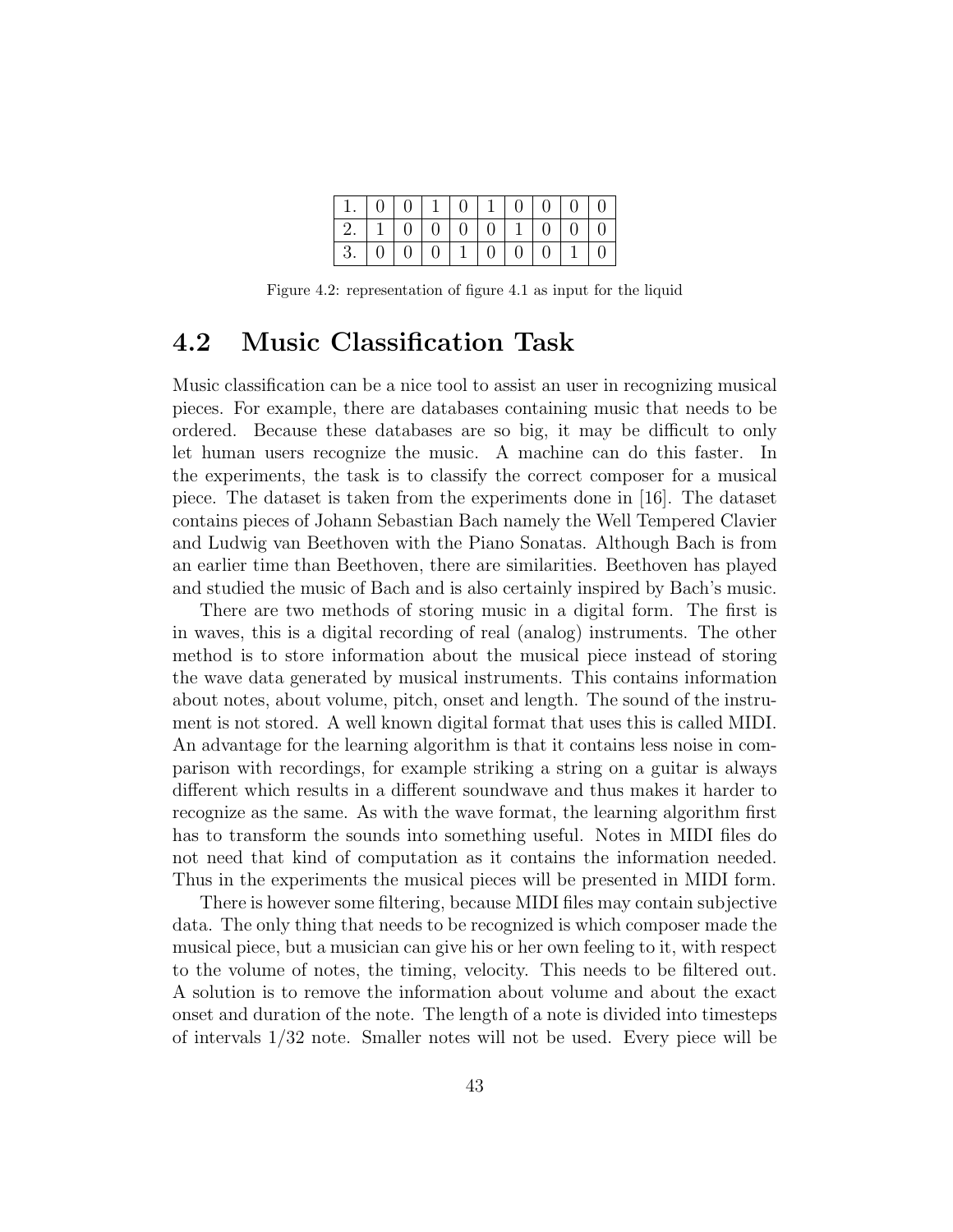transformed into the same key. This makes it impossible for the algorithms to classify only using the key of the piece. For pieces in a major key this is C-major and for pieces in a minor key, this will be A-minor. Normally MIDI files can contain 128 different pitches, but because everything is played on a keyboard, a number of notes are removed (as keyboards normally do not have 128 keys). After pre-processing, the musical piece is transformed into a time-series data set. The notes are transformed into discrete timesteps of the length of a  $1/32$  note. For example an  $1/16$  note is two  $1/32$  notes in two following timesteps. Each timestep consists of 72 numbers that will be used as input for the RNN. These notes correspond with 72 keys on the keyboard starting with f2. Every key can either be on (input will be one) or off (input will be zero). In figure [4.3,](#page-46-0) the representation can be seen.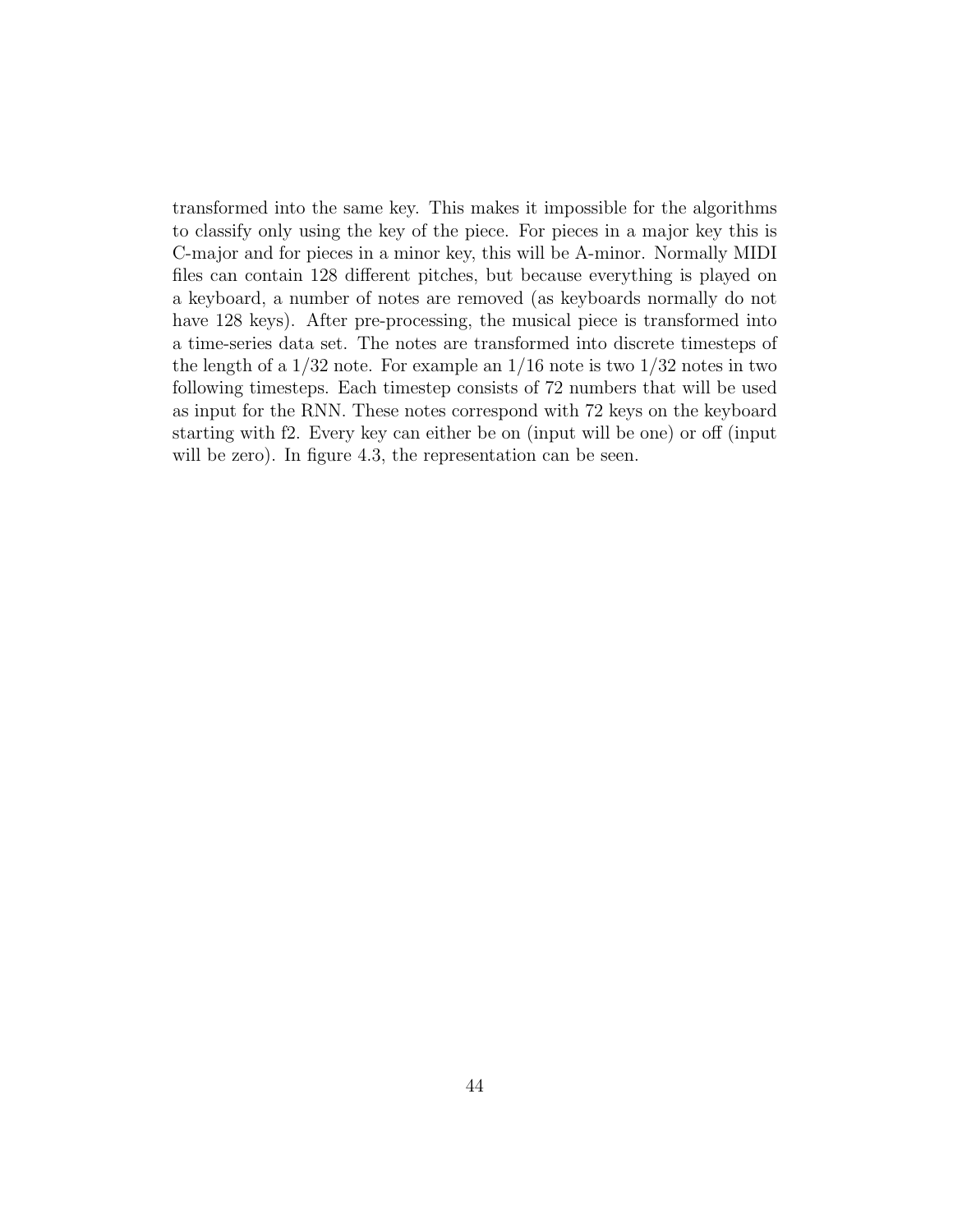<span id="page-46-0"></span>

Figure 4.3: On the top the representation of a MIDI file in staff and under it, the representation for the RNN. The numbers in the dashed box represent one input pattern for the RNN in one timestep. The figure is taken from [\[16\]](#page-80-2).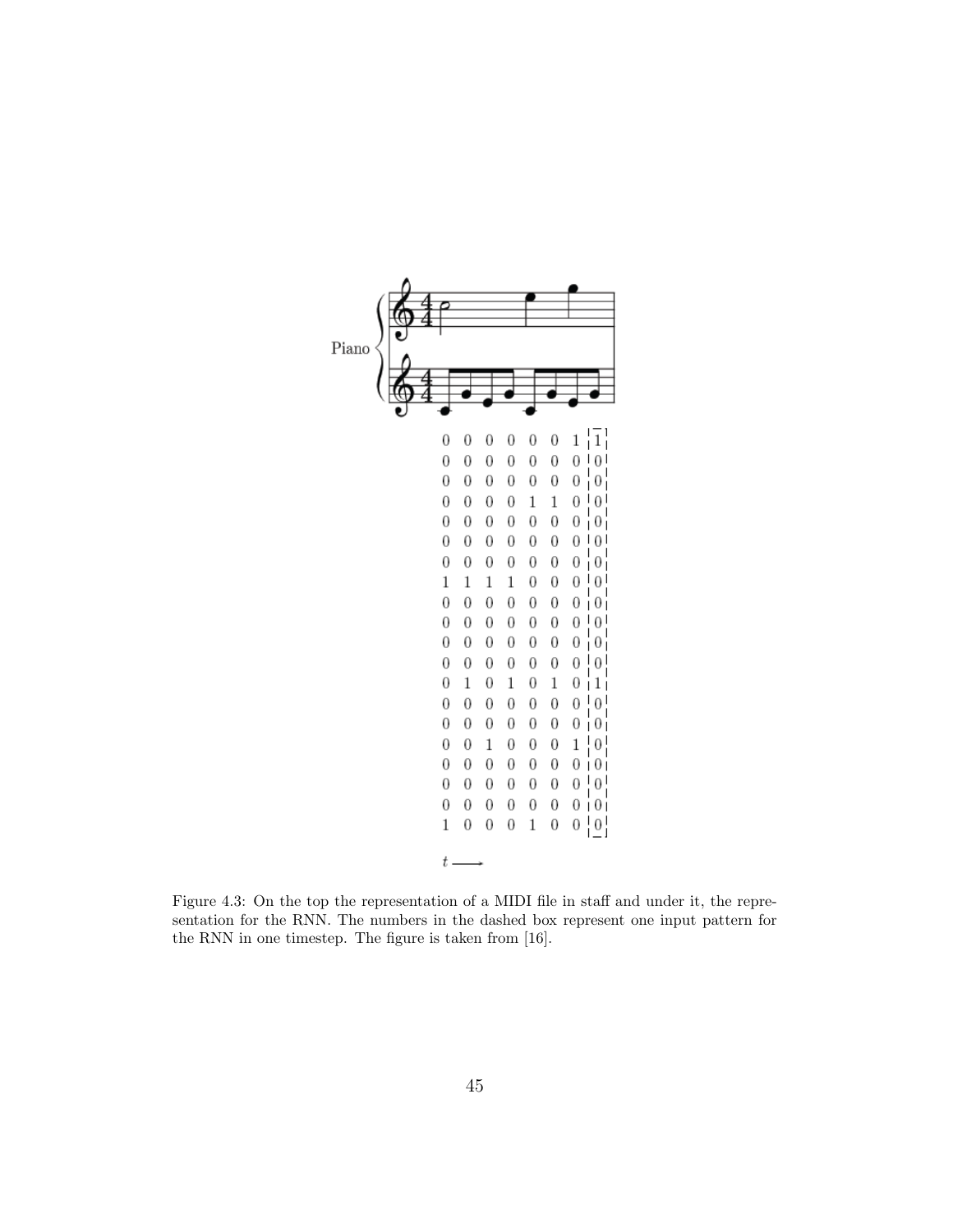# Chapter 5

## Experiments and Results

In this chapter, the setup and experiments that have been done will be discussed. In section [5.1,](#page-48-0) the parameter settings that are used for the different systems are explained. These parameters can be found in a number of tables. The experiments that are discussed will give some insight in the thesis questions. The first experiments that are done, are about the separation function. The separation is an important part to investigate. This is because the separation function can decrease computation time quite a bit in comparison with the use of a readout network. But the most important aspect of the separation function is that the results should correlate with the performance of a trained readout network. If this is not the case, it is useless to use the separation property as a fitness function, or reward function in the optimization algorithms. Because it is the readout network that gives the final performance. In other words, suppose with a sample, the separation is high, but the performance of the readout network is low, the separation will not tell how well the complete Liquid State Machine performs. A side experiment that can be done using the separation is using individual neuron separations. Some neurons may increase the performance of the liquid, but the readout states of those neurons can be of a negative influence as an input for the readout network. Removing some neurons from the input pattern for the readout network could increase the performance of the LSM. Although if the first experiment does not have positive results it will be unlikely that this experiment will perform any better.

The second part of the experiments is about training the liquid. These experiments will show how well the training algorithms will improve the liquid, in comparison with a randomly initialized liquid. This is done on the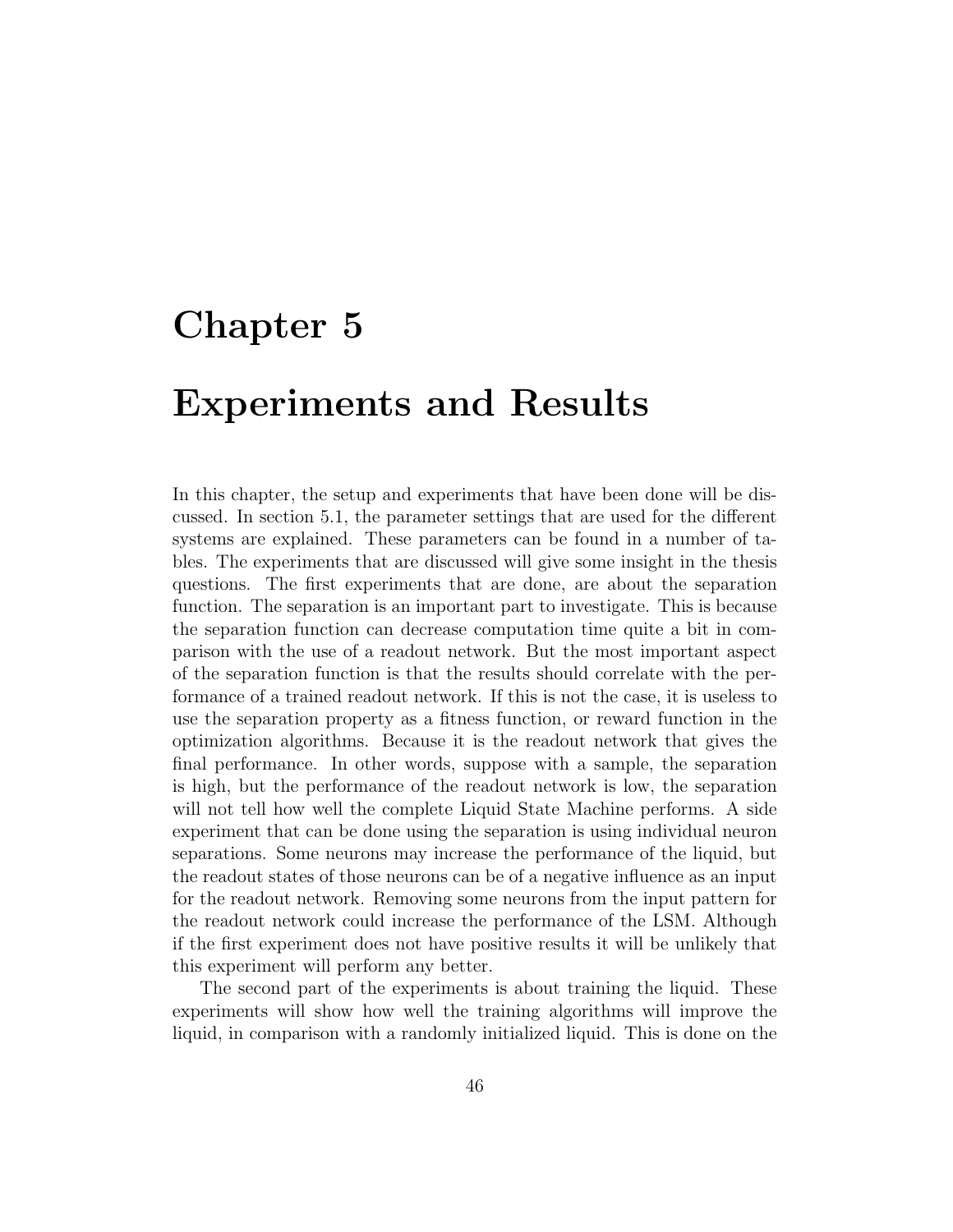movement classification dataset. Furthermore the Genetic Algorithm is also used on the music classification data. Another experiment that is done here is using the datasets with Evolino. This is important, because it will give a good view on what the potential is of the LSM, given the type of liquid.

In the experiments the outcomes are shown graphically. There are a number of different graphs. There a number of bardiagrams. These make it easy to compare a number of parameter settings to each other. Furthermore some graphs show a spread of the data. This shows the relation between the separation function and performance function of the readout network. Some data is shown in a line graph which is used for example for Genetic Algorithms to show the learning curve. For comparing the systems with each other, the rest of the data is shown in boxplots. This shows the distances between the quartiles and also the average is plotted in the boxplots. Some graphs show the outcome of the training set, test set and evaluation set. The training set is the set where the readout network is trained on. The evaluation set is the set which is used as an performance measure in the training paradigms (except for Evolino, which uses the training set for this). The test set is used to measure the overall performance of the system. All performances are averages over a number of experiments and with the training paradigms, only the best solution for each experiment is used. The results are shown in percentage of correctly predicted readout samples. Note that with the music classification task there can be several different readout moments, thus having several predictions on one musical piece. A final remark to make is that there is a horizontal red line in the different graphs. This line shows the performance of a random generator.

## <span id="page-48-0"></span>5.1 Setup

#### 5.1.1 Setup Datasets

The parameters for the movement task can be found in table [5.1.](#page-49-0) The size of the grid is nine. This size is chosen because the task is to find out which algorithm performs best, having a larger grid only makes training take longer. Also because of the small grid, the patch size is also small. In the training, test and evaluation set there are 150 samples. This is because a sufficient number of samples is needed to be able to compare the different algorithms. The length of a sample should be short, as it is easy to classify the direction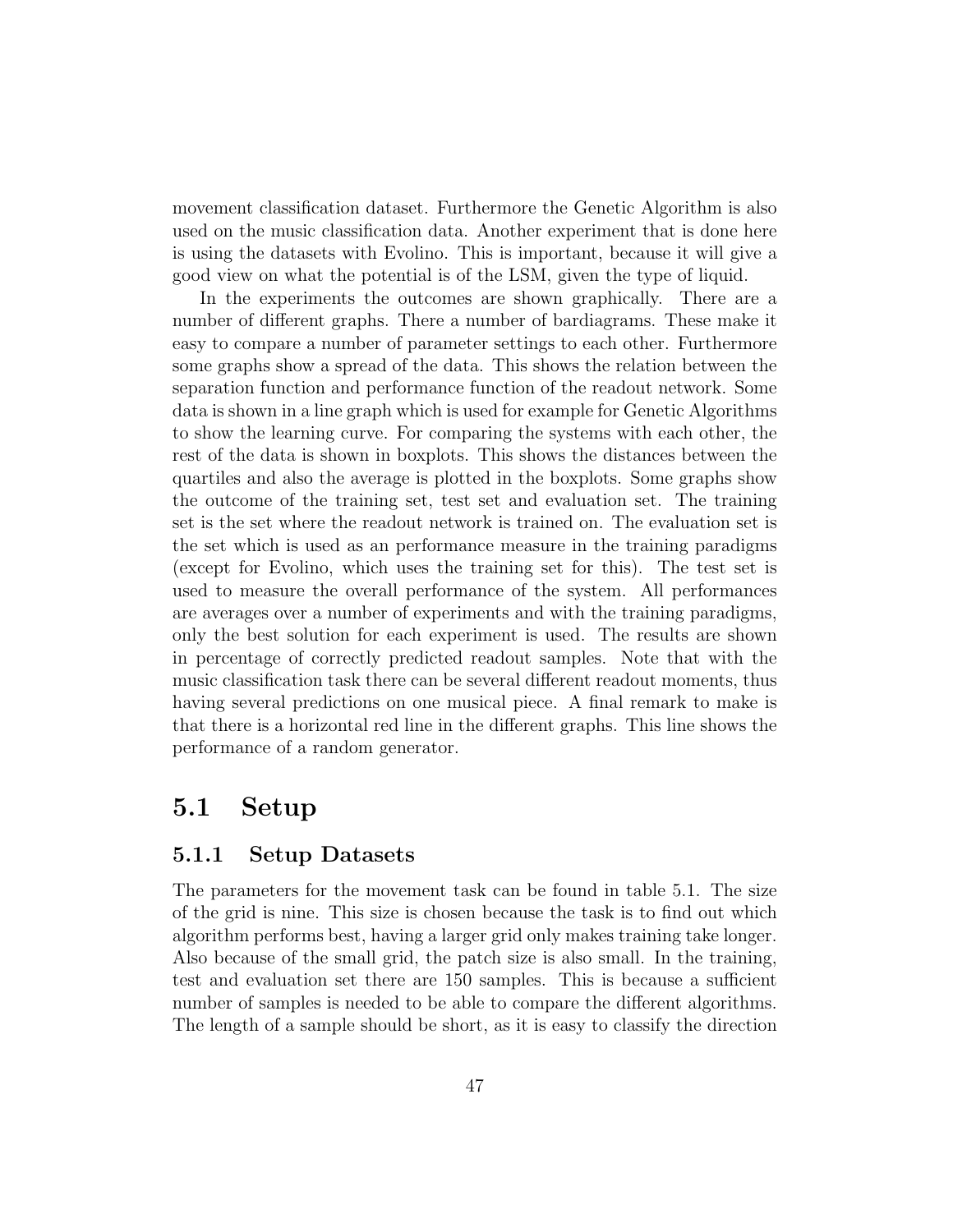| Parameter description | Value |
|-----------------------|-------|
| Number of samples     | 150   |
| Height                | 3     |
| Width                 | 3     |
| Patch size            |       |
| Sample length         | 15    |

<span id="page-49-0"></span>of a target with a long sample (humans often need only a short amount of time to classify a direction).

Table 5.1: Parameter setting for movement input

The parameter settings for the music classification task can be found in table [5.2.](#page-49-1) The total number of samples of the Bach-Beethoven dataset is 99 with 49 for Bach and 40 for Beethoven. Note that this is not the number of samples for the readout network, because each sample consists of multiple readout moments. The average number of timesteps in the Bach set is 2112 and with Beethoven this is 3822. The training set consists of 19 samples from Bach and 20 samples from Beethoven. In both the test set and evaluation set there are 17 samples from Bach and 15 from Beethoven. These numbers are chosen because the training set needs a bit more samples, this is due to the small sample size, the readout network that is trained needs enough data to train on to find all the specific patterns to differentiate between the two composers. The average length of a sample is 2976, the minimum length is 672 and maximum length is 9580. Furthermore as already stated in the last chapter, each timestep, that is input for the recurrent reservoir, consists of 72 points  $(12 \times 6)$ . In other words, six octaves. Although an octave consists of only eight notes (octave is derived from the Greek okto which means eight), in western musical theory, including the base note of the octave there are twelve notes between the first note of the first and next octave.

<span id="page-49-1"></span>

| Composer  |    | $\#$ samples   Average $\#$ timesteps |
|-----------|----|---------------------------------------|
| Bach      | 49 | 211c                                  |
| Beethoven |    |                                       |

Table 5.2: Parameter setting for movement input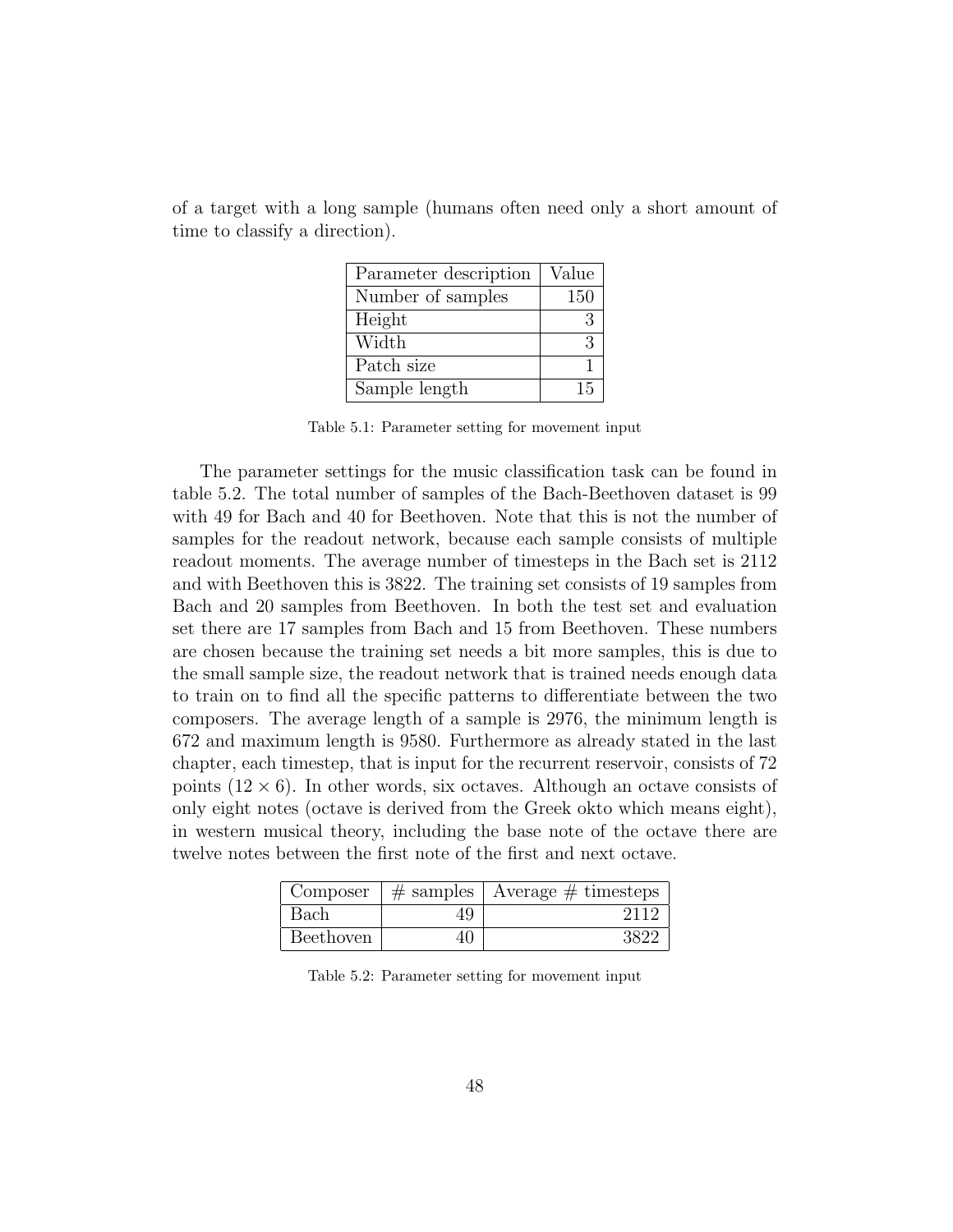#### 5.1.2 Setup Liquid State Machine

Each experiment with LSMs is repeated a number of times. For a random initialized liquid all the experiments are done ten times. For a trained liquid each experiment is repeated ten times on the movement classification task and five times on the music classification task. By repeating the experiments, the results will give a more reliable view of the performance in comparison when using the performance of only one experiment. This is because if for example a liquid is randomly initialized, the performance can be high, but this does not mean that every randomly initialized liquid will perform that high. It thus removes the bias or at least lowers the bias when repeating an experiment a number of times.

The parameter settings of the LSM for the movement classification task can be found in table [5.3.](#page-51-0) As can be seen in table [5.3,](#page-51-0) the liquid consists of twelve layers of nine neurons. From a small experiment it showed that twelve layers should be sufficient, the results can be found in figure [5.1.](#page-58-0) Furthermore because of the short sample length, the decay  $(d)$  is high, because every neuron should take as much of the earlier time-steps into account. The resting state  $(r_{rest})$  is calculated as follows:  $-(decay * r_{period})/10$ . Here  $r_{period}$  is the refraction period, which is here set to one as the sample is short and it would lead to little activity if this was set high. The warmup period (warmup) is chosen to be set half of the length of the readout period  $(x_{period}^M)$ , this is respectively five and ten, which sums up to the length of one sample and thus gives one readout moment per sample.  $\lambda$ , which is used for the chance to connect two neurons is set to 1.058, this parameter is found by using a Genetic Algorithm. The parameter for the chance of a connection to be inhibitory is also found by a GA. The threshold  $(\eta)$  for a neuron to fire is set to one, which is equal to the value of an output signal of a firing neuron. For random initialized liquids and for the Reinforcement Learning algorithm the weight is set to 0.4. The reason is that it is difficult to find a good heuristic that can set the initial weights in such a way that it improves the performance.

The parameter settings for the music classification task can be found in table [5.4.](#page-52-0) Most of the parameters that are used in the experiments for music classification are taken from [\[16\]](#page-80-2). One difference is the number of neurons in the liquid, this is decreased to 144, because it takes up less computation time.

The settings for the readout network for the two datasets are partially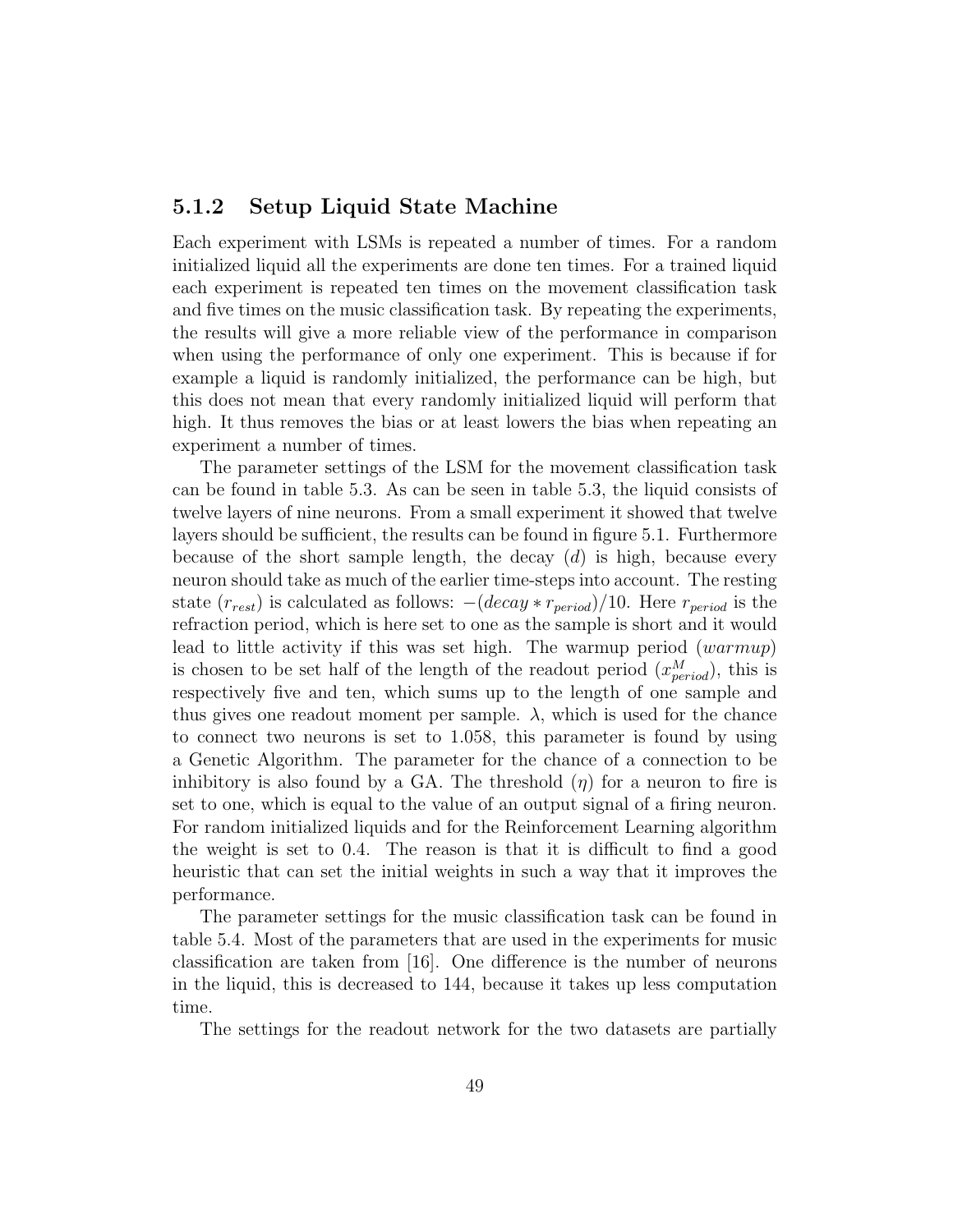<span id="page-51-0"></span>

| Parameter description    | Symbol                           | Value    |
|--------------------------|----------------------------------|----------|
| Number of input neurons  |                                  | 9        |
| Number of liquid neurons |                                  | 108      |
| Width                    |                                  | 3        |
| Height                   |                                  | 3        |
| Depth                    |                                  | 12       |
| Decay                    | d                                | 0.95     |
| Threshold                | η                                |          |
| Refraction period        | $r_{period}$                     |          |
| Resting state            | $r_{rest}$                       | $-0.095$ |
| Warmup period            | warmup                           | 5        |
| Readout period           | $x_{period}^{\prime\prime}$      | 10       |
| Connectivity parameter   |                                  | 1.058    |
| Weight                   |                                  | 0.4      |
| Chance of inhibitory     | $p_{inhibitory}$                 | 0.486    |
| Chance to connect input  | $\overline{p^{input}_{connect}}$ |          |

Table 5.3: Parameter setting for liquid in movement task

the same, the parameters can be found in tables [5.5](#page-53-0) and [5.6.](#page-53-1) The learning speed  $(\alpha)$  is set to 0.025 for both sets, this showed to be a sufficient learning speed. The number of epochs for the movement task is set to 1500, because the readout network is converged at that moment. This is also the case for the music classification task, which is converged at 750 epochs. The weights between the nodes are randomly initialized between -0.25 and 0.25.

The parameter settings for the Genetic Algorithm can be found in table [5.7.](#page-54-0) The number of generations differs between the two datasets. For the music classification task this is set to fifteen, because it showed that after fifteen generations there is no improvement in performance. For the movement classification task, there are two settings, for a noise rate of 0.01 and 0.05 the number of generations is set to 50 and for a noise of 0.1 it is set to 30. A reason for this is that the results showed that the population was almost converged and the other reason is to decrease computation time. As a selection method, tournament selection is used, which has tournament sizes of five. This number seems to give a reasonable selection pressure, while still holding enough diversity in the population. Furthermore both the wiring and the weights are optimized during training.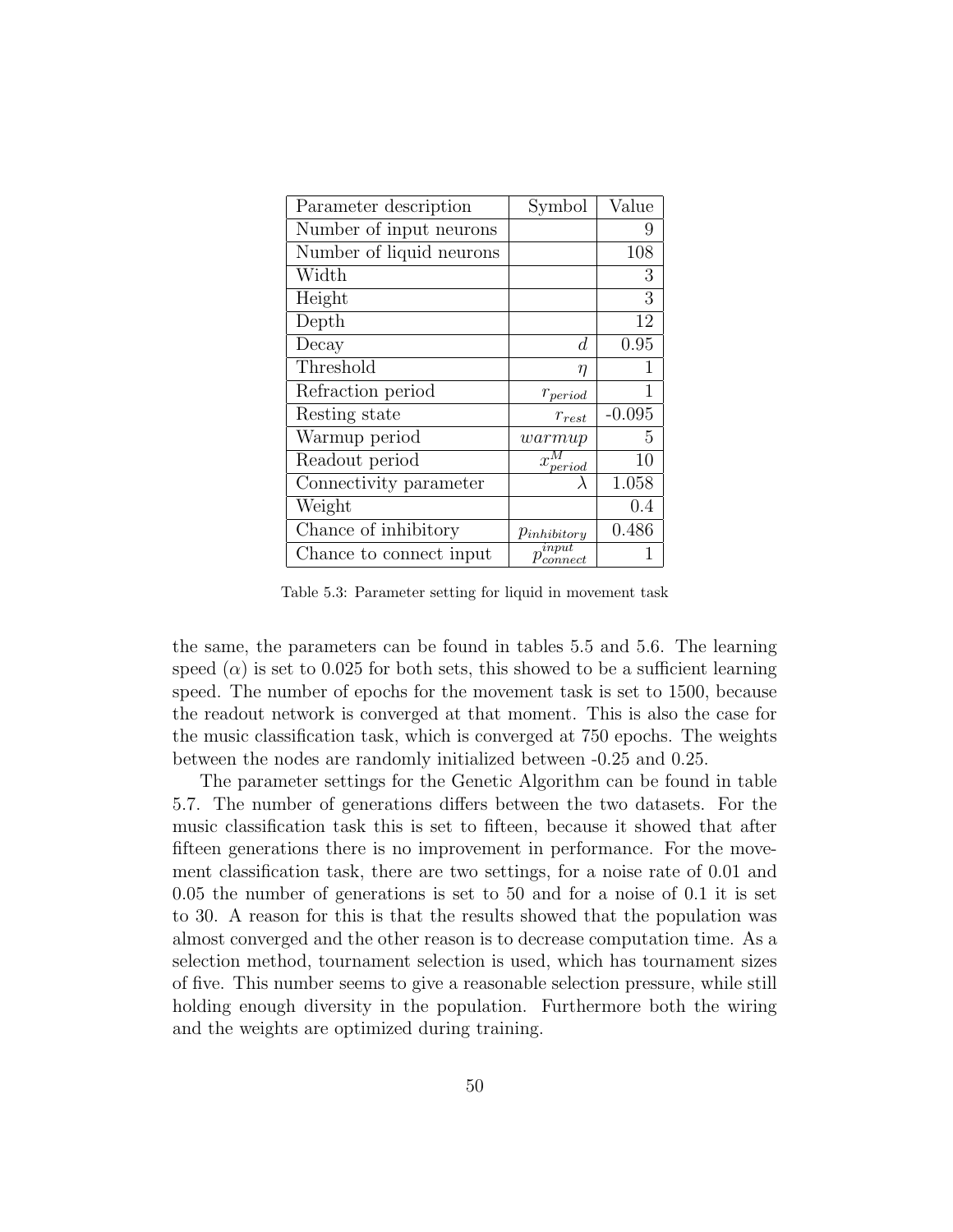<span id="page-52-0"></span>

| Parameter description    | Symbol                 | Value          |
|--------------------------|------------------------|----------------|
| Number of input neurons  |                        | 72             |
| Number of liquid neurons |                        | 144            |
| Width                    |                        | 12             |
| Height                   |                        | 6              |
| Depth                    |                        | $\overline{2}$ |
| Decay                    | d                      | 0.8409         |
| Threshold                | $\eta$                 |                |
| Refraction period        | $r_{period}$           | 4              |
| Resting state            | $r_{rest}$             | $-0.336$       |
| Warmup period            | warmup                 | 64             |
| Readout period           | $x_{period}$           | 128            |
| Connectivity parameter   |                        | 2              |
| Weight                   |                        | 0.4            |
| Chance of inhibitory     | $p_{inhibitory}$       | 0.35           |
| Chance to connect input  | input<br>$p_{connect}$ |                |

Table 5.4: Parameter setting for liquid in music task

#### 5.1.3 Setup Evolino

Both the movement classification and music classification datasets are used with Evolino. The parameter settings for both datasets are a bit different and can be found in tables [5.8](#page-54-1) and [5.9.](#page-55-0) The LSTM network uses twenty memory cells for the movement classification task. This is significantly lower than with the Liquid State Machine setting used above. But enough to get a good performance on the set. The subpopulation size for the ESP algorithm is set to thirty. The populations do not have to be as large as with Genetic Algorithms, because of the large diversity in the subpopulations. One remark to make is that using the dataset with noise of 0.01, no crossover is used. Because of the high computation time on the music classification set, it is hard to find optimal parameter settings. Because of this, the parameters are set to get a reasonable performance, but with a limited computation time.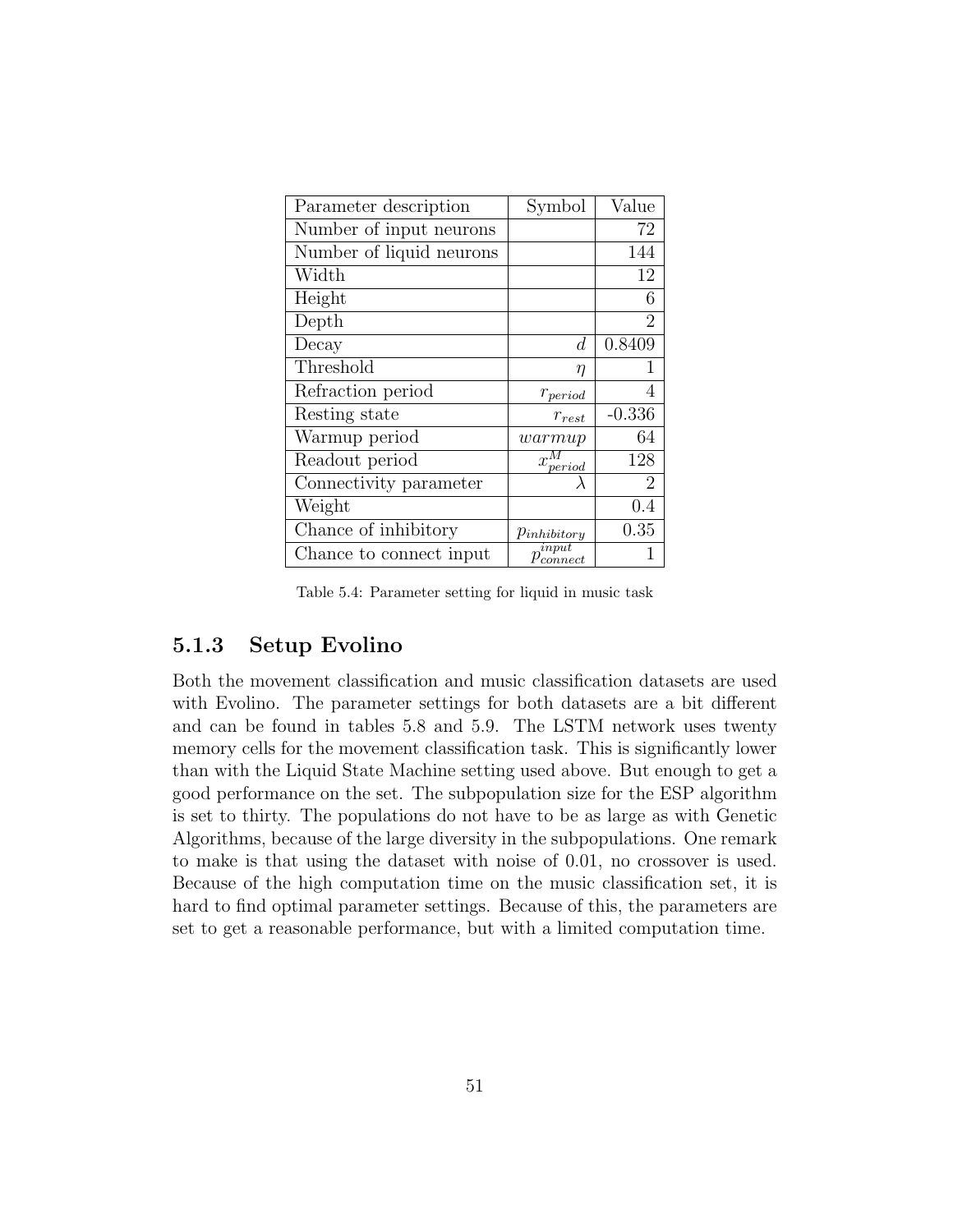<span id="page-53-0"></span>

| Parameter description    | Symbol   Value |       |
|--------------------------|----------------|-------|
| Number of input neurons  |                | 108   |
| Number of hidden neurons |                |       |
| Number of output neurons |                |       |
| Learning rate            | $\alpha$       | 0.025 |
| Epochs                   |                | 1500  |

<span id="page-53-1"></span>Table 5.5: Parameter setting for readout network for movement task

| Parameter description    | Symbol   | Value |
|--------------------------|----------|-------|
| Number of input neurons  |          | 288   |
| Number of hidden neurons |          |       |
| Number of output neurons |          | ٠,    |
| Learning rate            | $\alpha$ | 0.025 |
| Epochs                   |          | 750   |

Table 5.6: Parameter setting for readout network for music task

## 5.2 Results

### 5.2.1 Separation

The separation function that is used in these experiments can be found in equation [3.4.](#page-26-0) The first experiment done is investigate how many times the separation should be summed to get a stable result  $(v)$ . This experiment is done on the movement classification set with a noise rate of 0.01 and is repeated ten times. There are a number of different sums for the separation plotted in figure [5.2.](#page-59-0) The outcome that is plotted, is the outcome on the testset. To get an idea what should be a stable number, the variation in respect to the separation should be low. For example with  $v = 10$ , there is a high variation in the spread. The variation already decreases quite a lot with  $v = 50$ . But to be sure of a really stable function, the choice is to use  $v = 1000$  in the following experiments.

If the separation function is used as an evaluation function for the optimization algorithms instead of the performance of the readout network, the outputs of the separation function should correlate with the performance of the readout network. This is because, if the separation is high, but the performance of the readout network is low, the liquid with the good separation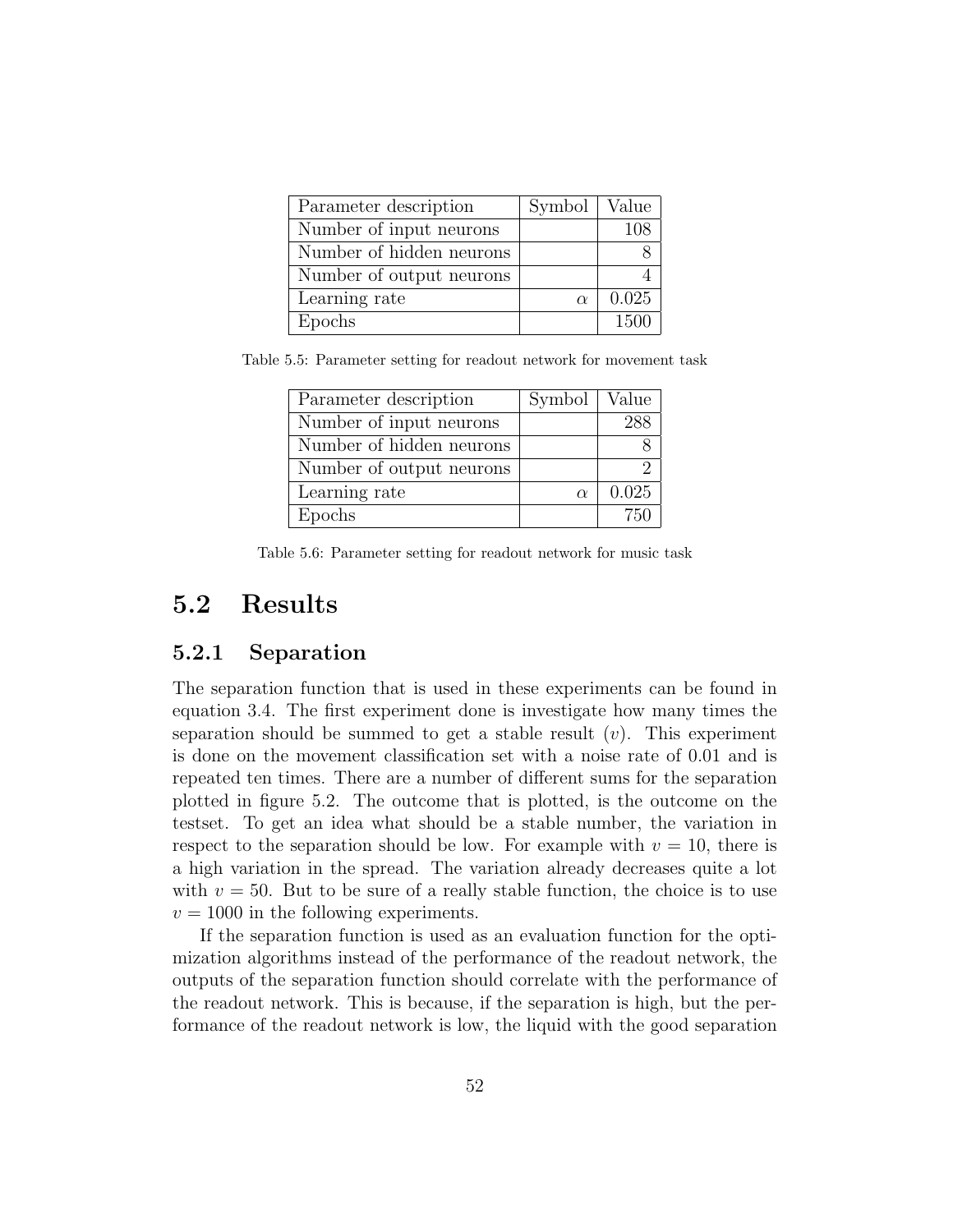<span id="page-54-0"></span>

| Parameter description       | Value  |
|-----------------------------|--------|
| Percentage parents selected | $40\%$ |
| Tournament size             |        |
| Mutation factor             | 0.001  |

Table 5.7: Genetic Algorithm

<span id="page-54-1"></span>

| Parameter description               | Symbol   Value |       |
|-------------------------------------|----------------|-------|
| Memory cells                        |                |       |
| Generations                         |                | 75    |
| Subpopulation                       |                |       |
| Cauchy distribution parameter       | $\varpi$       | 0.005 |
| Number of times fitness calculation |                |       |

Table 5.8: Parameters Evolino movement dataset

will be chosen. The total Liquid State Machine will not increase its performance, but may even decrease its performance. Although figure [5.2](#page-59-0) already showed some results, figure [5.3](#page-60-0) gives a better overview on the performance of the separation. The experiments are done on ten different randomly initialized liquids, using the movement classification set with a noise of 0.01. In the results there seems to be little correlation between the separation and the performance of the readout network. Taking the test for example, two low separations have the highest scores in performance on that set. This graph should have shown an almost linear line, where higher performance also gives a higher separation. The only positive point to make is on the training set, because here a higher performance also gives a higher separation, although there is variation. Also, the training set is not the important set to compare with, as this is where the readout network is trained on and is thus a bit biased to it. A reason for this disappointing result could be that the readout network is non-linear function and is thus able to separate data in a different method than the separation function does. The conclusion of this result is that the evaluation function of the training paradigms, for example the fitness function of the Genetic Algorithm, will be the performance of the readout network and not the separation function.

The last experiment done using the separation function, is investigating at what the performances are when filtering the neurons readout for the input of the readout network. As already described in section [3.1.2,](#page-25-0) the idea is that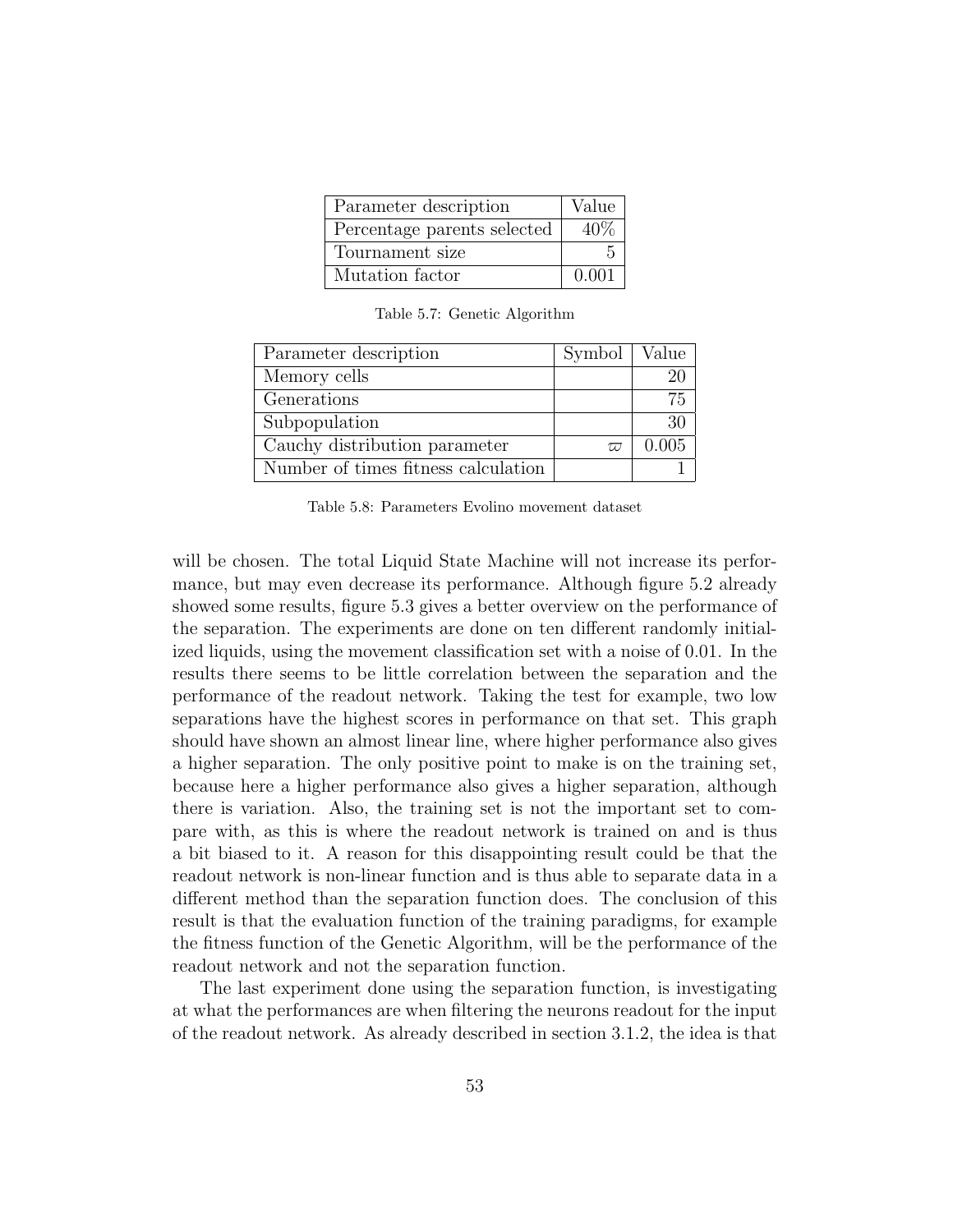<span id="page-55-0"></span>

| Parameter description               | $Symbol \mid Value$ |       |
|-------------------------------------|---------------------|-------|
| Memory cells                        |                     |       |
| Generations                         |                     |       |
| Subpopulation                       |                     | 30    |
| Cauchy distribution parameter       | $\varpi$            | 0.005 |
| Number of times fitness calculation |                     |       |

Table 5.9: Parameters Evolino music dataset

neurons with a low separation can have a bad influence on the performance of the readout network. To solve this, only a percentage of neurons with the highest separations are used in the readout network. Experiments are done on the movement classification task with 0.01 noise, with LSMs using ten percent of the neurons for the readout network up to using a hundred percent, with steps of ten percent. For each percentage, the experiment is repeated ten times. The results are shown in figure [5.4.](#page-61-0) It is clear that if neurons are filtered in any percentage, it will not perform better than when using the complete network. One reason is probably the fact that the separation and performance of the readout network do not correlate that well. Another reason is that although neurons may have a low separation, all the neurons together carry more information than with some filtered out.

#### 5.2.2 Training Paradigms

The first experiments to investigate, are the experiments using the movement classification task. This is a toy problem and thus gives more control over the set, which makes it easier to compare the different systems.

The results of Reinforcement Learning are not included, a number of different parameters are tried, but the results did not show any improvements to the initial performance. Thus, the experiments for optimization of the liquid in an LSM, are done using a GA.

On the movement classification task, the different algorithms are all trained using three different noise rates on the movement patterns, namely:  $\{0.01, 0.05, 0.1\}$ . The average performances of the best chromosome for the GA are plotted in three different line graphs and can be found in figures [5.5,](#page-62-0) [5.6](#page-63-0) and [5.7.](#page-64-0) These plots show the curve of a chromosome trained using the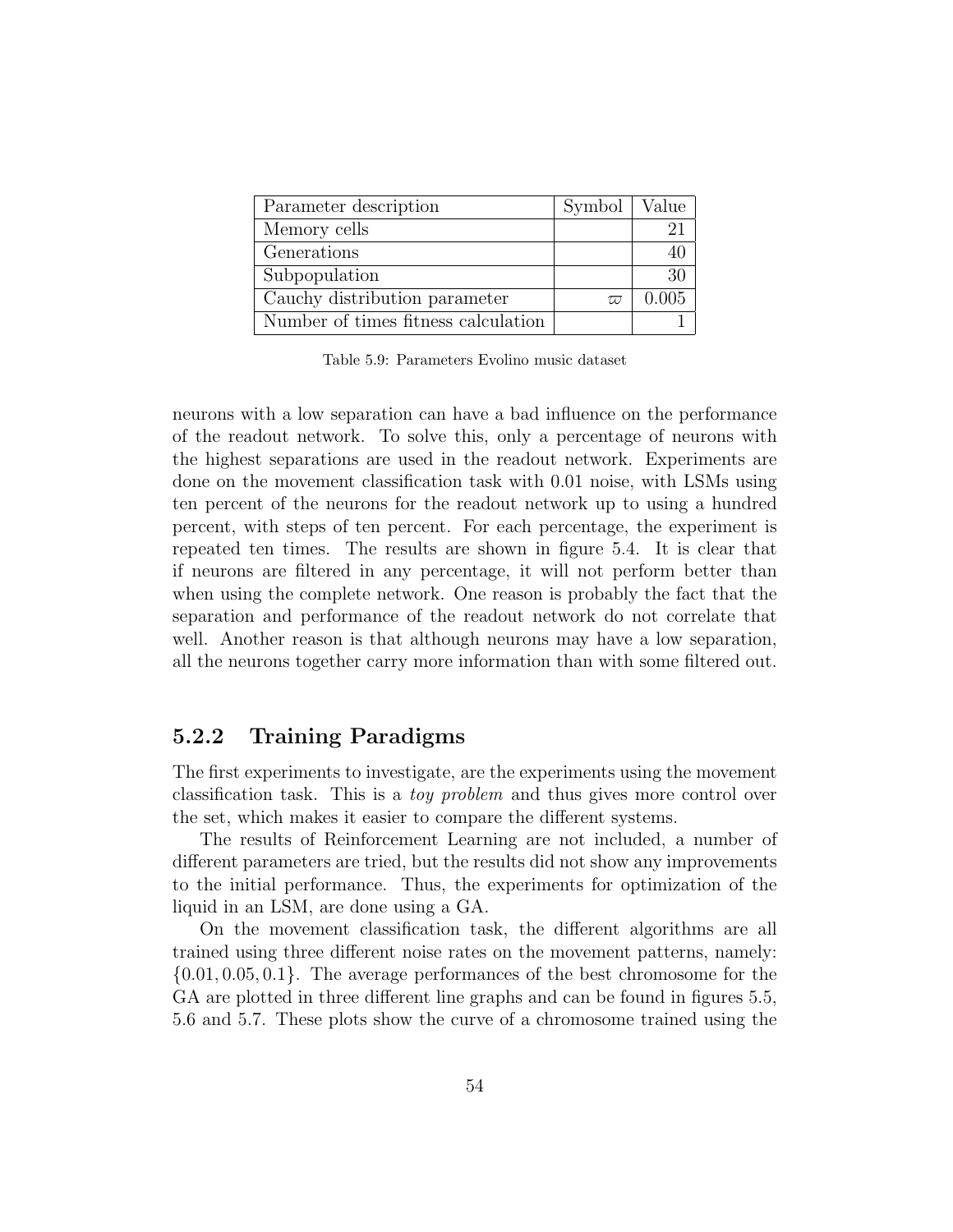evaluation set and also shows the performance on the training set and test set.

In figures [5.8,](#page-65-0) [5.9](#page-66-0) and [5.10](#page-67-0) all the average results are plotted for the test set, which are marked with a red  $+$ . This is done for a trained liquid using a GA, a randomly initialized liquid, Evolino and also for an FNN that does not use a recurrent network. Using only an FNN works in the same way as with a LSM, only instead of running the data through a recurrent network, it is directly fed to the FNN. There is a warmup period, where no input is used, after that input is summed until a readout moment. The summed values are than the input for the FNN. Using only an FNN, gives a good view on how well a recurrent network can change the representation of the data for the readout network to improve its performance. In figures [5.8,](#page-65-0) [5.9](#page-66-0) and [5.10](#page-67-0) the boxplots plot the quartiles of the experiments. Figures [5.5,](#page-62-0) [5.6](#page-63-0) and [5.7,](#page-64-0) show that the GA is able to improve the initial performance. The lines show the GA could have improved the performance if there would be more generations used, but probably not that much. The reason for a low initial performance in comparison with the randomly initialized liquid, is that the weights are randomly initialized in a GA. The results for the a noise rate of 0.01 are good, compared to a Liquid State Machine with random initialized liquid. The trained liquid is clearly an improvement in comparison with the randomly initialized liquid. The liquid is improved by almost twenty one percent. Also only summing the inputs clearly shows a lower performance than using a randomly initialized network, which shows that the liquid is at least capable of mapping the data in such a way that it is better represented then it initially has been. Evolino even does a better job than the trained liquid.

The learning curves with noises of 0.05 and 0.1, show that the LSM implemented here has its shortcomings. This is because in comparison with a noise of 0.01, the performances drop with quite a lot. Although with a noise of 0.05 the performance is well over the performance of a random initialized liquid, the performance decrease is high. Also, in comparison with Evolino, the performance drop is quite large. The decrease between 0.05 and 0.1 is not that high, but as with a noise of 0.05, comparing Evolino with the trained liquid, the difference is large. The performance of Evolino itself shows that Evolino can cope with higher noise. One reason that Evolino outperforms the LSM is that the memory cells are better able to make a pattern, which are than better able to map the time-series pattern in such a way that the performance of the readout network is increased.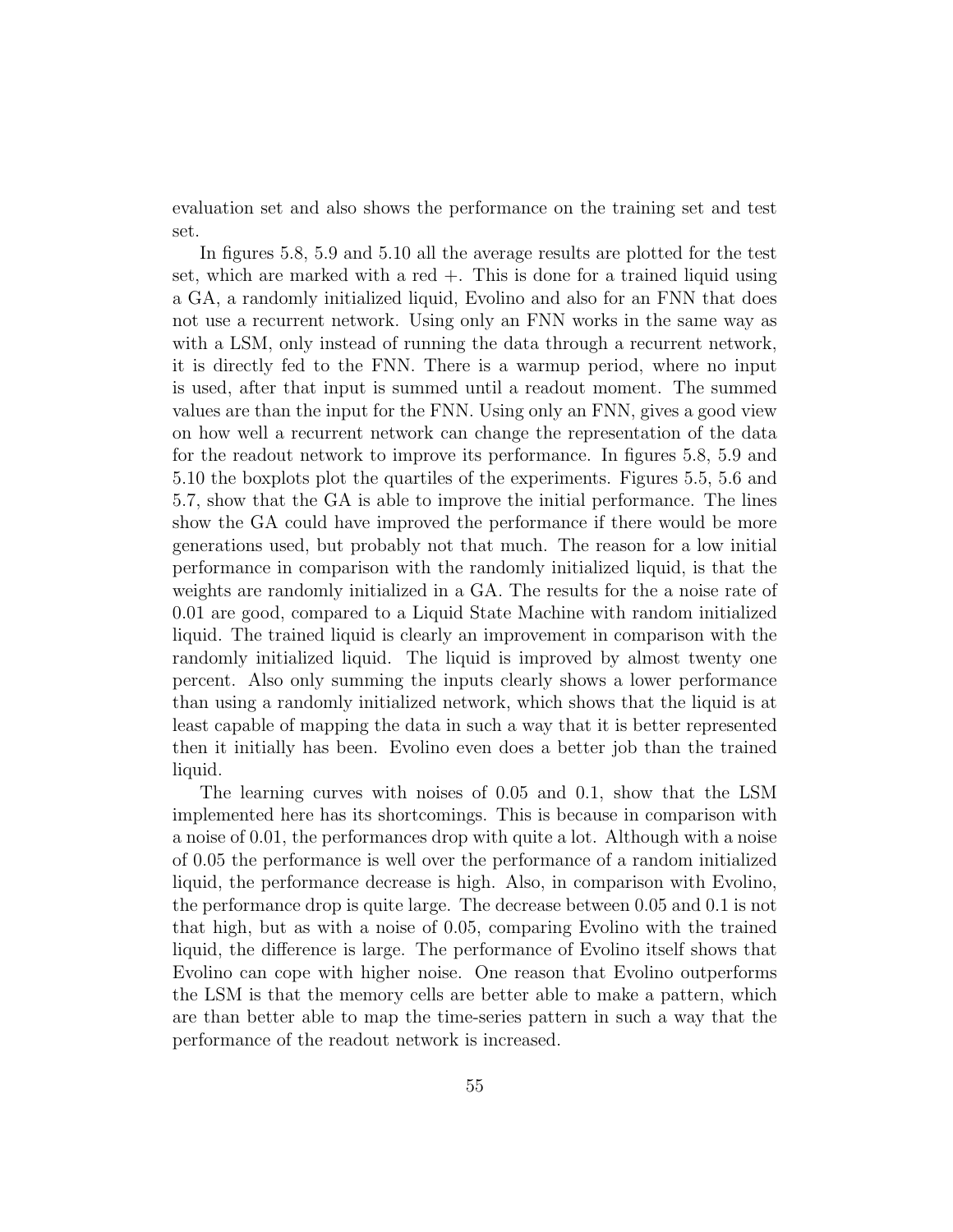The last experiment done using the training algorithms is on the music classification task. The average performances are shown in figure [5.12](#page-69-0) marked with a red +. The training curve of the GA can be found in figure [5.11.](#page-68-0) The quartiles can be found in figure [5.12.](#page-69-0) The first note to make is that using no recurrent network, works better than Evolino. Also in contrary to the results on the movement set, the results in [5.12](#page-69-0) show that the trained LSM can outperform Evolino. The learning curve of the GA trained liquid in figure [5.11](#page-68-0) however, shows there is not much to improve from. A reason for this may be that in the music classification set using random initialized weights already boosts the performance without learning. What the GA does here is not really find a better solution for the liquid by using a heuristic, but initialize a large number of liquids and pick the one with the highest performance. A reason for the low performance using a recurrent neural network compared with the summed input, may be the fact that the samples that are used, have little activation. There are 72 inputs each timestep and only a few give an input of one. This means there is not much activation in the network, which makes it difficult for the readout network the separate different patterns. Also a reason that Evolino is performing worse than the other systems, can be found by looking at figure [5.12.](#page-69-0) The distances between the quartiles is large in comparison with the other systems. Also Evolino is able to get a performance of over 90 percent, but only once. A reason for this may be the settings for Evolino. For example it might be that the number of generations that Evolino is trained is too low. But it could also be that the populationsize is too low, which causes the algorithm to optimize in a bad local optimum. One last reason may be the size of the network. The size is almost the same as with the movement task, but the number of input neurons for the music task is far higher. This is something for future research, because there was no time to further experiment with the parameters.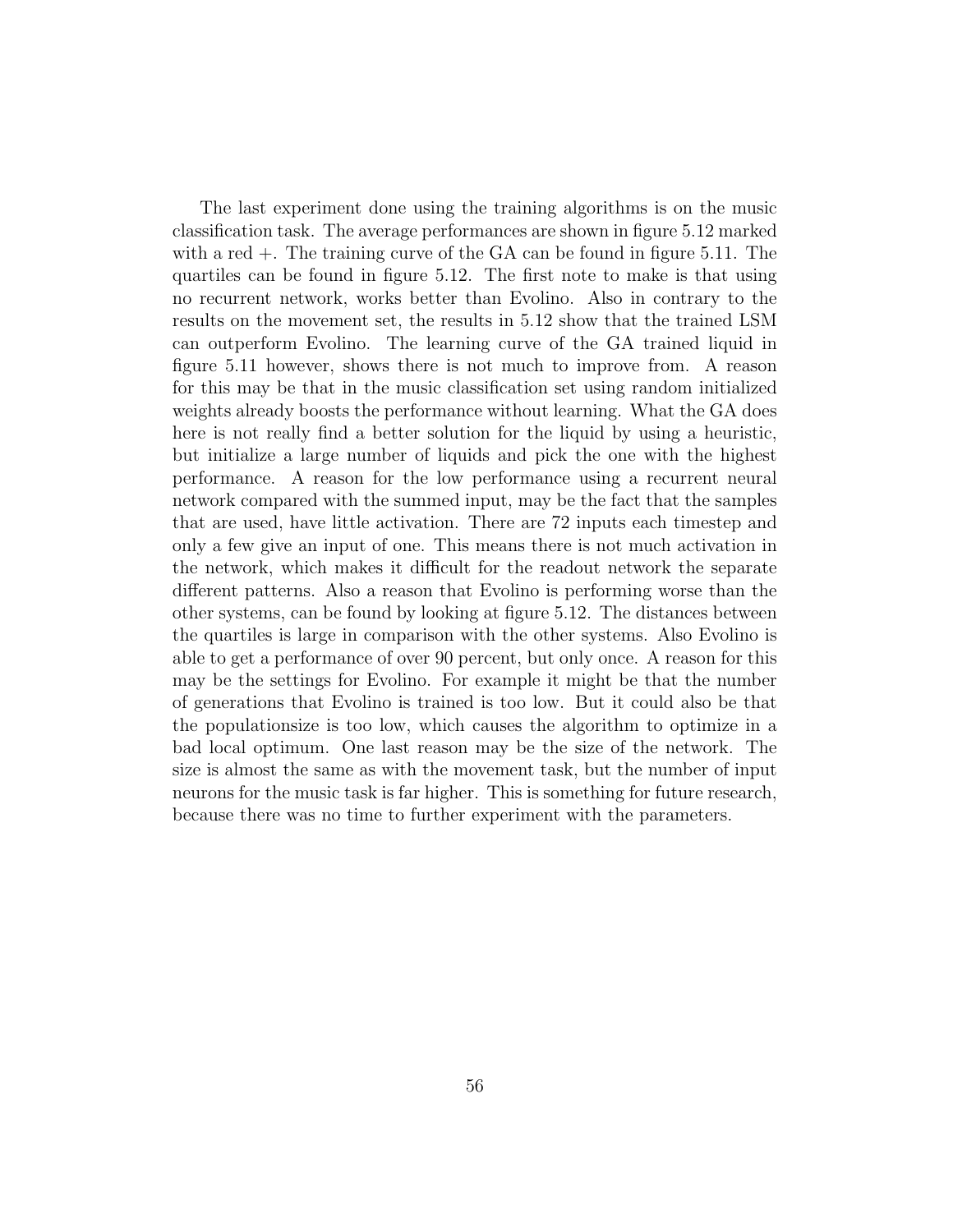<span id="page-58-0"></span>

Figure 5.1: Comparison of average performance on movement set with noise of 0.01 with different number of layers.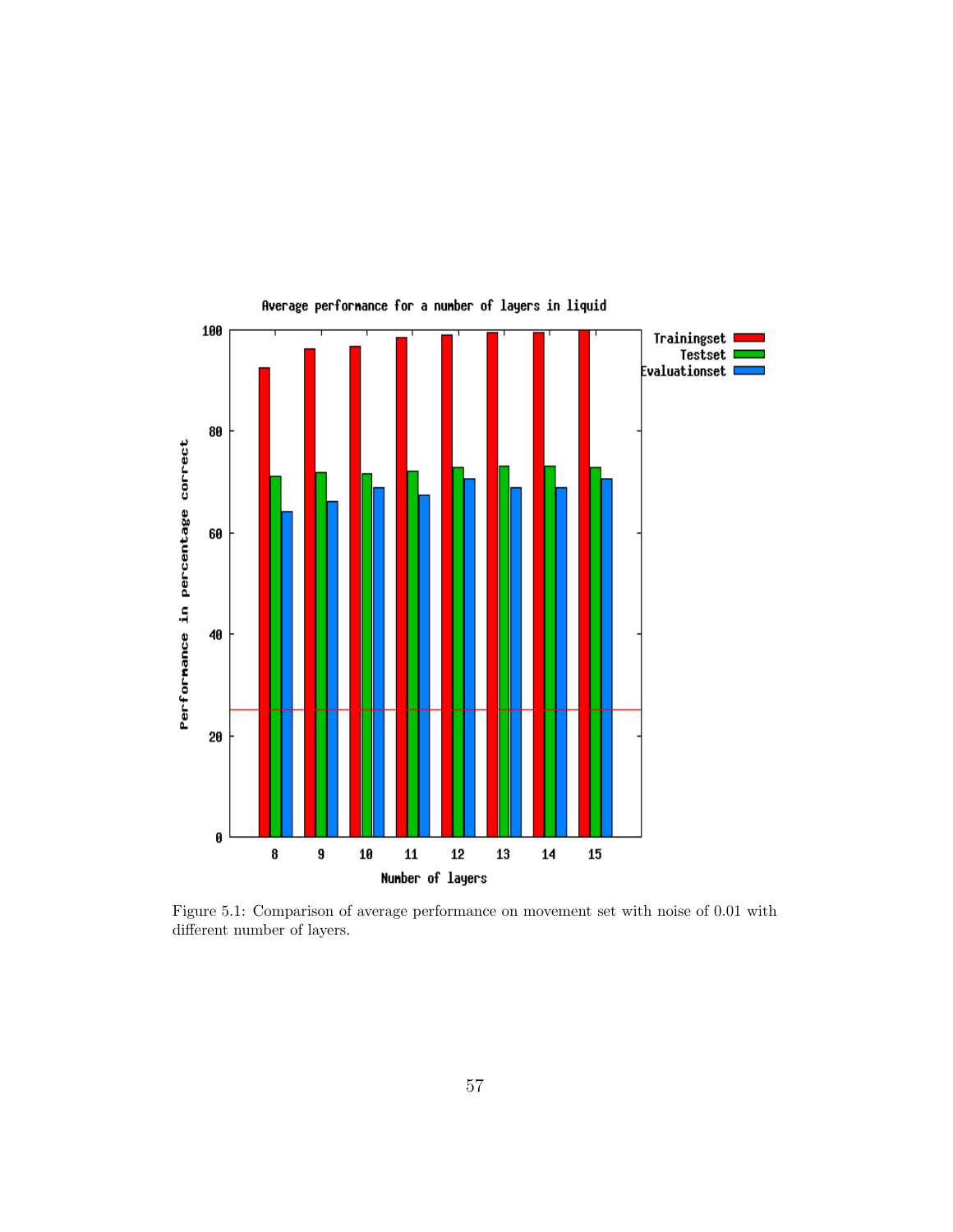<span id="page-59-0"></span>

Figure 5.2: Plot of spread, where the separation is compared with the performance of the readout network with different number of sums for the separation function. Note that the x-axis does not start at zero.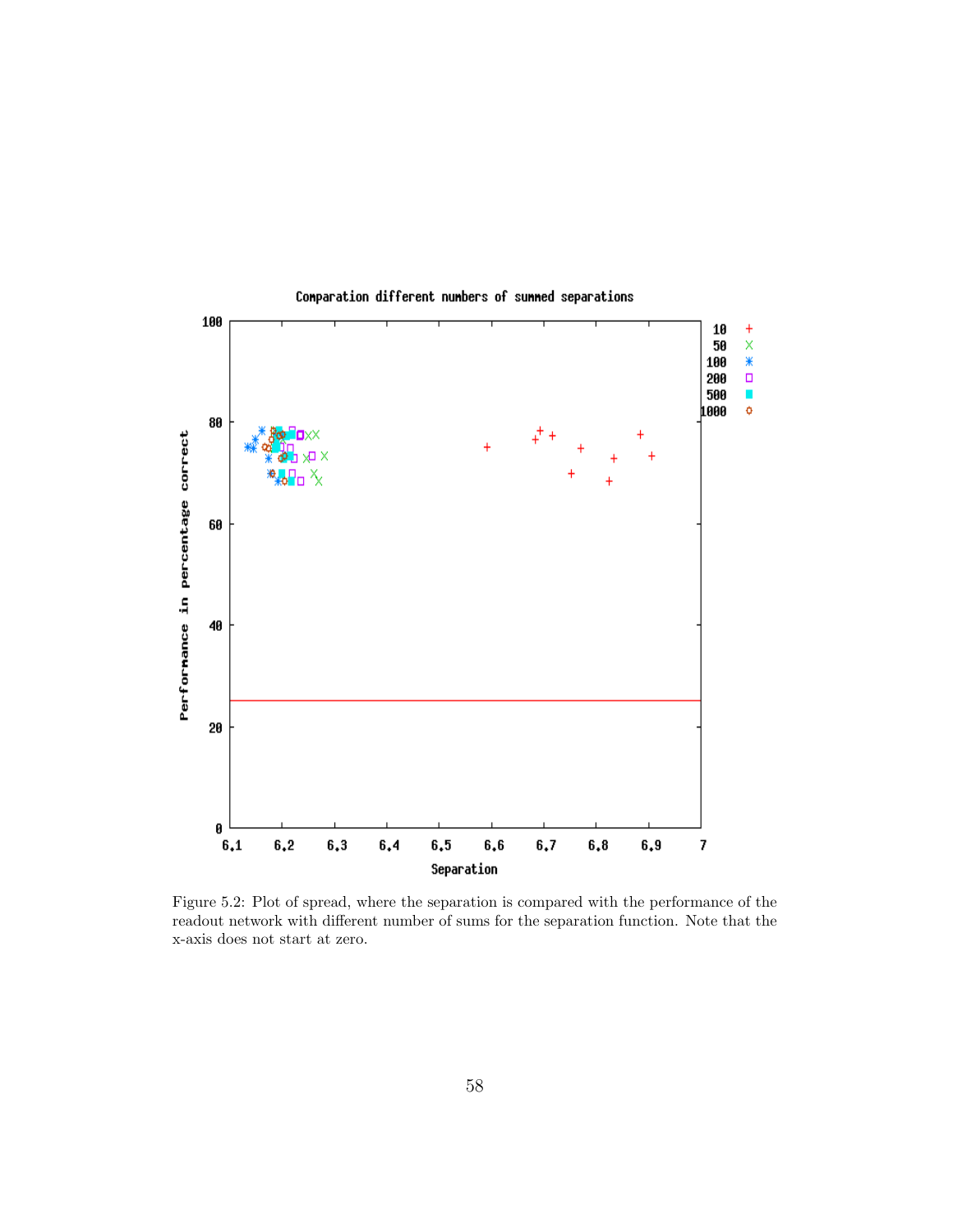

<span id="page-60-0"></span>Coonparation correlation separation and performance readout network

Figure 5.3: Plot of spread, where the separation is compared with the performance of the readout network. Note that the x-axis does not start at zero.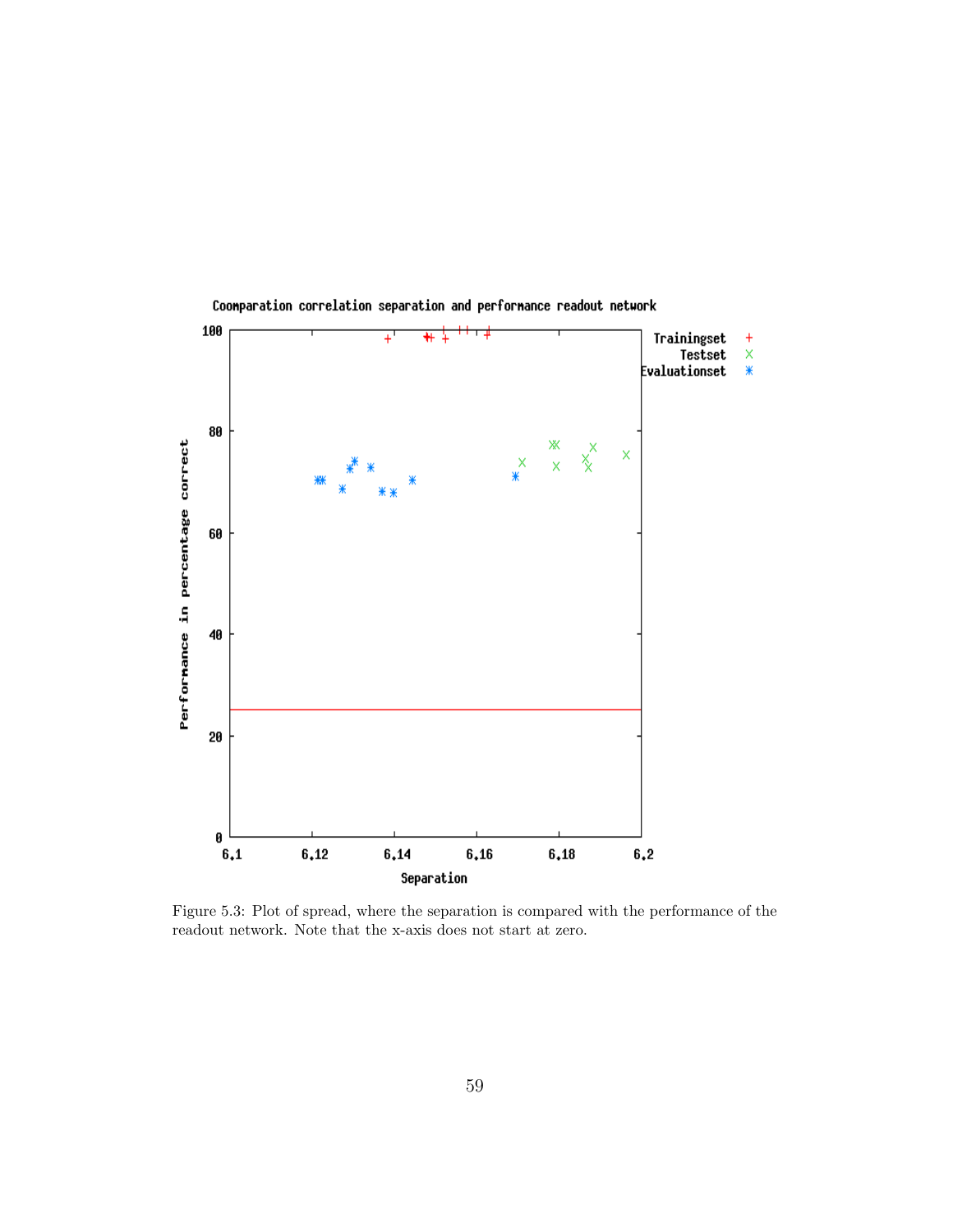<span id="page-61-0"></span>

Performances with filtered readout network input

Figure 5.4: Bardiagram which plots the performances with different percentages of neurons used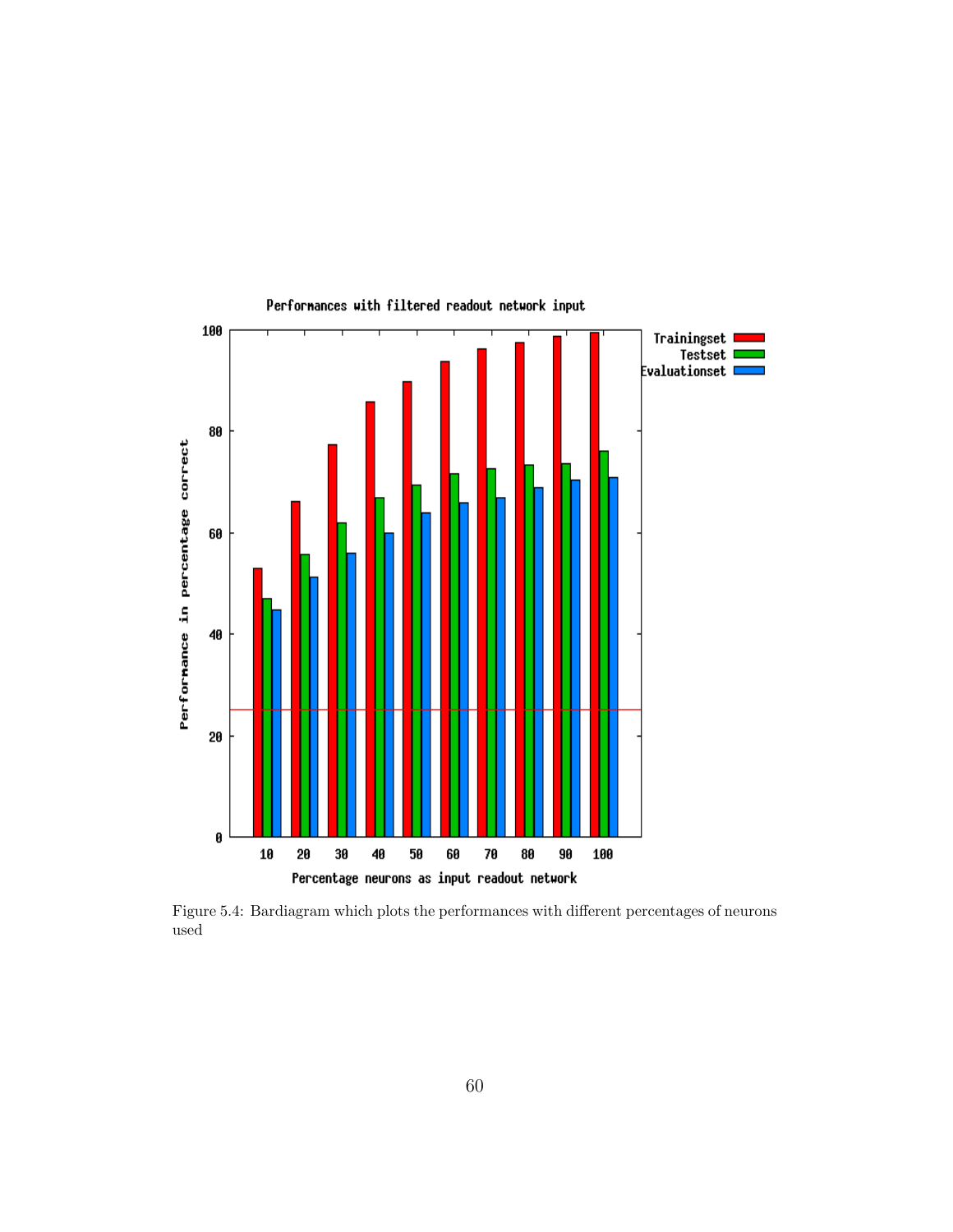<span id="page-62-0"></span>

Figure 5.5: Best liquid each generation on the movement classification task with 0.01 chance noise. The random line is the line where the performance is as good as a random generator.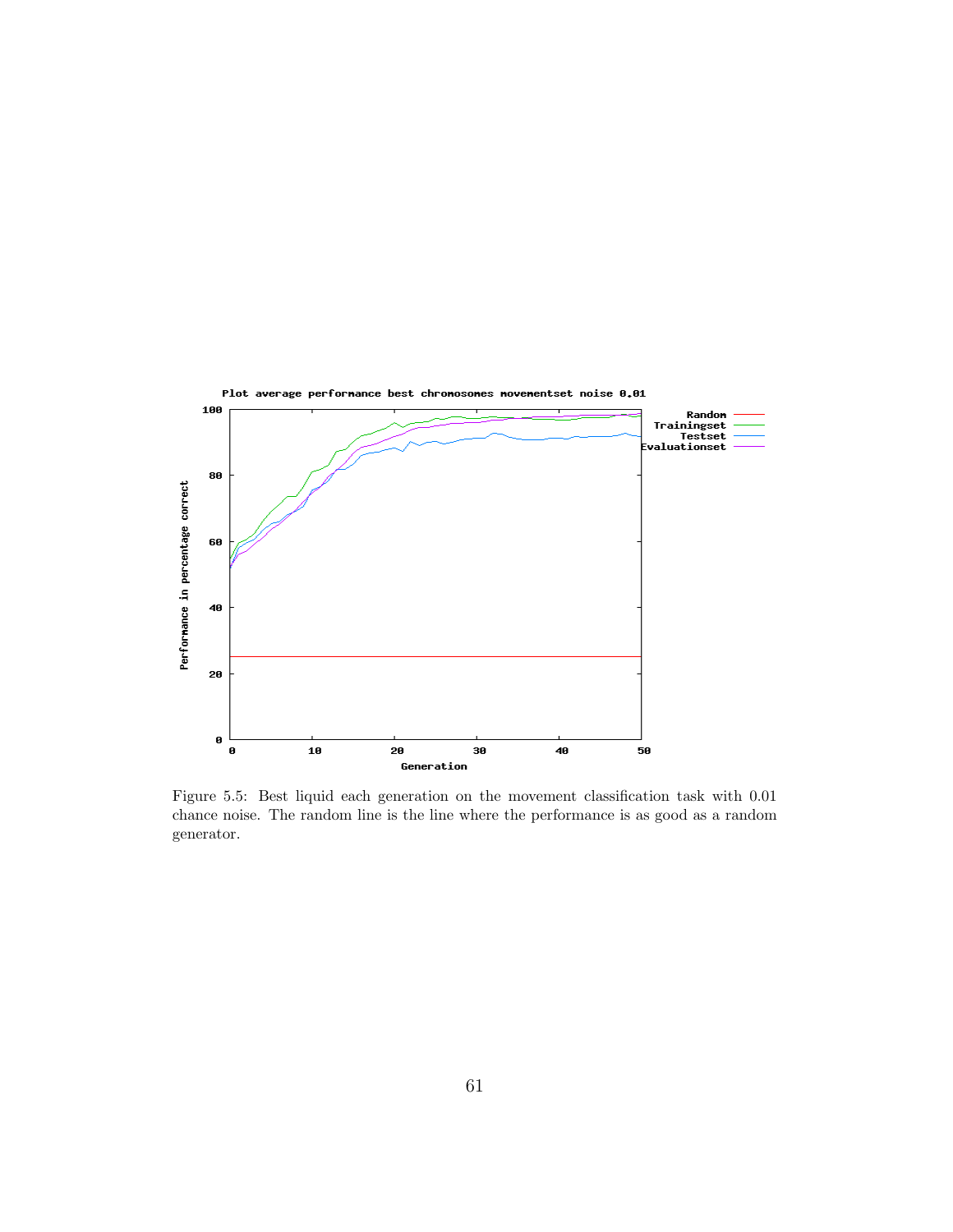<span id="page-63-0"></span>

Figure 5.6: Best liquid each generation on the movement classification task with 0.05 chance noise. The random line is the line where the performance is as good as a random generator.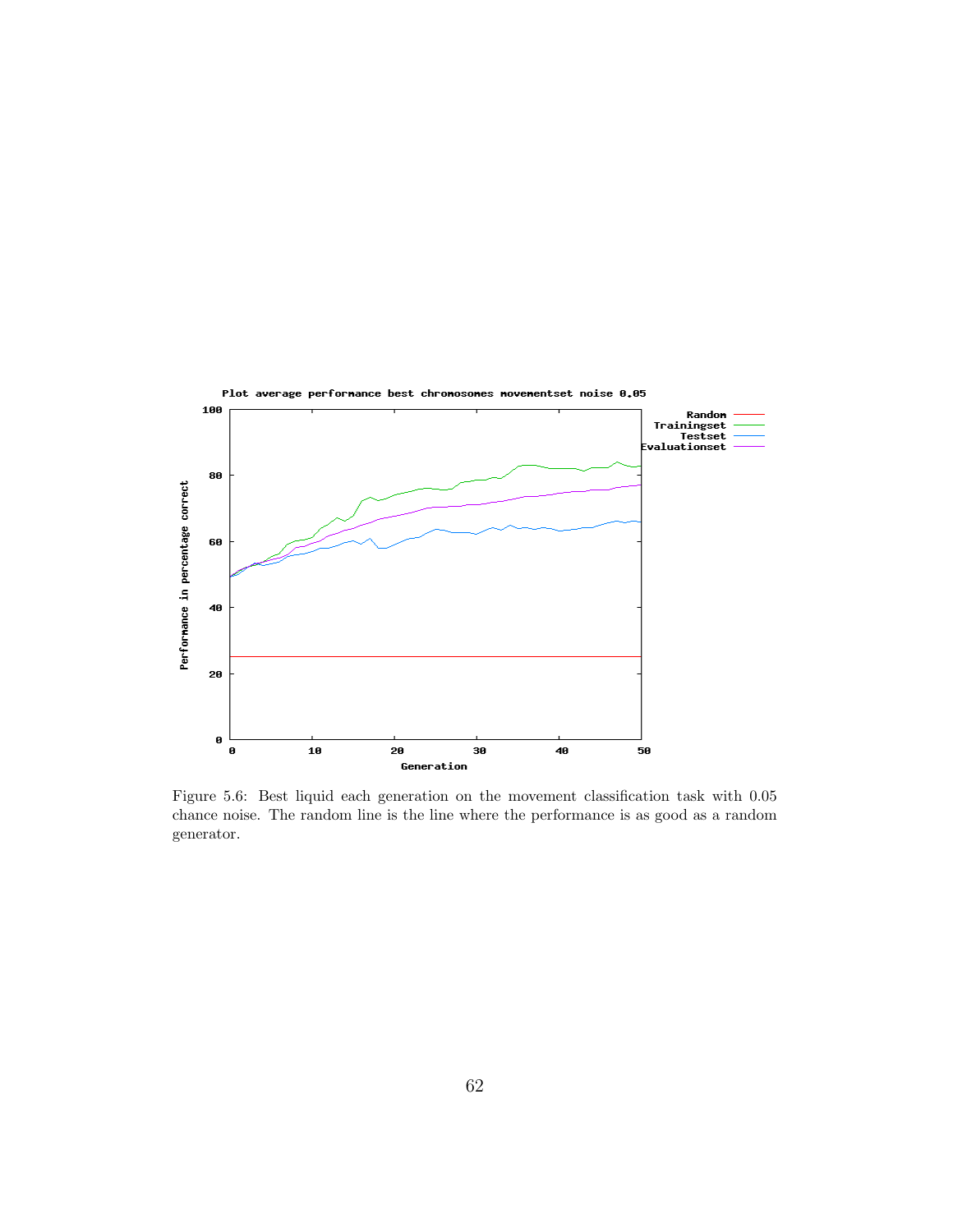<span id="page-64-0"></span>

Figure 5.7: Best liquid each generation on the movement classification task with 0.1 chance noise. The random line is the line where the performance is as good as a random generator.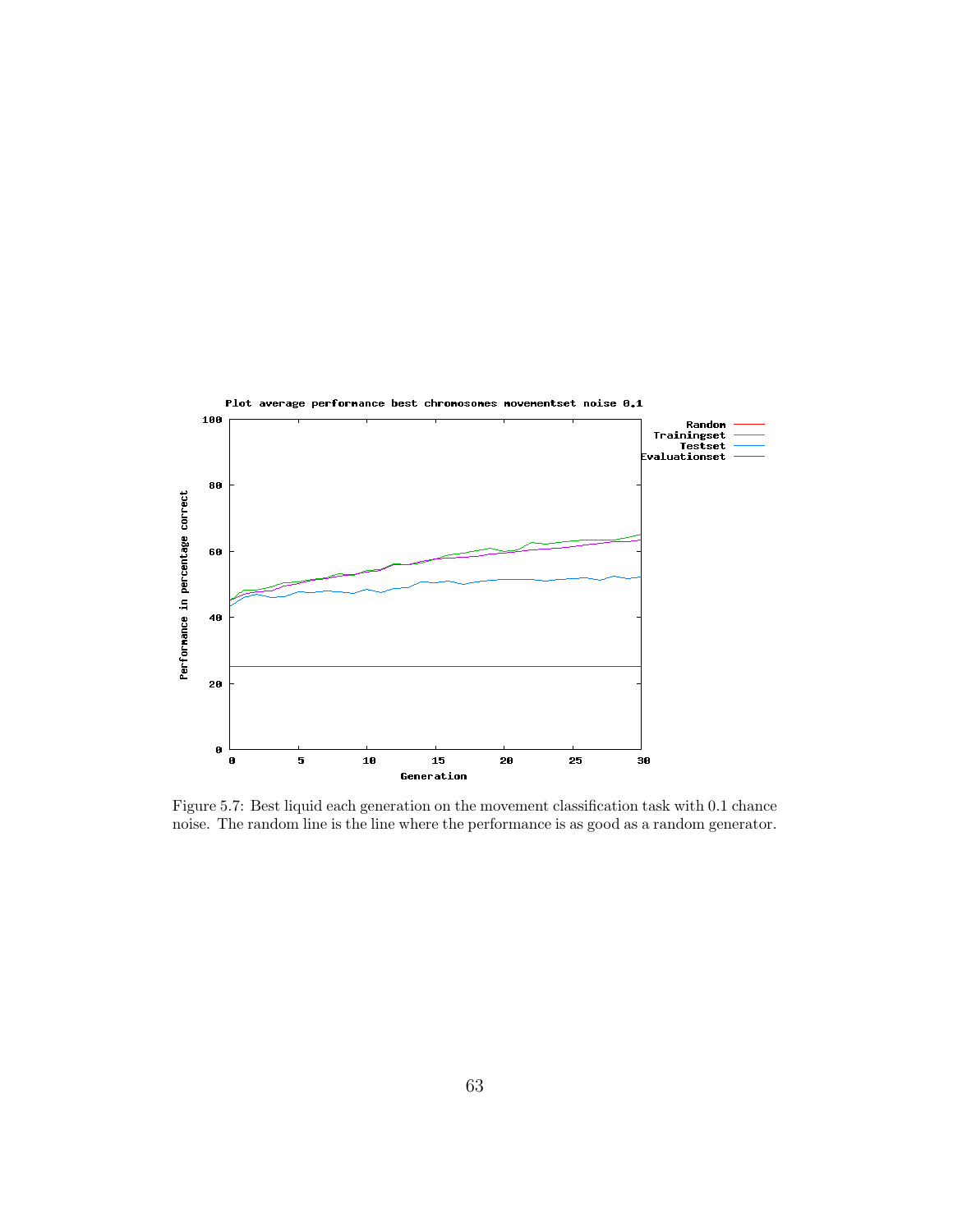<span id="page-65-0"></span>

Movement classication with noise 0.01

Figure 5.8: Quartiles and average for the movement classification set with a noise of 0.01. Average is the red  $+$  in the boxplot. Statistics are from a randomly initialized liquid, a readout network using summed input, a trained liquid with a Genetic Algorithm and Evolino.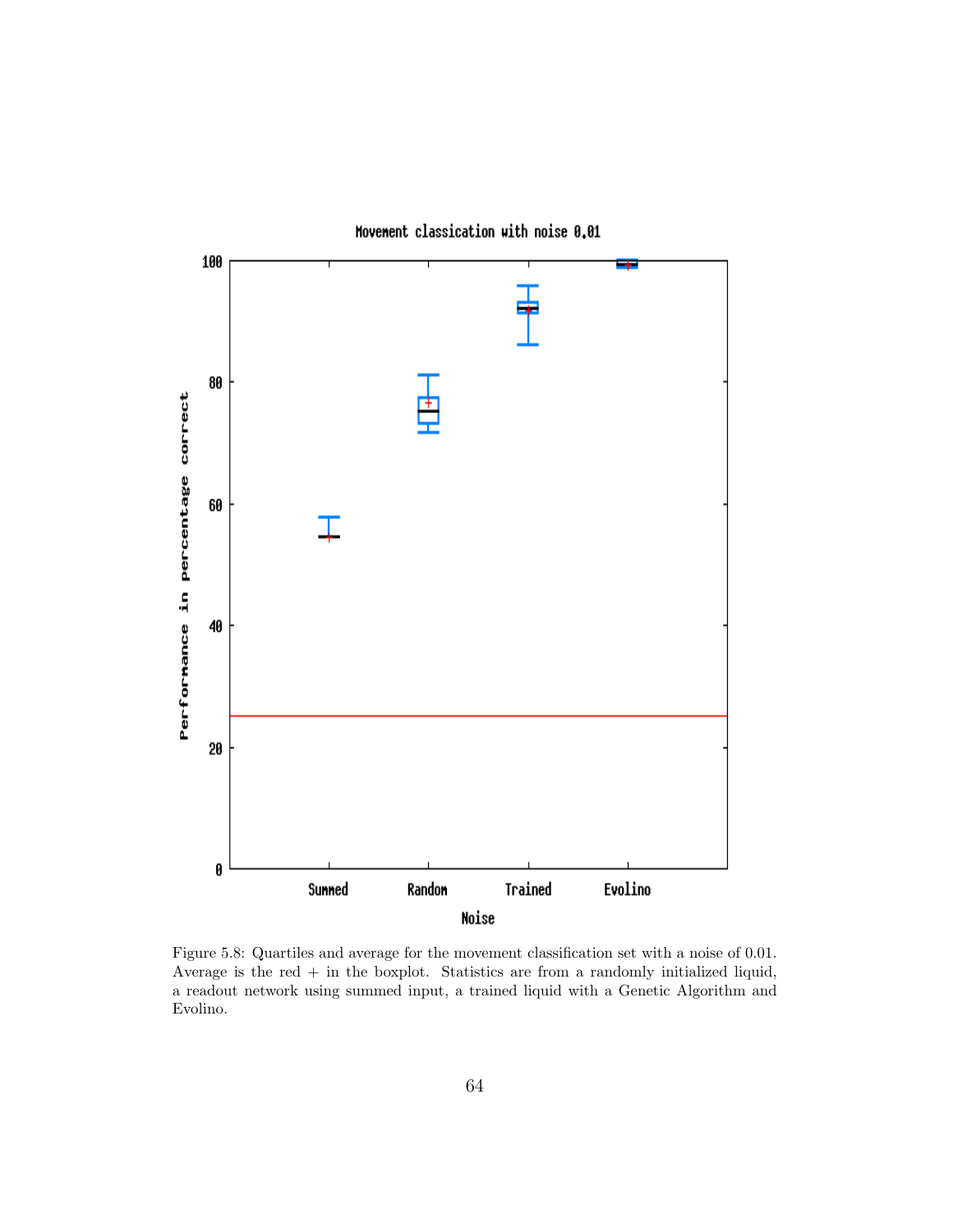<span id="page-66-0"></span>

Movement classication with noise 0.05

Figure 5.9: Quartiles and average for the movement classification set with a noise of 0.05. Average is the red  $+$  in the boxplot. Statistics are from a randomly initialized liquid, a readout network using summed input, a trained liquid with a Genetic Algorithm and Evolino.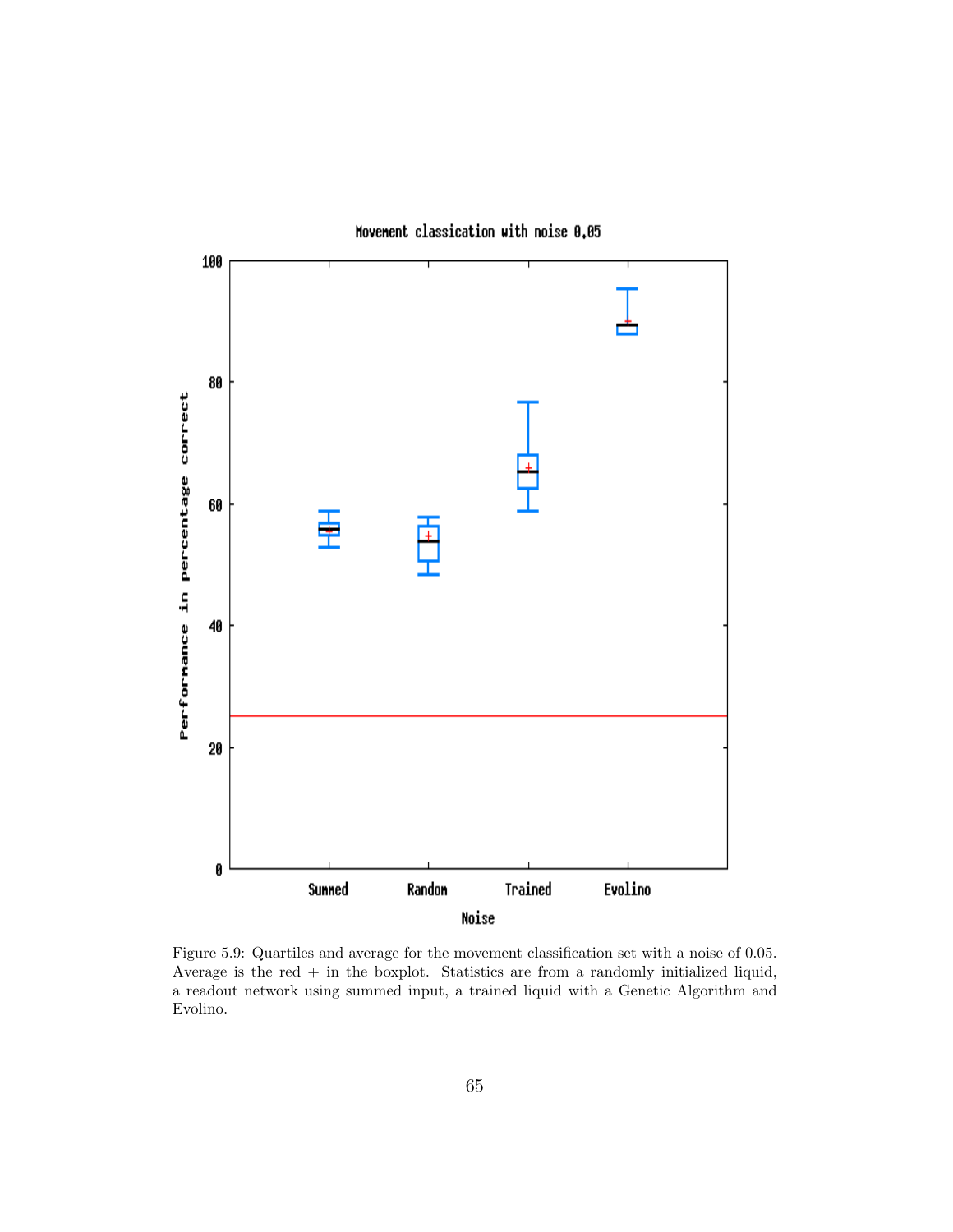<span id="page-67-0"></span>

Figure 5.10: Quartiles and average for the movement classification set with a noise of 0.1. Average is the red  $+$  in the boxplot. Statistics are from a randomly initialized liquid, a readout network using summed input, a trained liquid with a Genetic Algorithm and Evolino.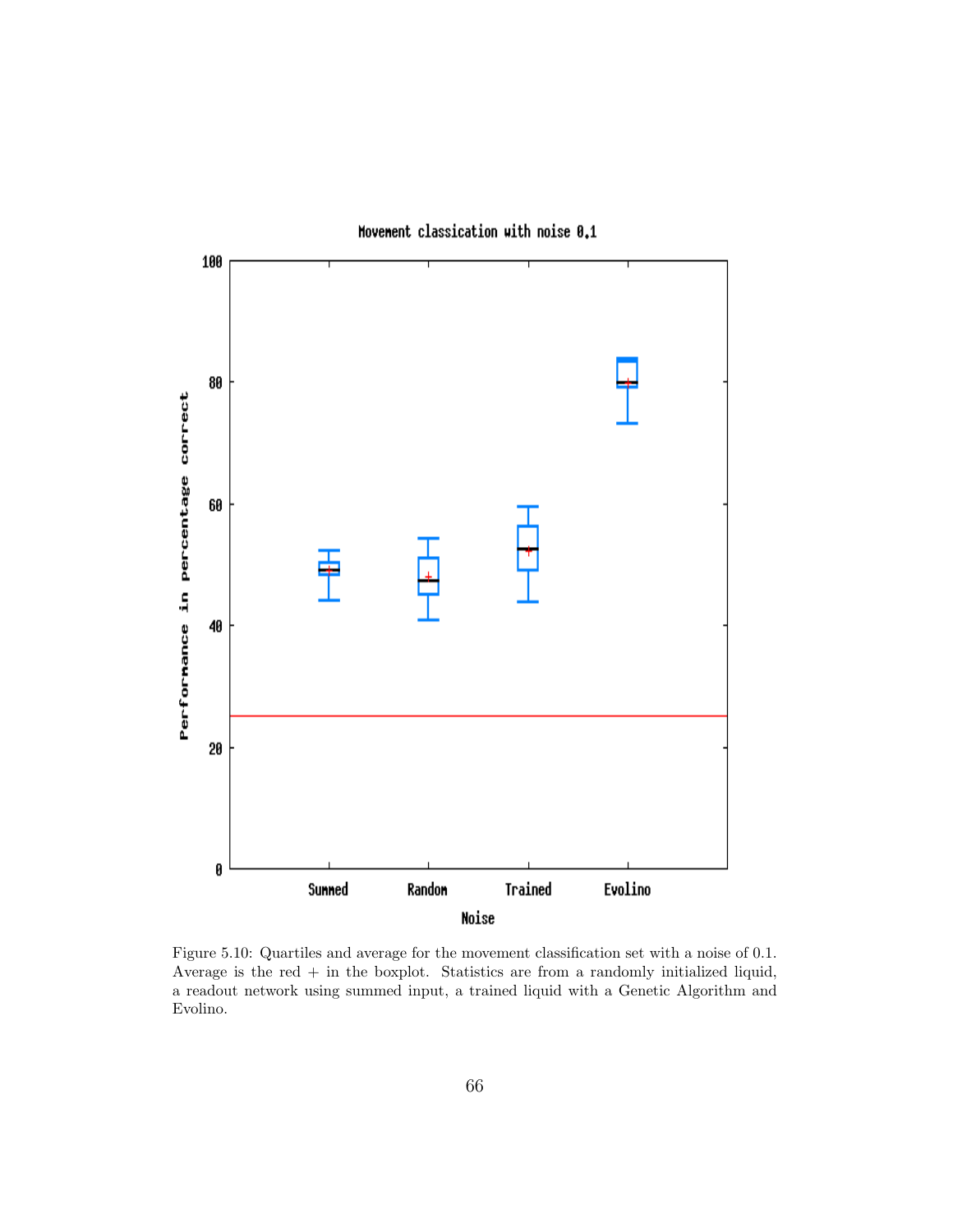<span id="page-68-0"></span>

Figure 5.11: Best liquid each generation on the music classification task. The random line is the line where the performance is as good as a random generator.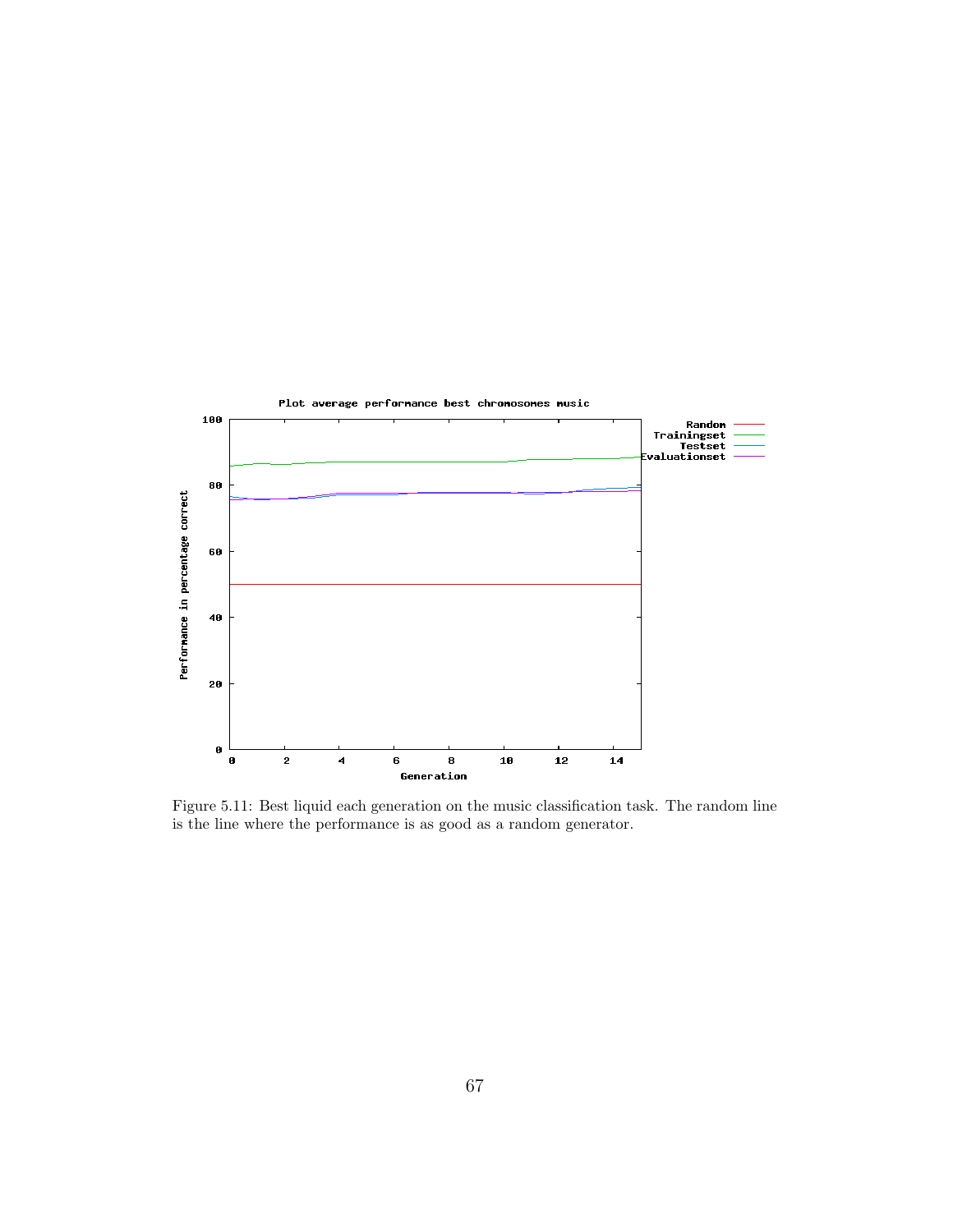<span id="page-69-0"></span>

Figure 5.12: Quartiles and average for the music classification set. Average is the red + in the boxplot. Statistics are from a randomly initialized liquid, a readout network using summed input, a trained liquid with a Genetic Algorithm and Evolino.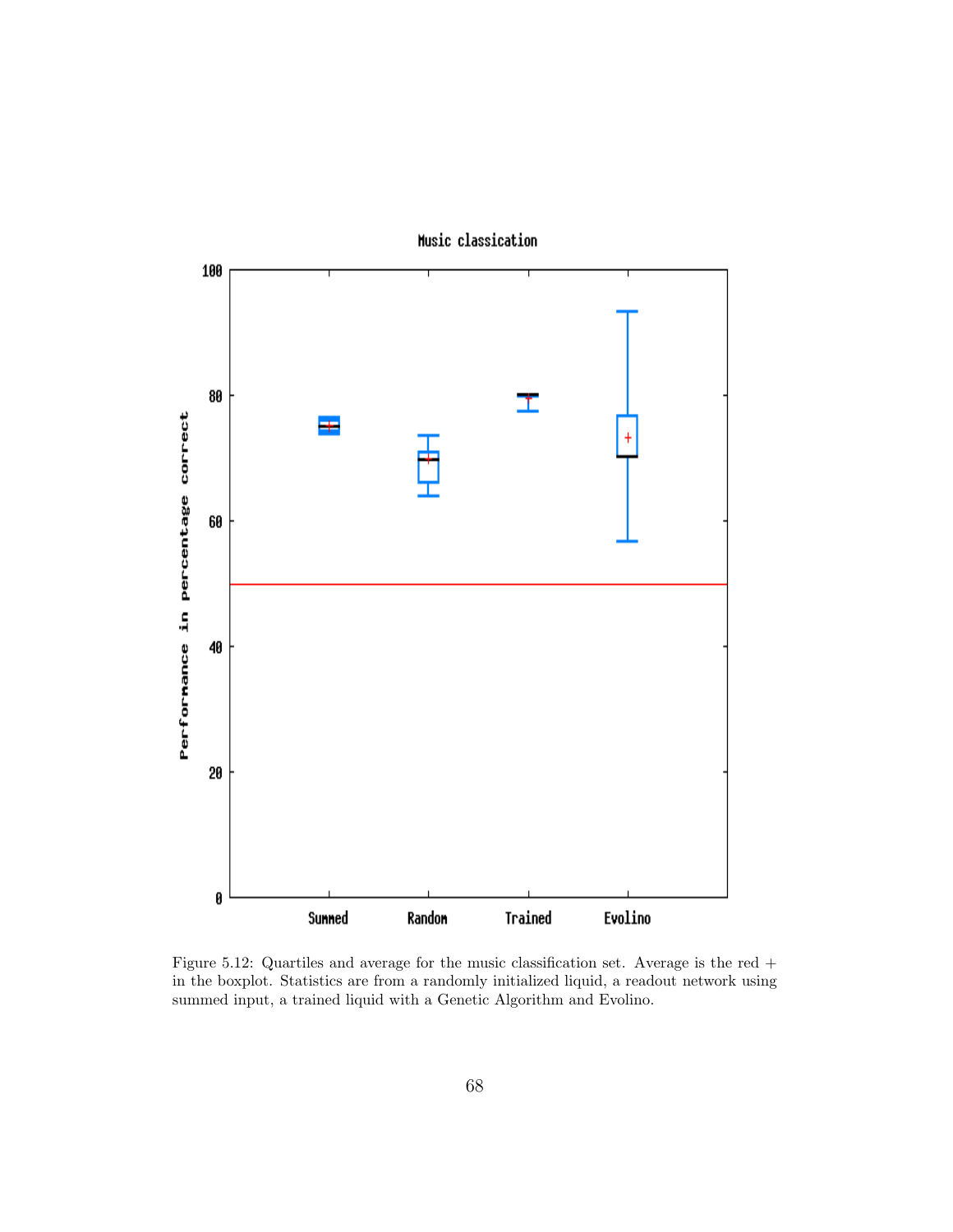# Chapter 6

# Conclusion

## 6.1 Discussion

One of the research goals was to find a better solution in calculating the performance of a Liquid State Machine. The separation function as used in the experiments, is probably not a good method to use for optimization in the setting that is used here. It could be that this function could have worked for linear systems, but Feed-Forward Neural Networks are capable of solving the problem in a different way. This may thus reduce the correlation between the separation function and the performance of the readout network. Another point to make is that the increase in speed in comparison with calculating the performance using a neural network, is not that significant. Although it is faster than using a neural network, most of the computation time goes to running the liquid. However the separation function only needs one dataset, while in the experiments for example with using the Genetic Algorithm, there are two datasets to be used (one for training the neural network and one for evaluating it, although this is not necessary), thus increasing computation time. But the decrease in computation time only helps if it actually does its job and this does not seem to be true in these settings.

The results of the training paradigms for the Liquid State Machine are not good. First of all the Reinforcement Learning algorithm showed that there is little improvement that can be made on optimizing only the wiring. The Genetic Algorithm performs better, but this is due to the use of different weights. One part of the randomly initialized liquid that is not used in these experiments is the diversity in weights. This is mostly due to the fact that it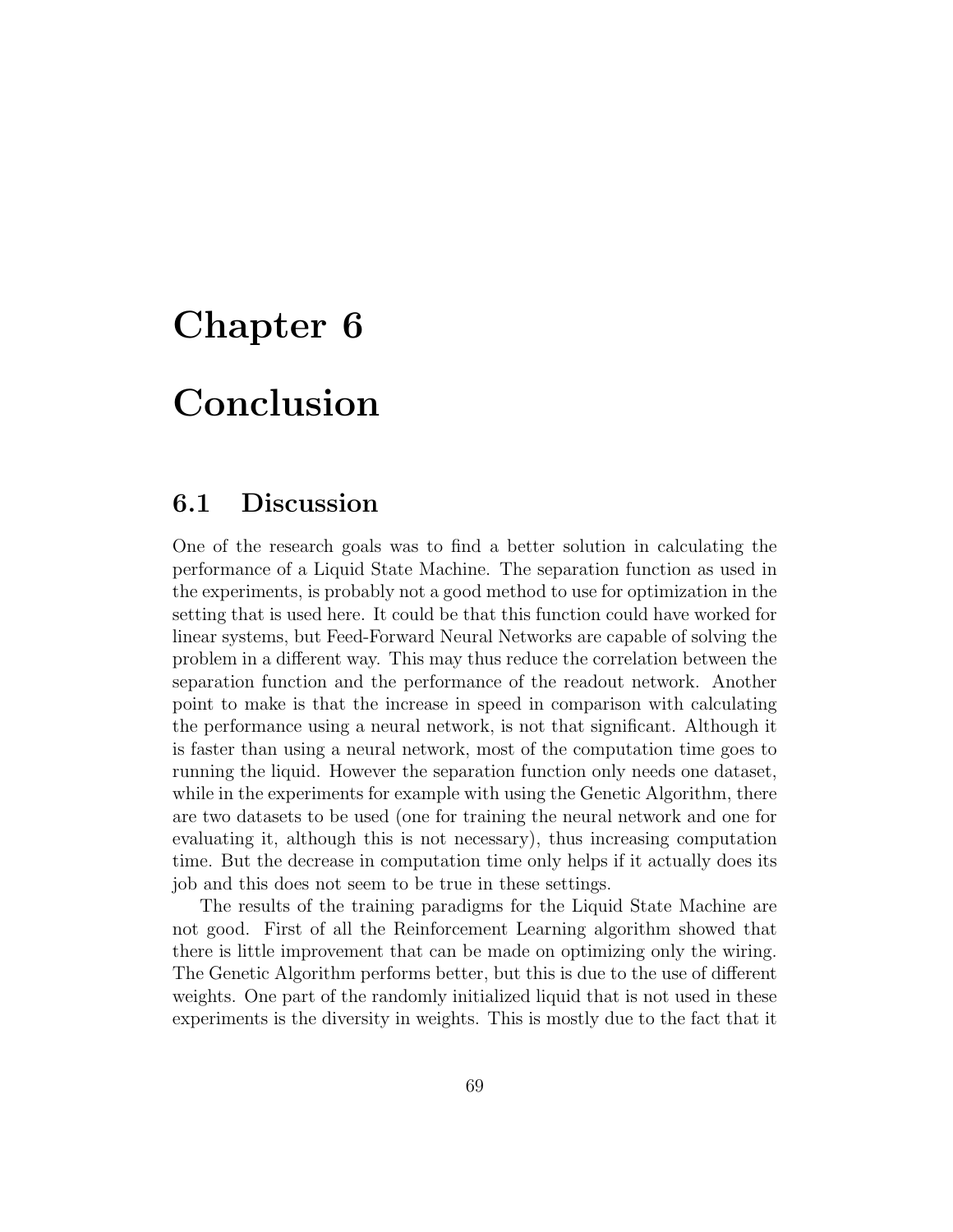is difficult to find a good heuristic to initialize the weights and just random initializing weights does not improve the performance (see figures [5.5,](#page-62-0) [5.6](#page-63-0) and [5.7](#page-64-0) initial performance). This is thus a part that could be improved using an optimization algorithm. In comparison with Reinforcement Learning, it is easy to implement a Genetic Algorithm that can cope with the real valued weights. This is one disadvantage of using a RL algorithm, because it is difficult to find a method to learn real valued numbers. GA's solve this by using mutation which can possibly change the weights into any other real number. Searching for better weights, makes the search space bigger and possibly increases the computation time, but there are already enough examples of Genetic Algorithms that optimize problems that use real numbers [\[24\]](#page-81-1).

The results also showed that Evolino can handle the movement task well. With the movement classification set, Evolino simply outperforms the LSM. Although with a noise of 0.01 the difference is not that high, with higher noise rates, Evolino shows that it simply is a better system than the implementation of the LSM that is used in the experiments. Although the results showed that the LSM at least outperforms an FNN that does not use a recurrent network for its input. The main reason for the bad performance in comparison with Evolino is that the Spiking Neural Network that is implemented here, is not sufficiently capable of mapping the time-series data in a way that can be used for the readout network. The Long Short-Term Memory network does this job far better. Also the readout moments of the Spiking Neural Network consisted mostly of spikes (summed ones), while the Long Short-Term Memory network uses real numbers as output. Although spikes can give a sufficient amount of information, for a readout network it may be too little. The LSTM has more different output signals in comparison with the two of the Spiking Neural Network (namely spiking or not spiking). One other thing to note is that a part of the information of Spiking Networks comes from the spike timings. By adding spikes up, this timing is thrown away. Also another advantage of the memory cell is that there is more control over the signal in the memory cell. The memory cell can control what part of an incoming signal should be used in the core of the cell and which part does not. Also it can decide if there should be any output and how much of the signal should be outputted. This makes a big difference with the spiking neuron, although another form of this system is implemented in the spiking neuron, by being able to let activation leak away or stopping signals to be outputted by having a theshold. The difference is that the memory cell has far more control and is more precise, by having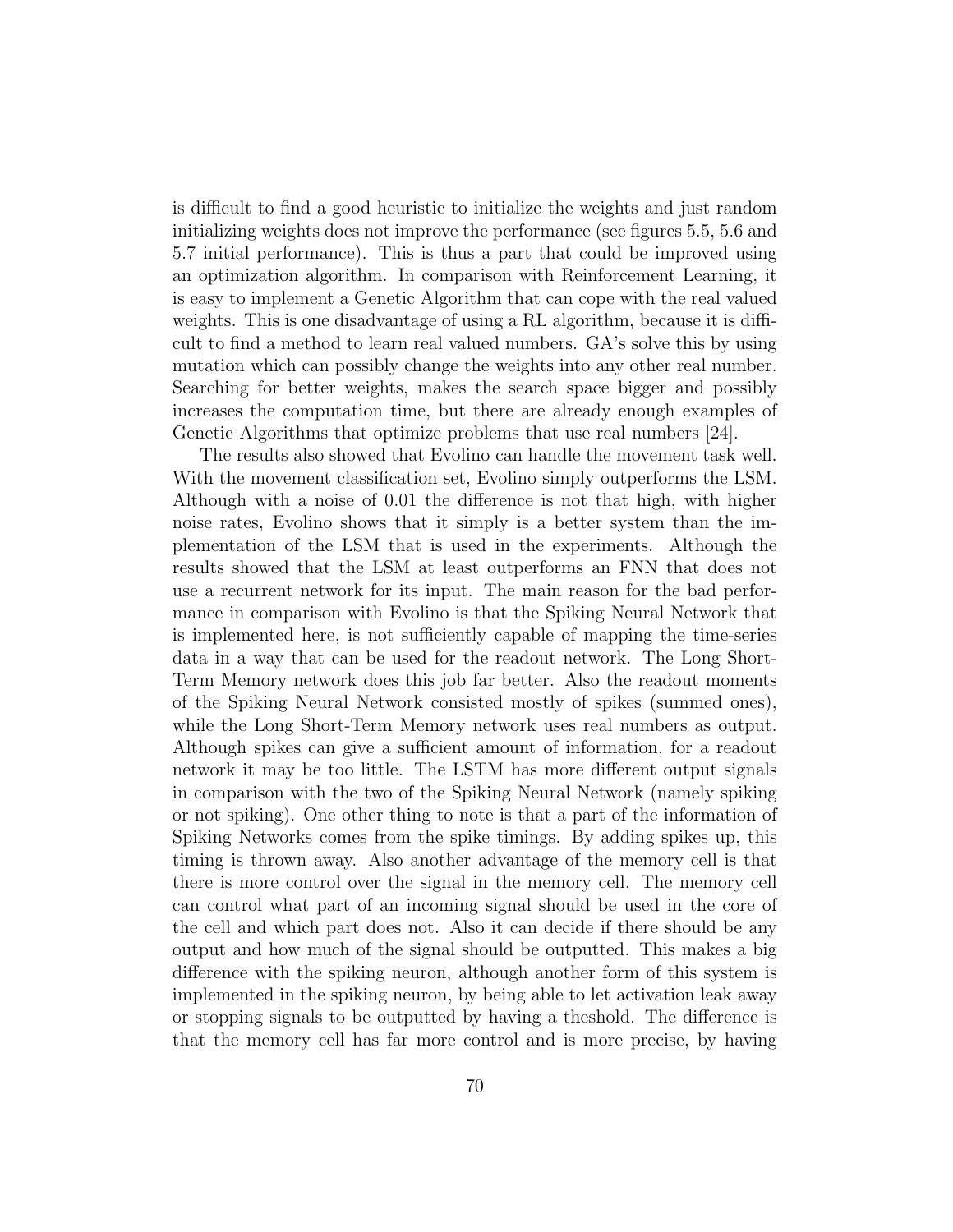weights between the output gate of the sending cell and all the gates of the receiving cell. Another disadvantage of the Spiking Neural Network that is used here, is that the computation time it takes for the Liquid State Machine to be trained is higher than that of Evolino. One reason may be the way the systems are programmed. But the main reason is probably that the Long Short-Term Memory network needs far less units to get a good performance in comparison with the Spiking Neural Network that is used. While on the movement classification set, the Spiking Neural Network uses 108 neurons, the Long Short-Term Memory only uses 20 memory cells. Although the memory cells are connected with each other by four different connections, it still needs less computation time for the network to map input pattern in a good way for the readout network. Taking the movement task, for the Spiking Network, there are possibly  $9 \times 108 + 108 \times 108 = 12636$  connections. With LSTM this is  $9 \times 20 \times 4 + 20 \times 20 \times 4 = 2320$  connections. This is also about the number of computations that should be made each timestep, thus making the computation time of the Spiking Network, more than five times larger than with LSTM. Next to that, Evolutionary Algorithms are computational heavy algorithms, each generation, a high number of fitnesses need to be calculated. This leads to an increae in computation time when comparing the Spiking Network with LSTM.

One other reason that Evolino performs better than the LSM, could be the type of training algorithm. Although this is probably not that influential as the structure of the recurrent networks, it may have some influence. GA's are a more straightforward method in solving the problem and do the job well. ESP could be a bit less stable, as it is a co-evolutionary system, which means that fitnesses of individual chromosomes are dependent on each other. But it learns to specialize each memory cell in the network, which may improve the performance. This specialization does not necessarily take place with a normal GA. Here, the optimization is not done for single neurons but on complete networks. It could thus be that by optimizing single neurons, better solutions can be found than when using a normal GA.

With the music classification task, both LSM and Evolino do not perform that well compared to a simple summation over the input for a Feed-Forward Neural Network. There are some reasons for this, one is the lack of time, which made it difficult to find good parameters and also forced to use lower population sizes, less generations to optimize and smaller network sizes. One reason for this is that optimizing the music task is far more computationally intensive than with the movement task, because there are much longer sam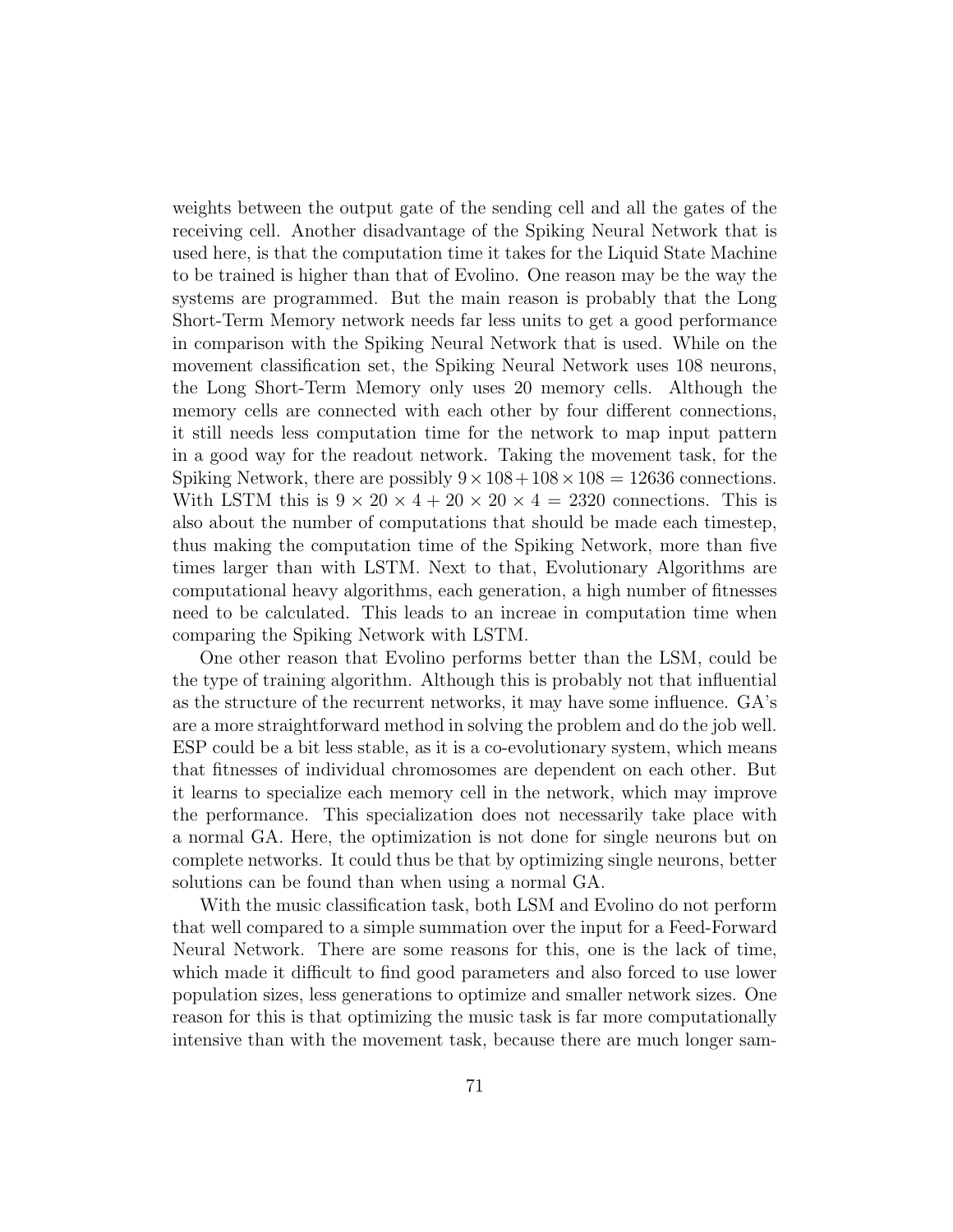ples in the dataset. This caused difficulties in finding optimal settings and with the time-constraints taken into account, the settings should take up as little computation time as possible. With Evolino there is a high variation in the different runs. The reason for this may be that the ESP algorithm is not yet converged to a optimal solution. But it could also be that the subpopulations are too small. If in an Evolutionary Algorithm, the population size is too small, the population will likely get stuck in a local optimum, which does not give a good performance, this is due to the low diversity in the gene-pool. Although mutation may solve this problem, mutation is not designed to change genestrings drastically and thus jump out of local maxima, because mutation is also a local search method. Having crossover and a big population will give more diversity, but it will also take a lot longer to optimize the population. There is thus a trade-off to be made in how big the population should be, how long an Evolutionary Algorithm should be trained and how much time it will take. Also it is important to see how much of an increase in performance it will get, because it is not always worth the time to increase the performance a couple of tenths of percents if it takes up days or months to find these better solutions. Also notable is the lack of increase in performance with the GA, when comparing the first generation to the last. One reason may be that the randomly initialized weights already are sufficient enough to separate the output patterns, instead of learning the weights.

Another reason for the relatively bad performance, in comparison with the other systems, is the lack of activity in the input pattern. This makes it difficult certainly for a Spiking Neural Network to get enough activation for the readout network to divide two readout patterns. An SNN should have enough activation, otherwise neurons will not spike and thus cannot create different patterns. Also a reason that Evolino has such a low performance is that it uses quite a lot less data (it does not use the evaluation set). With the dataset already limited, it could be hard for Evolino to find all the different patterns in the input. This is also a problem for every system, the dataset is already limited. The dataset is split up into three parts, with only a few samples. This increases the chances of overfitting as it often does not find all the properties that are in the dataset to learn. A point to make is that although the same dataset is used in [\[16\]](#page-80-0), the data used here is split up into three parts, with a test, evaluation and training set, while in [\[16\]](#page-80-0) the set was split up in two parts, namely a training and test set.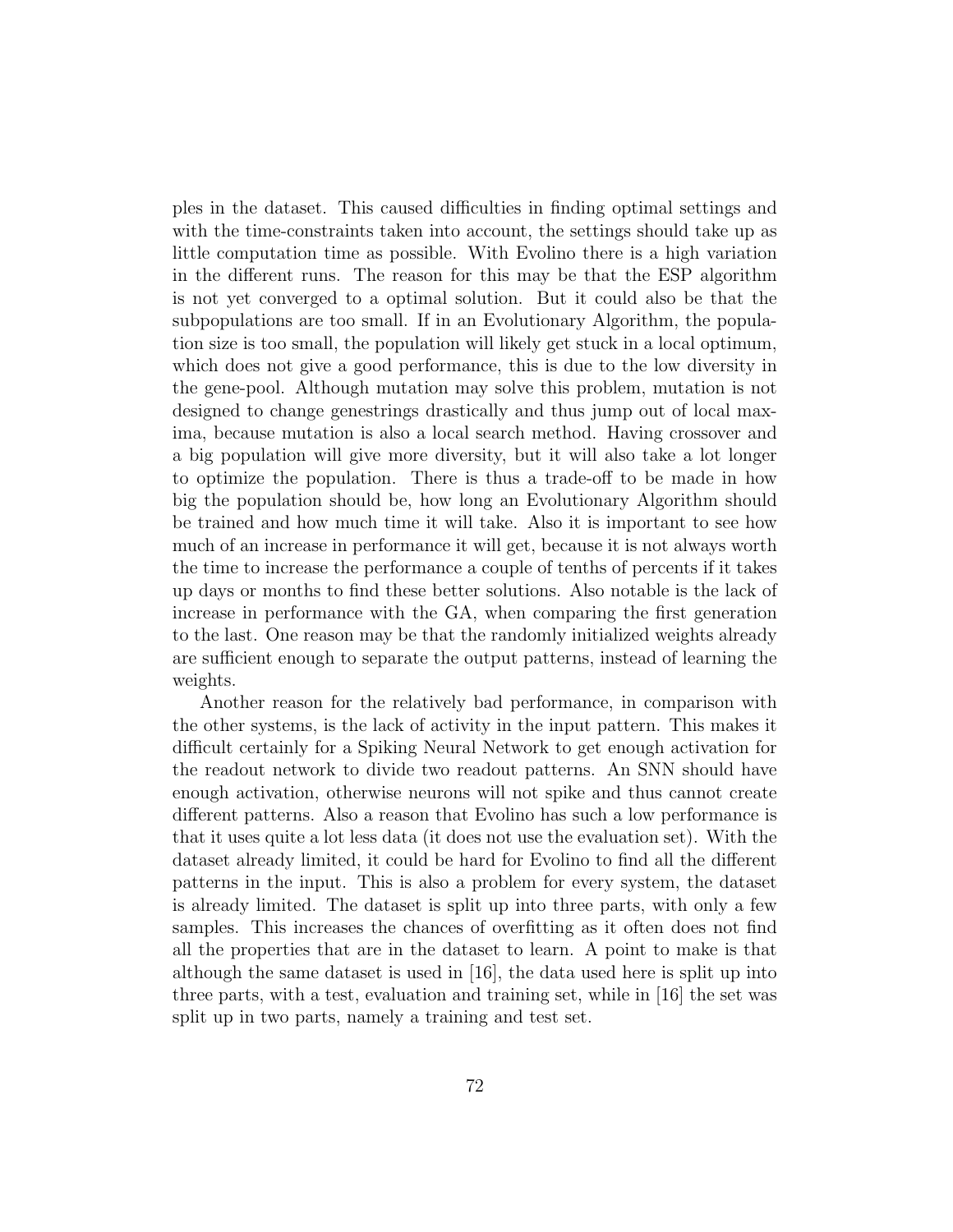## 6.2 Future Research

The results showed that the liquid used in the experiments has its limitations. But also the training algorithms may have something to do with this. In this section a number of different ideas are given to look further into the problem.

One part to look further into, is the implementation of the liquid. For example a part to do further research on is the implementation of the neurons. Maybe a different type of spike neuron may improve the performance. For example the memory cell had more control over the signal, this is something which could be implemented in the spiking neuron as well. But another part to look at is how well readout networks can cope with the limited information that spiking neurons send out. Because they only have two different signals, the information is limited in comparison with continuous recurrent networks. A comparison between different continuous and Spiking Neural Networks, showing what the differences are between these two types of networks, gives a better view on the abilities of the two different types of networks. Also the methods of reading out the states is important certainly for Spiking Networks. These networks carry a lot of information by the timing of spikes. Other methods to keep the timing in the input for the readout network, could increase the performance and it easier for the readout network to differentiate the readout patterns.

The second part which could be further research, are the different optimization algorithms. Although some of the more important and well known optimization algorithms in Machine Learning are used, there may be other algorithms that could be used. One is to compare different implementations of an Evolutionary Algorithm. For example Evolino uses ESP, for a good comparison the ESP should also be implemented using the LSM, this may show how much the ESP is beneficial to learning. Also another part is to use a Reinforcement Learning algorithm that can also optimize the weights. Furthermore other types of learning methods could be used. For example to combine an Evolutionary Algorithm with a Gradient Descent method. Maybe if these two methods are combined, it can increase the performance by using the Evolutionary Algorithm to find a 'raw' solution and optimize it with a Gradient Descent method. This may decrease the time that the Gradient Descent method needs to learn and can thus cope with some of its problems with temporal dependencies a little better. Furthermore, there are more ways to optimize an algorith. For example, optimizing the parameters, like the  $\lambda$ , instead of a complete wiring, may already increase the perfor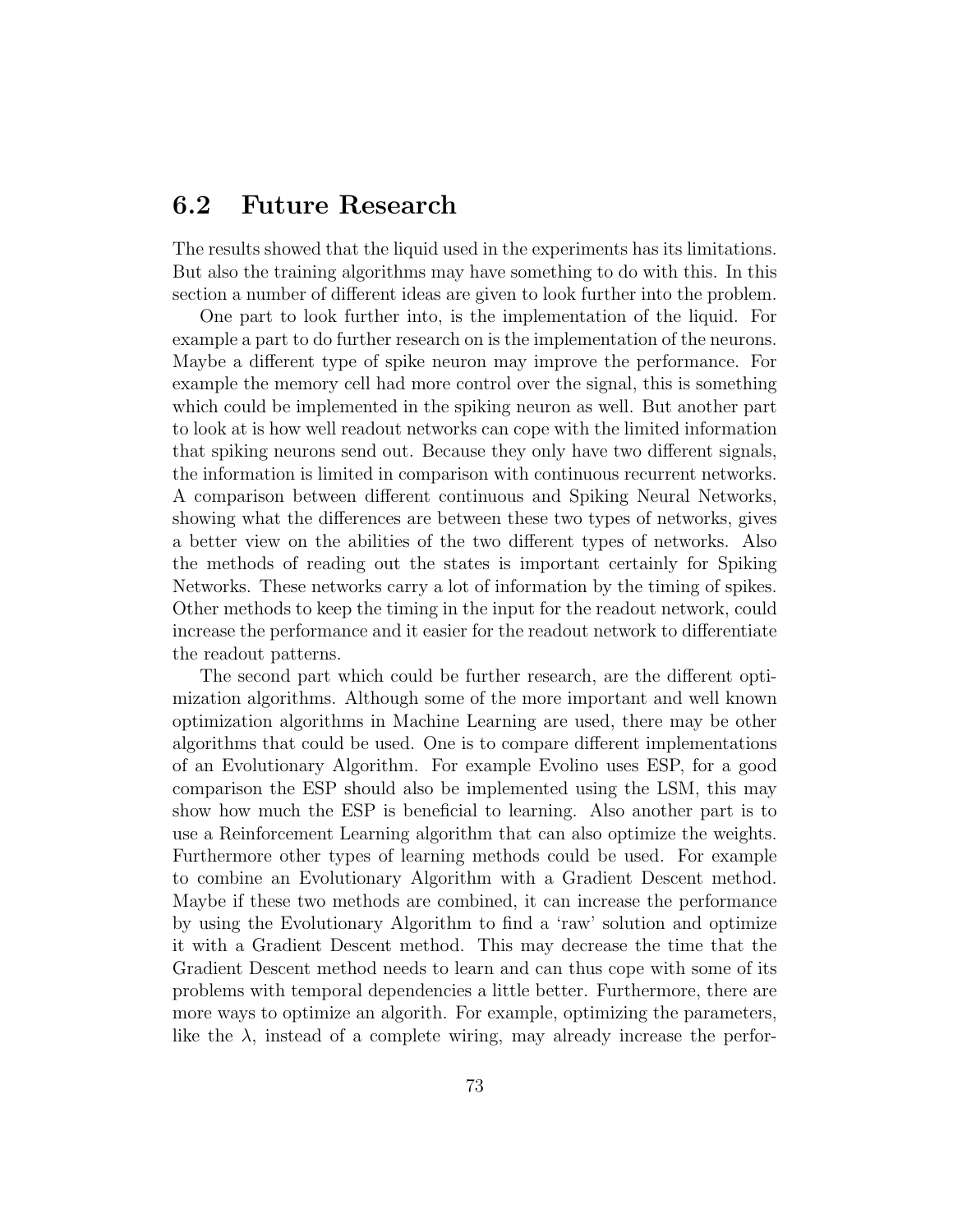mance quite a bit, this has already been done in [\[9\]](#page-79-0), but here Echo State Networks [\[10\]](#page-80-1) are used. The question is if the increase in performance of a liquid that has an optimized wiring and weights setting performs that much better than a liquid with only an optimized parameter setting. Also the question is if the computation time that it takes to optimize the wiring and weights is worth spending instead of having a little less performing liquid, but which takes up less computation time to optimize.

The implementation of the program may be important for lowering the computation time. Genetic Algorithms, certainly with optimization of LSMs, are a computationally heavy task. To solve this, programs can be run on a cluster, by distributing work over multiple processors. Genetic Algorithms are ideal for this implementation, because a Genetic Algorithm consists of a population where calculating the fitness of one chromosome is not dependent on the fitness of another. Thus the fitness calculation for each chromosome can be done parallel on multiple processors. This could possibly decrease the time it takes for one run to finish. This will than make it more easy to search for optimal parameter settings and do more experiments. Due to time-constraints it was not possible to implement this for the experiments in this thesis.

The separation function in the end gave disappointing results. But there are more methods to implement the separation. Also, there may be other methods to compute the performance, that do not take up as much as computation time as it does now.

One goal of AI algorithms is to outperform humans in a task. Here to outperform a human means that the algorithm should be able to classify more samples correctly. This comparison is not made in this thesis but is certainly possible. The movement classification task is a task that humans are capable to do. Certainly with high noise rates, the performance of humans in doing this job, can be compared with for example Evolino. It gives an insight in how well Evolino performs, but also if there are implementations that are getting close, or are better than humans for this task. Also other datasets could be used to compare the performance of Evolino and LSMs with humans.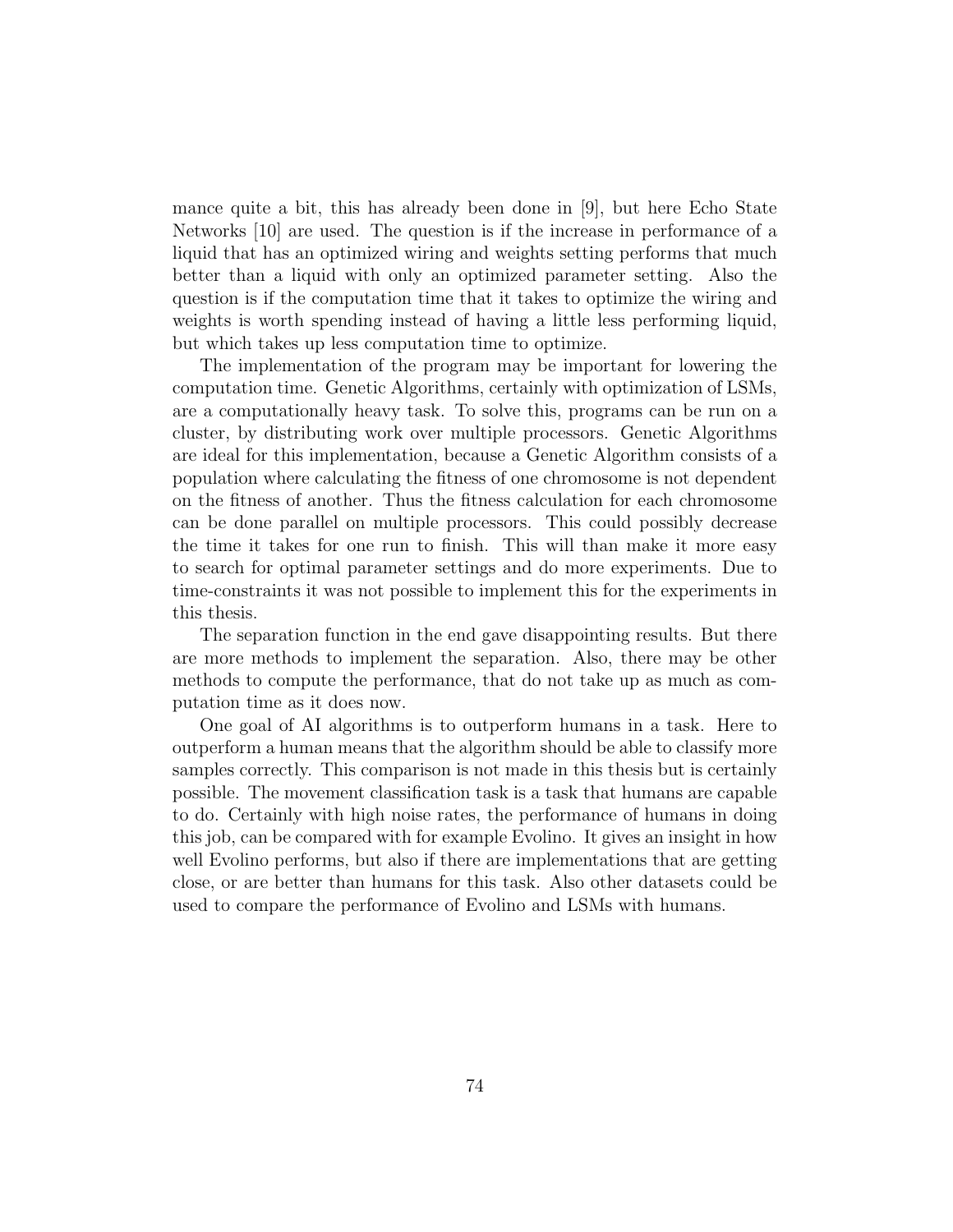## Appendix A

## Solution for Calculating Initial Q-values

To find the correct Q-values, it first has to be done for an agent with two states  $Q_t(a)$ , the default state and  $Q_t(b)$  the state that should be calculated:

<span id="page-76-0"></span>
$$
e^{-\frac{dist(n_i, n_j)}{\lambda}} = \frac{e^{\frac{Q_t(a)}{\tau}}}{e^{\frac{Q_t(a)}{\tau}} + e^{\frac{Q_t(b)}{\tau}}}.
$$
\n(A.1)

Here  $dist_a(n_i, n_j)$  is the distance between neurons  $n_i$  and  $n_j$ . Equation [A.1](#page-76-0) is a bit counterintuitive as it would be more intuitive to calculate the chance for  $Q_t(b)$ , but this would give problems further up in the solution.  $e^{-\frac{dist(n_i, n_j)}{\lambda}}$ λ can also be found in section [2.4.2.](#page-20-0) In further equations, to decrease the complexity of the equation,  $e^{-\frac{dist(n_i, n_j)}{\lambda}}$  will be swapped with  $p_a$  and  $e^{\frac{Q_t(s)}{\tau}}$ will be swapped for the constant  $c$  as this value is already known.

$$
p_a = \frac{c}{c + e^{\frac{Q_t(b)}{\tau}}}.\tag{A.2}
$$

Next the fraction is cleared by multiplying by  $c + e^{\frac{Q_t(b)}{\tau}}$ :

$$
p_a(c + e^{\frac{Q_t(b)}{\tau}}) = c.
$$
\n(A.3)

After this,  $c + e^{\frac{Q_t(b)}{\tau}}$  is multiplied by  $p_a$  resulting in:

$$
p_a c + p_a e^{\frac{Q_t(b)}{\tau}} = c. \tag{A.4}
$$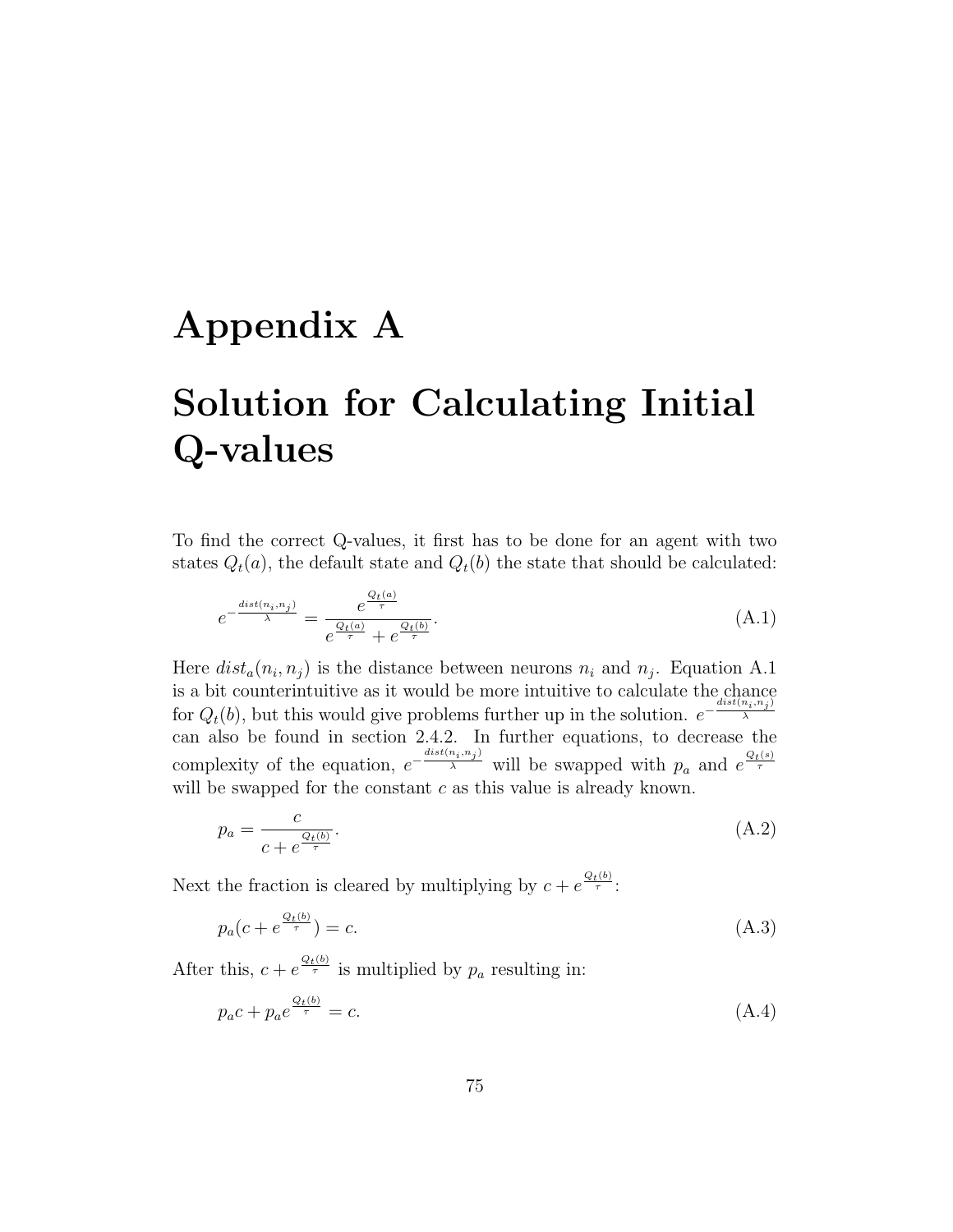Then  $p_a c$  is subtracted:

$$
p_a e^{\frac{Q_t(b)}{\tau}} = c - p_a c. \tag{A.5}
$$

Then the equation is divided by  $p_a$ :

$$
e^{\frac{Q_t(b)}{\tau}} = \frac{c}{p_a} - c,\tag{A.6}
$$

and then the natural logarithm is taken to remove the exponent  $e^{\frac{Q_t(b)}{\tau}}$ :

$$
\frac{Q_t(b)}{\tau} = \ln(\frac{c}{p_a} - c),\tag{A.7}
$$

and finally to remove the  $\tau$  from the left side, the equation is multiplied by  $\tau$  :

$$
Q_t(b) = \ln(\frac{c}{p_a} - c) \cdot \tau.
$$
\n(A.8)

Replacing  $c$  and  $p_a$  this will become:

<span id="page-77-1"></span>
$$
Q_t(b) = \ln\left(\frac{e^{\frac{Q_t(a)}{\tau}}}{e^{-\frac{dist(n_i, n_j)}{\lambda}}} - e^{\frac{Q_t(a)}{\tau}}\right) \cdot \tau.
$$
\n(A.9)

The problem however is that sometimes an agent has more than two states. To solve this problem, the probabilities are recalculated to only be in a relation with the probability of the default Q-value:

<span id="page-77-0"></span>
$$
p_b^{new} = \frac{p_b}{p_b + p_a}.\tag{A.10}
$$

To make it more clear here is an example. Suppose there are three states  $\{a, b, c\}$ . The probabilities for these states are:  $p_a$  is 0.2,  $p_b$  is 0.5 and  $p_c$  is 0.3. Furthermore  $Q_0(a)$  is set to four. Also to keep it simple, both  $\lambda$  and  $\tau$ are set to one. First  $Q_0(b)$  is calculated (here  $Q_0(b)$  is the Q-value of state b at time 0). To do this, first equation [A.10](#page-77-0) is used to get  $p_a^{new}$  related to  $p_b$ :

$$
\frac{0.2}{0.5 + 0.2} = 0.286.\tag{A.11}
$$

Now to find  $Q_t(b)$ , equation [A.9](#page-77-1) is filled in:

$$
\ln(\frac{e^4}{0.286} - e^4) = 4.915,\tag{A.12}
$$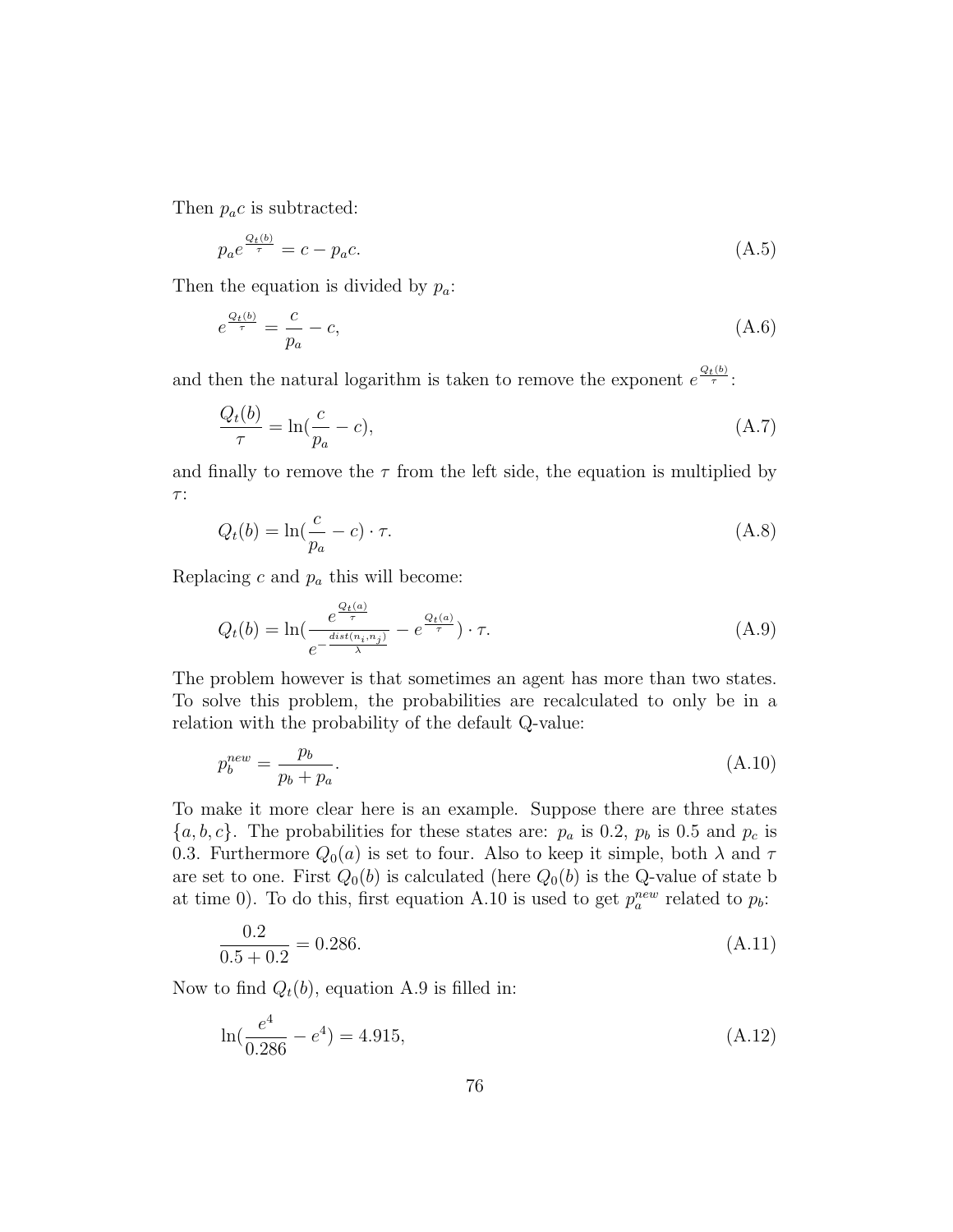and for  ${\mathcal{Q}}_0(c)$  this will be:

$$
\frac{0.2}{0.3 + 0.2} = 0.4.\tag{A.13}
$$

This is used in equation [A.9:](#page-77-1)

$$
\ln(\frac{e^4}{0.4} - e^4) = 4.405. \tag{A.14}
$$

Now to check if this is true first calculate  $p_{\boldsymbol{a}}\text{:}$ 

$$
\frac{e^4}{e^4 + e^{4.915} + e^{4.405}} = 0.2,
$$
\n(A.15)

and for  $p_b$  this is:

$$
\frac{e^{4.915}}{e^4 + e^{4.915} + e^{4.405}} = 0.5,
$$
\n(A.16)

and finally for  $p_c$ :

$$
\frac{e^{4.405}}{e^4 + e^{4.915} + e^{4.405}} = 0.3.
$$
\n(A.17)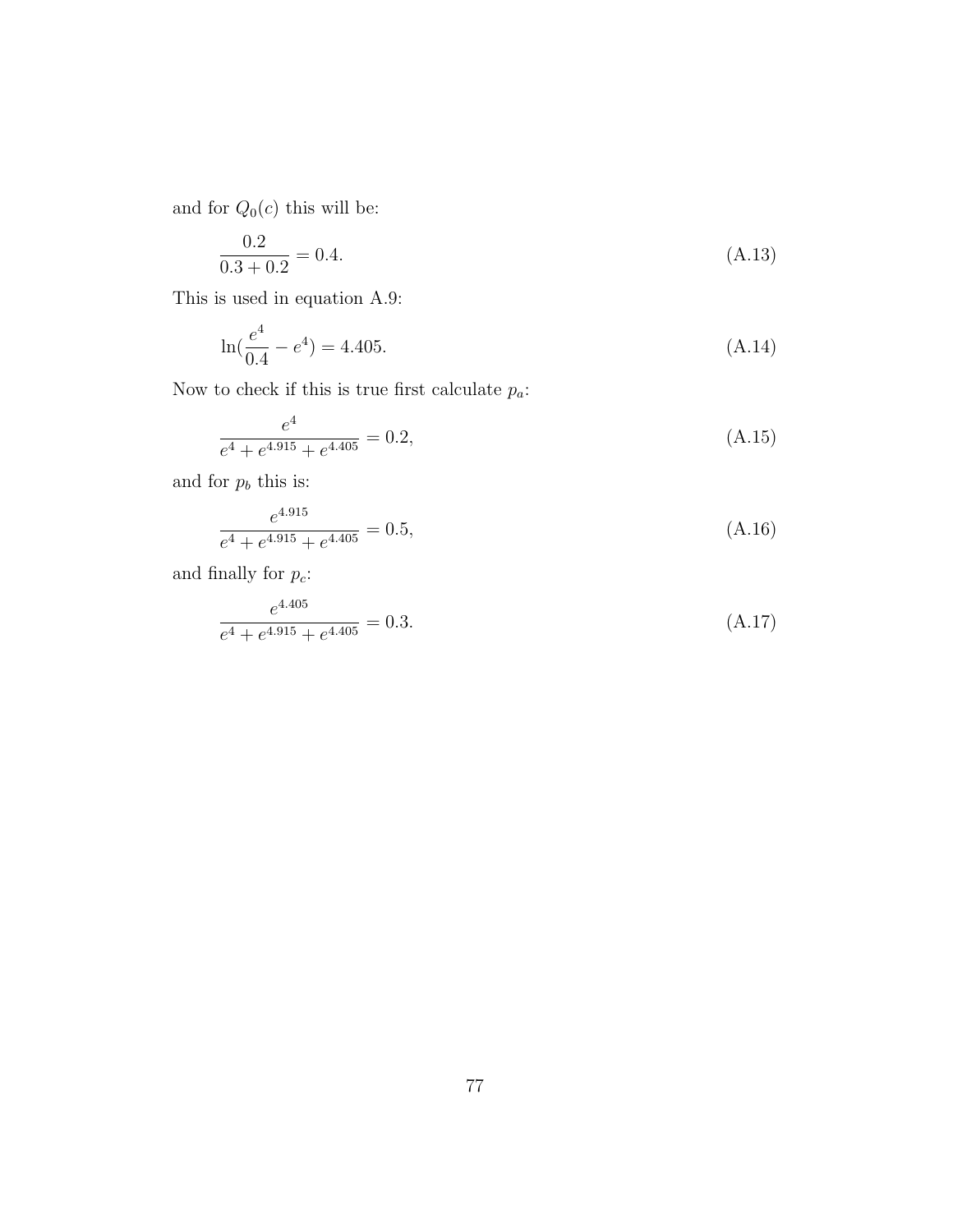## Bibliography

- [1] Y. Bengio, P. Simard, and P. Frasconi. Learning long-term dependencies with gradient descent is difficult. IEEE Transactions on Neural Networks, 5(2):157–166, March 1994.
- [2] M. Biehl and H. Schwarze. Learning by online gradient descent. Journal of Physics A: Mathematical and General, 28(3):643–656, 1995.
- [3] S.M. Bohte, J.N. Kok, and H. La Poutré. Spike-prop: errorbackprogation in multi-layer networks of spiking neurons. Neural Computation, 48:17–37, 2002.
- [4] D.A. Coley. An introduction to genetic algorithms for scientists and engineers. World Scientific, 1999.
- [5] J.L. Elman. Finding structure in time. Cognitive Science, 14(2):179–211, April-June 1990.
- [6] D.O. Hebb. The organization of behavior: A Neuralpsychological Theory. Wiley, 1949.
- [7] S. Hochreiter. The vanishing gradient problem during learning recurrent neural nets and problem solutions. *Int. J. Uncertain. Fuzziness Knowl.*-Based Syst., 6(2):107–116, 1998.
- [8] S. Hochreiter and J. Schmidhuber. Long short-term memory. Neural Computation, 9(8):1735–1780, 1997.
- <span id="page-79-0"></span>[9] K. Ishii, T. van der Zant, V. Becanovic, and P. Plöger. Identification of motion with echo state network. Conference: OCEANS/TECHNO-OCEAN (OTO) ¡2004, Kobe¿, 2004.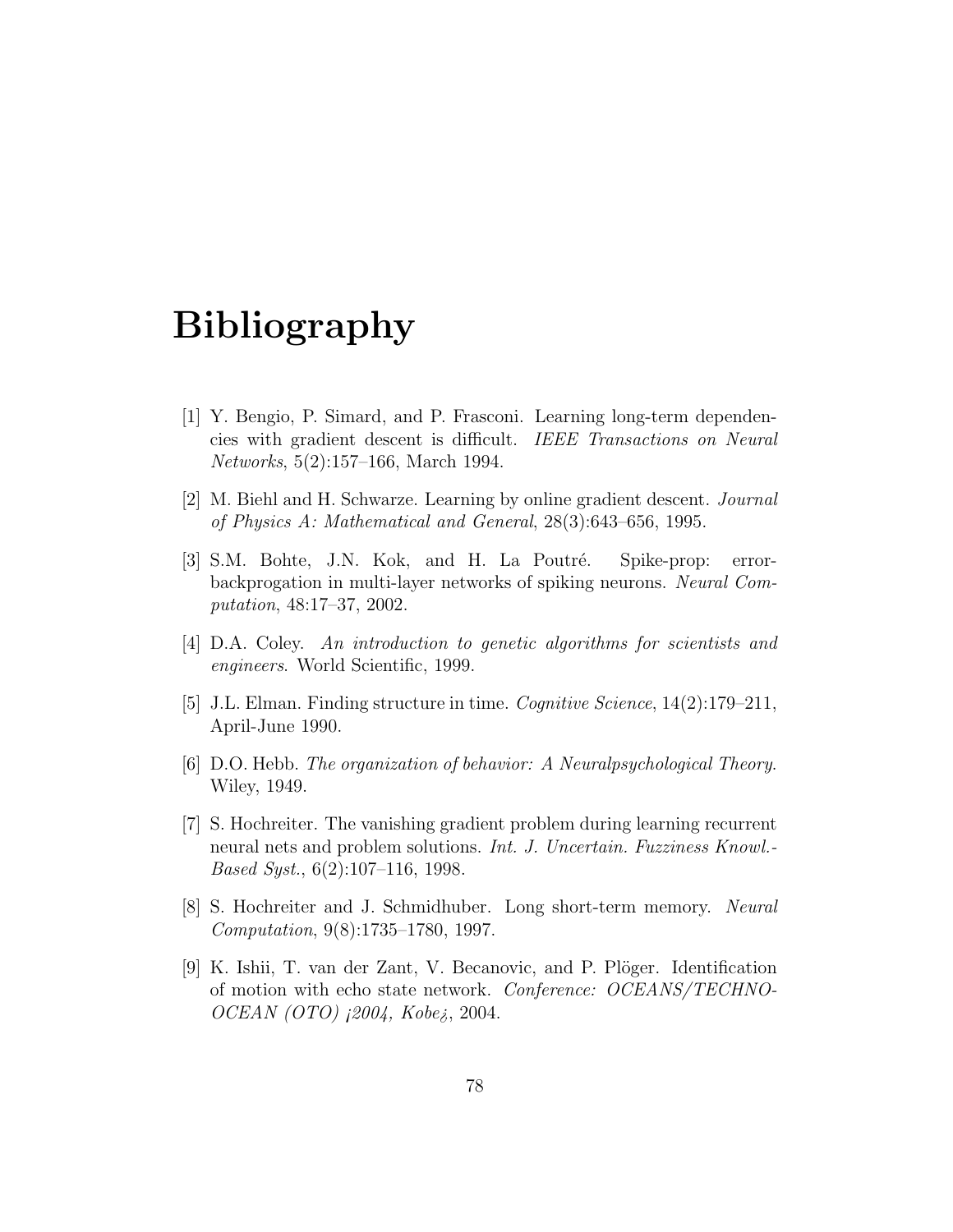- <span id="page-80-1"></span>[10] H. Jaeger. The "echo state" approach to analysing and training recurrent neural networks. Gmd report 148, German National Research Center for Information Technology, 2001.
- [11] K. J. Lang, A. H. Waibel, and G. E. Hinton. A time-delay neural network architecture for isolated word recognition. Neural Netw., 3(1):23–43, 1990.
- [12] T. Lin, B. G. Horne, P. Tiño, and C. L. Giles. Learning long-term dependencies is not as difficult with NARX networks. In Advances in Neural Information Processing Systems, volume 8, pages 577–583. The MIT Press, 1996.
- [13] Mitchell T. M. Machine Learning. The McGraw-Hill Companies, 1997.
- [14] W. Maass, T. Natschläger, and H. Markram. Real-time computing without stable states: A new framework for neural computation based on perturbations. Neural Computation, 14(11):2531–2560, 2002.
- [15] D. E. Moriarty and R. Miikkulainen. Efficient reinforcement learning through symbiotic evolution. Machine Learning, 22(1-3):11–32, 1996.
- <span id="page-80-0"></span>[16] L. Pape, de Gruijl J., and M. Wiering. Democratic liquid state machines for music classification. Speech, Audio, Image and Biomedical Signal Processing using Neural Networks, Bookseries: Studies in Computational Intelligence, 83, 2008.
- [17] B. A. Pearlmutter. Gradient calculations for dynamic recurrent neural networks: A survey. IEEE Transactions on Neural Networks, 6(5):1212– 1228, September 1995.
- [18] R. Penrose. A generalized inverse for matrices. Proceedings of the Cambridge Philosophy Society, 51:406–413, 1955.
- [19] L.R. Rabiner. A tutorial on hidden markov models and selected applications in speech recognition. Proceedings of the IEEE,  $77(2):257-286$ , 1989.
- [20] A. J. Robinson and F. Fallside. The utility driven dynamic error propagation network. Technical report, Cambridge University Engineering Department, 1987.